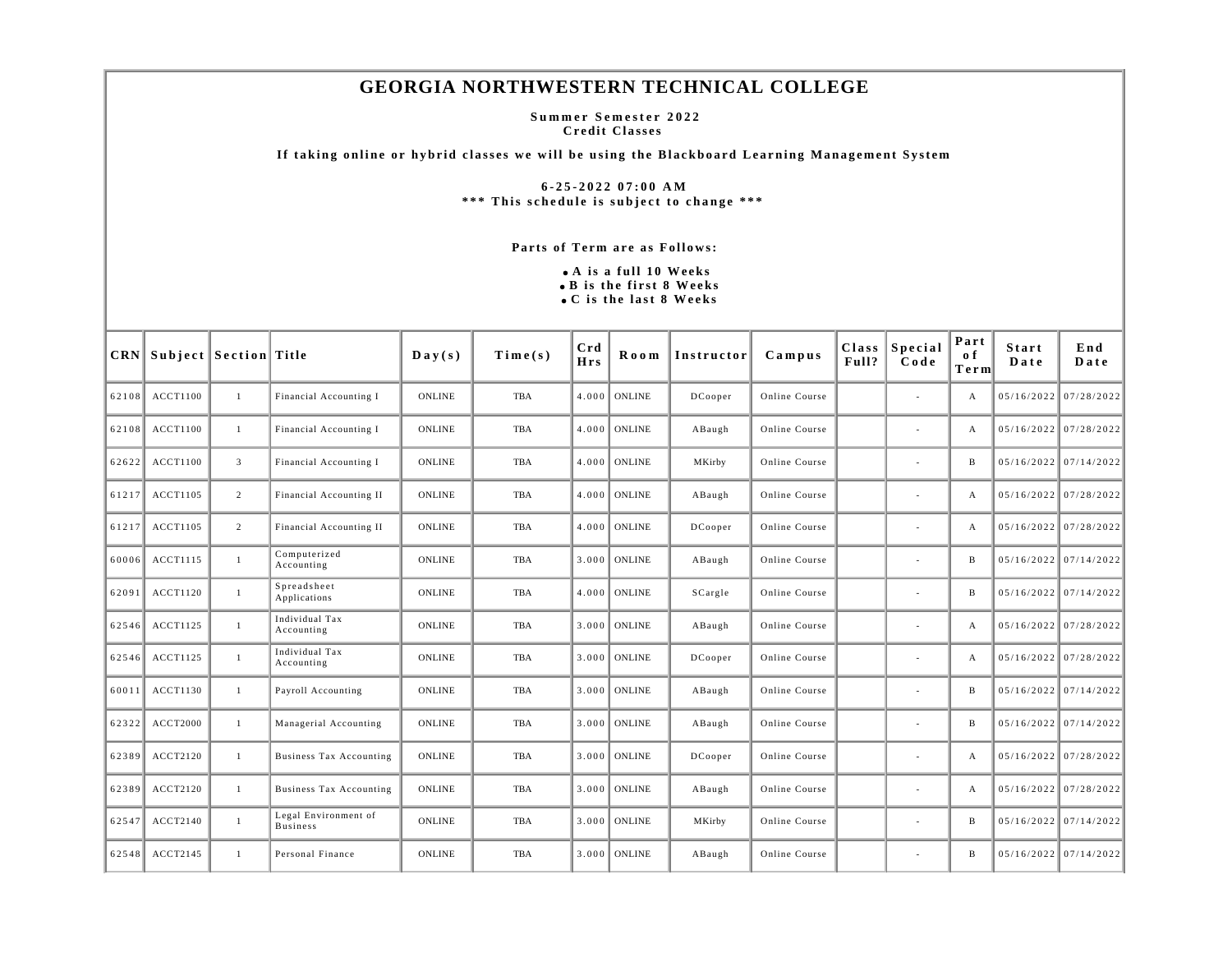| 62723 | ACRP1015        | $\overline{2}$   | Fund of Automotive<br>Welding         | <b>MTWR</b>   | $8:00$ am - $10:00$ am                | 4.000         | 108           | SAbrams         | Floyd County<br>Campus              |     |        | B              | 05/16/2022 07/14/2022   |
|-------|-----------------|------------------|---------------------------------------|---------------|---------------------------------------|---------------|---------------|-----------------|-------------------------------------|-----|--------|----------------|-------------------------|
| 62724 | ACRP1017        | $\mathbf{1}$     | Mechanical and Elect<br>Systems I     | <b>MTWR</b>   | $10:01$ am - $12:01$ pm $\vert$ 4.000 |               | 108           | SAbrams         | Floyd County<br>Campus              |     |        | B              | 05/16/2022 07/14/2022   |
| 62725 | ACRP1019        | $\mathbf{1}$     | Mechan and Elect<br>Systems II        | <b>MTWR</b>   | $12:30$ pm-2:30pm                     | 5.000         | 108           | SAbrams         | Floyd County<br>Campus              |     |        | B              | 05/16/2022 07/14/2022   |
| 61770 | AIRC1080        | $\mathbf{1}$     | Heat Pumps and Related<br>Systems     | MT            | $8:00am - 1:10pm$                     | 4.000         | <b>TBA</b>    | EBrown          | Walker County<br>Campus             |     |        | А              | 05/16/2022 07/28/2022   |
| 61711 | AIRC1080        | $\overline{3}$   | Heat Pumps and Related<br>Systems     | MT            | $8:00am - 1:00pm$                     | 4.000         | <b>TBA</b>    | CWheat          | Floyd County<br>Campus              |     |        | А              | 05/16/2022 07/28/2022   |
| 62710 | AIRC1090        | $\mathbf{1}$     | Troubleshooting Air Cond<br>Syst      | <b>MTW</b>    | $5:30p m - 10:00p m$                  | 4.000         | 101           | MMaddox         | Floyd County<br>Campus              |     |        | B              | 05/16/2022 07/14/2022   |
| 61978 | AIRC1090        | $\overline{c}$   | Troubleshooting Air Cond<br>$S$ y s t | WR            | $8:00am - 1:10pm$                     | 4.000         | TBA           | EBrown          | Walker County<br>Campus             |     |        | A              | 05/16/2022 07/28/2022   |
| 60019 | AIRC1090        | $\overline{3}$   | Troubleshooting Air Cond<br>$S$ y s t | WR            | $8:00am - 1:10pm$                     | 4.000         | <b>TBA</b>    | CWheat          | Floyd County<br>Campus              |     |        | А              | 05/16/2022 07/28/2022   |
| 60020 | ALHS1011        | $\mathbf{1}$     | Struct and Func of Hum<br>Body        | ONLINE        | <b>TBA</b>                            | 5.000         | <b>ONLINE</b> | MCowan          | Online Course                       |     |        | B              | 05/16/2022 07/14/2022   |
| 60023 | ALHS1011        | $\overline{4}$   | Struct and Func of Hum<br>Body        | ONLINE        | <b>TBA</b>                            | 5.000         | <b>ONLINE</b> | MSpears-Sevy    | Online Course                       |     |        | A              | 05/16/2022 07/28/2022   |
| 62578 | ALHS1040        | $\mathbf{1}$     | Introduction to Health<br>Care        | $\mathbb R$   | $9:30am - 1:30pm$                     | 3.000         | 248           | AThompson       | Gordon County<br>Campus             |     |        | B              | 05/16/2022 07/14/2022   |
| 62587 | ALHS1040        | $\overline{c}$   | Introduction to Health<br>Care        | $\mathbf T$   | $4:00$ pm - $8:00$ pm                 | 3.000         | 215           | MGreen          | Floyd County<br>Campus              |     |        | A              | 05/16/2022 07/28/2022   |
| 62579 | ALHS1060        | 0 <sub>1</sub>   | Diet and Nutrition for<br>AHS         | <b>ONLINE</b> | <b>TBA</b>                            | 2.000         | <b>ONLINE</b> | DRamey          | Online Course                       |     |        | А              | 05/16/2022 07/28/2022   |
| 61600 | ALHS1090        | $5\overline{)}$  | MedTerm/Allied Health<br>Sciences     | <b>ONLINE</b> | <b>TBA</b>                            | 2.000         | <b>ONLINE</b> | KRedding        | Online Course                       | Yes |        | A              | 05/16/2022 07/28/2022   |
| 60044 | ALHS1090        | 6                | MedTerm/Allied Health<br>Sciences     | ONLINE        | <b>TBA</b>                            | 2.000         | <b>ONLINE</b> | SBowman         | Online Course                       |     |        | B              | 05/16/2022 07/14/2022   |
| 62401 | ALHS1090        | A                | MedTerm/Allied Health<br>Sciences     | <b>ONLINE</b> | <b>TBA</b>                            | 2.000         | <b>ONLINE</b> | SBowman         | Online Course                       |     |        | А              | 05/16/2022 07/28/2022   |
| 62401 | ALHS1090        | $\boldsymbol{A}$ | MedTerm/Allied Health<br>Sciences     | <b>ONLINE</b> | <b>TBA</b>                            | 2.000         | <b>ONLINE</b> | RLively         | Online Course                       |     |        | A              | 05/16/2022 07/28/2022   |
| 62401 | ALHS1090        | $\mathbf{A}$     | MedTerm/Allied Health<br>Sciences     | <b>ONLINE</b> | <b>TBA</b>                            | 2.000         | <b>ONLINE</b> | DEstes          | Online Course                       |     |        | А              | 05/16/2022 07/28/2022   |
| 62185 | AMCA2150        | $\mathbf{3}$     | CNC Lathe Manual<br>Programming       | <b>MTWRF</b>  | $11:35am-3:00pm$                      | 5.000         | 108           | <b>BJenkins</b> | Floyd County<br>Campus              |     |        | $\overline{4}$ | $05/16/2022$ 06/20/2022 |
| 62138 | AMCA2190        | $\mathbf{1}$     | CAD/CAM Programming                   | <b>MTWRF</b>  | 8:30am-11:30am                        | 4.000         | 108           | <b>BJenkins</b> | Floyd County<br>Campus              |     |        | $\overline{4}$ | $05/16/2022$ 06/20/2022 |
| 61206 | AMCA2190        | $\overline{2}$   | CAD/CAM Programming                   | <b>MTWR</b>   | $8:00am - 11:45am$                    | 4.000         | 171           | PShirley        | Whitfield<br>Murray Campus          |     |        | B              | 05/16/2022 07/14/2022   |
| 62549 | AUMF1150        | 20               | Introduction to Robotics              | <b>MTWR</b>   | 8:30am-11:40am                        |               | 3.000 FCTHS   | WRunyon         | Floyd Co<br>College&Career<br>Acad. | Yes | $\sim$ | 20             | 06/09/2022 07/14/2022   |
| 62552 | <b>AUMF2060</b> | $\overline{c}$   | Work Cell Design<br>Laboratory        | <b>MTWR</b>   | $12:30$ pm - $2:25$ pm                |               | $2.000$ FCTHS | WRunyon         | Floyd Co<br>College&Career<br>Acad. | Yes | $\sim$ | 20             | 06/09/2022 07/14/2022   |
| 60053 | AUTT1050        | $\mathbf{1}$     | Auto<br>Suspension & Steering<br>Syst | <b>MTWR</b>   | $8:00am - 1:00pm$                     | $4.000$   107 |               | TPeco           | Walker County<br>Campus             |     |        | 10             | $05/16/2022$ 06/13/2022 |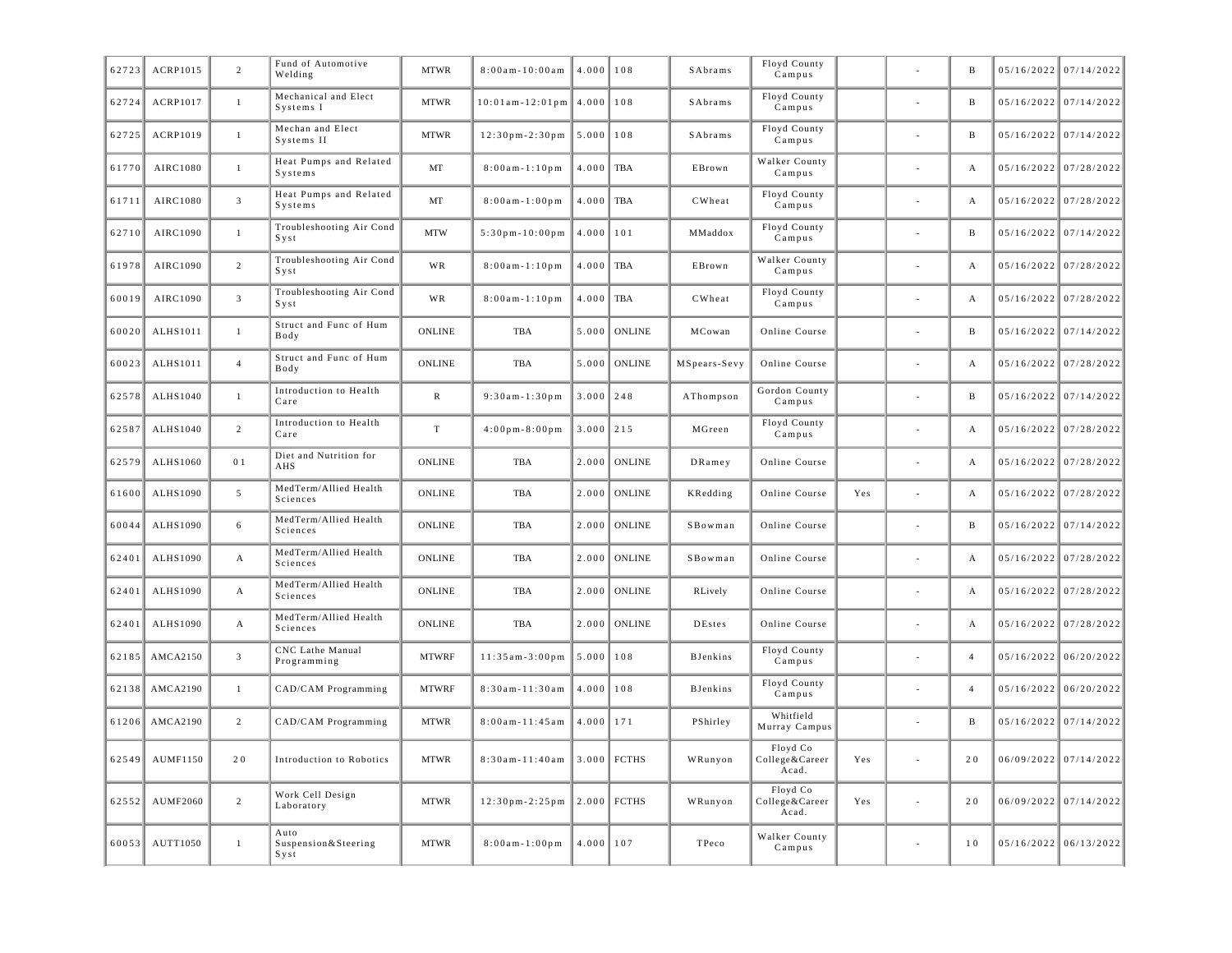| 62342 | AUTT1050          | $\overline{c}$ | Auto<br>Suspension & Steering<br>Syst | <b>MTWR</b>   | $8:00am - 1:15pm$                              | 4.000         | 121            | DLute      | Floyd County<br>Campus      |     |                          | $\overline{4}$ | $05/16/2022$ 06/20/2022 |
|-------|-------------------|----------------|---------------------------------------|---------------|------------------------------------------------|---------------|----------------|------------|-----------------------------|-----|--------------------------|----------------|-------------------------|
| 62342 | AUTT1050          | $\overline{c}$ | Auto<br>Suspension & Steering<br>Syst | <b>MTWR</b>   | $8:00am - 1:15pm$                              | 4.000         | 121            | TPeco      | Floyd County<br>Campus      |     |                          | $\overline{4}$ | $05/16/2022$ 06/20/2022 |
| 62635 | AUTT1060          | $\mathbf{1}$   | Automotive Climate Ctrl<br>$S$ y s t  | <b>MTWR</b>   | $8:00am - 1:00pm$                              | 5.000         | 107            | TPeco      | Walker County<br>Campus     |     |                          | 18             | 06/14/2022 07/12/2022   |
| 62343 | AUTT1060          | $\overline{c}$ | Automotive Climate Ctrl<br>$S$ y s t  | <b>MTWR</b>   | $8:00am - 12:35pm$                             | 5.000         | 121            | TPeco      | Floyd County<br>Campus      |     |                          | 5              | 06/21/2022 07/28/2022   |
| 62343 | AUTT1060          | $\overline{c}$ | Automotive Climate Ctrl<br>$S$ y s t  | <b>MTWR</b>   | $8:00am - 12:35pm$                             | 5.000         | 121            | DLute      | Floyd County<br>Campus      |     |                          | 5              | 06/21/2022 07/28/2022   |
| 62502 | AVMT1020          | 1              | Aircraft Applied Sciences             | <b>MTWR</b>   | $8:00am - 4:00pm$                              | 5.000         | 104            | ZFager     | Aviation<br>Training Center | Yes | $\overline{\phantom{a}}$ | 10             | $05/16/2022$ 06/14/2022 |
| 62261 | AVMT2010          | $\mathbf{1}$   | Aircraft Airframe<br>Structures       | <b>MTWR</b>   | $8:00am - 4:00pm$                              | 2.000         | 104            | ZFager     | Aviation<br>Training Center | Yes |                          | 11             | 06/15/2022 06/28/2022   |
| 62650 | AVMT2020          | 1              | Airframe Sheet Metal                  | <b>MTWR</b>   | $8:00am - 4:00pm$                              | 2.000         | 104            | ZFager     | Aviation<br>Training Center | Yes |                          | 13             | $07/11/2022$ 07/25/2022 |
| 62262 | AVMT2030          | $\mathbf{1}$   | Airframe Welding                      | <b>MTWR</b>   | $8:00$ am-4:00pm                               | 1.000         | 104            | ZFager     | Aviation<br>Training Center | Yes | $\sim$                   | 12             | 06/30/2022 07/06/2022   |
| 62651 | AVMT2240          | $\mathbf{1}$   | Gas Turbine Powerplants<br>Н          | <b>MTWR</b>   | $8:00$ am - 4:00 pm                            | 3.000         | 107            | ENelson    | Aviation<br>Training Center | Yes |                          | $\tau$         | $06/06/2022$ 06/30/2022 |
| 62654 | AVMT2260          | $\mathbf{1}$   | AircraftEng<br>Fuel&Metering Syst     | <b>MTWR</b>   | $8:00$ am - 4:00 pm                            | 4.000         | 105            | WBannister | Aviation<br>Training Center | Yes |                          | $\overline{7}$ | $06/06/2022$ 06/30/2022 |
| 62652 | AVMT2270          | $\mathbf{1}$   | PowerplantFire<br>Prot&Elect Sys      | <b>MTWR</b>   | $8:00am - 4:00pm$                              | 3.000         | 107            | ENelson    | Aviation<br>Training Center | Yes |                          | 6              | $05/16/2022$ 06/02/2022 |
| 62655 | AVMT2275          | $\mathbf{1}$   | Powerplant Ignit and<br>Start Sys     | <b>MTWR</b>   | $8:00$ am - 4:00 pm                            | 4.000         | 105            | WBannister | Aviation<br>Training Center | Yes |                          | 8              | 07/05/2022 07/21/2022   |
| 62656 | AVMT2280          | $\mathbf{1}$   | Aircraft Powerplant<br>Acces Syst     | <b>MTWR</b>   | $8:00am - 4:00pm$                              | 3.000         | 105            | WBannister | Aviation<br>Training Center | Yes |                          | 6              | $05/16/2022$ 06/02/2022 |
| 62653 | AVMT2285          | 1              | Aircraft Propeller<br>Systems         | <b>MTWR</b>   | $8:00am - 4:00pm$                              | 3.000         | 107            | ENelson    | Aviation<br>Training Center | Yes | $\sim$                   | 8              | $07/05/2022$ 07/21/2022 |
| 60056 | BIOL2113          | 1              | Anatomy and Physiology                | TR            | $10:00$ am - $11:53$ am                        | 3.000         | 229            | DAndrews   | Floyd County<br>Campus      |     |                          | А              | 05/16/2022 07/28/2022   |
| 62414 | BIOL2113          | $\overline{2}$ | Anatomy and Physiology                | ONLINE        | TBA                                            | 3.000         | <b>ONLINE</b>  | DAndrews   | Online Course               |     |                          | А              | $05/16/2022$ 07/28/2022 |
| 61993 | BIOL2113          | $\mathbf{3}$   | Anatomy and Physiology                | ONLINE        | TBA                                            | 3.000         | <b>ONLINE</b>  | CWright    | Online Course               |     |                          | А              | $05/16/2022$ 07/28/2022 |
| 62274 | BIOL2113          | $\overline{4}$ | Anatomy and Physiology                | ONLINE        | TBA                                            | 3.000         | <b>ONLINE</b>  | DAndrews   | Online Course               | Yes | $\sim$                   | А              | 05/16/2022 07/28/2022   |
| 62679 | BIOL2113          | 5              | Anatomy and Physiology                | ONLINE        | TBA                                            | 3.000         | <b>ONLINE</b>  | DAndrews   | Online Course               |     |                          | А              | 05/16/2022 07/28/2022   |
| 60057 | BIOL2113L         | $\mathbf{1}$   | Anatomy and Physiology<br>Lab I       | TR            | $12:30$ pm - $2:15$ pm                         | $1.000$   205 |                | BCochran   | Floyd County<br>Campus      |     |                          | А              | 05/16/2022 07/28/2022   |
|       | $60057$ BIOL2113L |                | Anatomy and Physiology<br>Lab I       | TR            | $12:30 \text{ pm} - 2:15 \text{ pm}$ 1.000 205 |               |                | DAndrews   | Floyd County<br>Campus      |     |                          |                | $05/16/2022$ 07/28/2022 |
|       | 60057 BIOL2113L   | $\mathbf{1}$   | Anatomy and Physiology<br>Lab I       | TR            | $12:30 \text{ pm} - 2:15 \text{ pm}$           | $1.000$ 205   |                | CLackey    | Floyd County<br>Campus      |     | $\overline{\phantom{a}}$ | A              | $05/16/2022$ 07/28/2022 |
|       | 62415 BIOL2113L   | $\overline{2}$ | Anatomy and Physiology<br>Lab I       | <b>ONLINE</b> | TBA                                            |               | $1.000$ ONLINE | CWright    | Online Course               |     | $\overline{\phantom{a}}$ | А              | $05/16/2022$ 07/28/2022 |
|       | 62415 BIOL2113L   | $\overline{c}$ | Anatomy and Physiology<br>Lab I       | <b>ONLINE</b> | TBA                                            |               | $1.000$ ONLINE | JNwaba     | Online Course               |     | $\overline{\phantom{a}}$ | А              | $05/16/2022$ 07/28/2022 |
|       |                   |                |                                       |               |                                                |               |                |            |                             |     |                          |                |                         |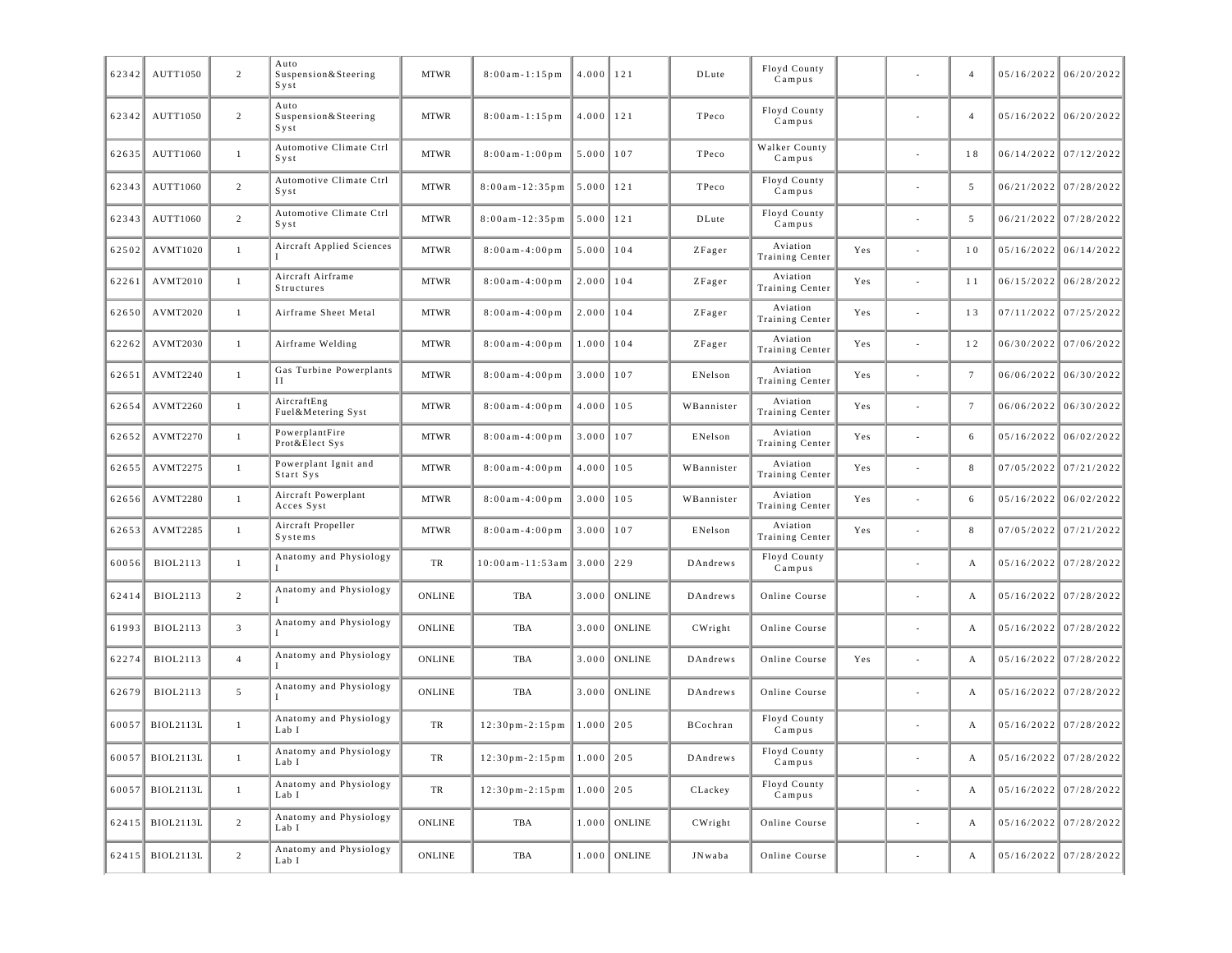| 61994 | BIOL2113L        | $\mathbf{3}$    | Anatomy and Physiology<br>Lab I   | ONLINE        | <b>TBA</b>             | 1.000         | <b>ONLINE</b> | LBryant       | Online Course          |     |                              | А            | 05/16/2022 07/28/2022   |
|-------|------------------|-----------------|-----------------------------------|---------------|------------------------|---------------|---------------|---------------|------------------------|-----|------------------------------|--------------|-------------------------|
| 62275 | <b>BIOL2113L</b> | $\overline{4}$  | Anatomy and Physiology<br>Lab I   | ONLINE        | TBA                    | 1.000         | <b>ONLINE</b> | CLackey       | Online Course          | Yes |                              | А            | $05/16/2022$ 07/28/2022 |
| 62275 | <b>BIOL2113L</b> | $\overline{4}$  | Anatomy and Physiology<br>Lab I   | <b>ONLINE</b> | TBA                    | 1.000         | <b>ONLINE</b> | DAndrews      | Online Course          | Yes |                              | А            | 05/16/2022 07/28/2022   |
| 62680 | <b>BIOL2113L</b> | 5               | Anatomy and Physiology<br>Lab I   | <b>ONLINE</b> | TBA                    | 1.000         | <b>ONLINE</b> | CWright       | Online Course          |     |                              | А            | $05/16/2022$ 07/28/2022 |
| 62680 | <b>BIOL2113L</b> | $5\overline{ }$ | Anatomy and Physiology<br>Lab I   | <b>ONLINE</b> | TBA                    | 1.000         | <b>ONLINE</b> | JNwaba        | Online Course          |     |                              | А            | 05/16/2022 07/28/2022   |
| 62416 | BIOL2114         | $\mathbf{1}$    | Anatomy and Physiology<br>Н       | TR            | $12:30$ pm - $2:15$ pm | $3.000$ 229   |               | BCochran      | Floyd County<br>Campus |     |                              | А            | 05/16/2022 07/28/2022   |
| 60060 | <b>BIOL2114</b>  | $\overline{c}$  | Anatomy and Physiology<br>Н       | <b>ONLINE</b> | TBA                    | 3.000         | <b>ONLINE</b> | BCochran      | Online Course          | Yes |                              | А            | 05/16/2022 07/28/2022   |
| 60062 | <b>BIOL2114</b>  | $\mathbf{3}$    | Anatomy and Physiology<br>Н       | ONLINE        | TBA                    | 3.000         | <b>ONLINE</b> | CWright       | Online Course          |     |                              | А            | 05/16/2022 07/28/2022   |
| 62270 | <b>BIOL2114</b>  | $\overline{4}$  | Anatomy and Physiology            | <b>ONLINE</b> | TBA                    | 3.000         | <b>ONLINE</b> | CWright       | Online Course          |     |                              | А            | 05/16/2022 07/28/2022   |
| 62417 | BIOL2114L        | $\mathbf{1}$    | Anatomy and Physiology<br>Lab II  | TR            | $10:00am - 11:53am$    | 1.000         | 205           | BCochran      | Floyd County<br>Campus |     |                              | А            | $05/16/2022$ 07/28/2022 |
| 60061 | <b>BIOL2114L</b> | 2               | Anatomy and Physiology<br>Lab II  | <b>ONLINE</b> | TBA                    | 1.000         | <b>ONLINE</b> | ACarlton      | Online Course          | Yes |                              | А            | $05/16/2022$ 07/28/2022 |
| 60061 | <b>BIOL2114L</b> | 2               | Anatomy and Physiology<br>Lab II  | <b>ONLINE</b> | <b>TBA</b>             | 1.000         | <b>ONLINE</b> | BCochran      | Online Course          | Yes |                              | А            | 05/16/2022 07/28/2022   |
| 60063 | <b>BIOL2114L</b> | $\overline{3}$  | Anatomy and Physiology<br>Lab II  | <b>ONLINE</b> | TBA                    | 1.000         | <b>ONLINE</b> | BCochran      | Online Course          |     |                              | А            | 05/16/2022 07/28/2022   |
| 60063 | <b>BIOL2114L</b> | $\overline{3}$  | Anatomy and Physiology<br>Lab II  | <b>ONLINE</b> | TBA                    | 1.000         | <b>ONLINE</b> | ACarlton      | Online Course          |     |                              | А            | 05/16/2022 07/28/2022   |
| 62271 | <b>BIOL2114L</b> | 5               | Anatomy and Physiology<br>Lab II  | <b>ONLINE</b> | TBA                    | 1.000         | <b>ONLINE</b> | LBryant       | Online Course          |     |                              | А            | 05/16/2022 07/28/2022   |
| 62677 | <b>BIOL2117</b>  | 1               | Introductory<br>Microbiology      | <b>ONLINE</b> | TBA                    | 3.000         | <b>ONLINE</b> | CWright       | Online Course          | Yes |                              | А            | 05/16/2022 07/28/2022   |
| 60074 | BIOL2117         | $\mathbf{3}$    | Introductory<br>Microbiology      | TR            | $2:15$ pm - 4:00 pm    | 3.000         | 229           | JFarmer       | Floyd County<br>Campus |     |                              | А            | 05/16/2022 07/28/2022   |
| 62678 | <b>BIOL2117L</b> | $\mathbf{1}$    | Introductory<br>Microbiology Lab  | ONLINE        | TBA                    | 1.000         | <b>ONLINE</b> | JFarmer       | Online Course          | Yes |                              | А            | $05/16/2022$ 07/28/2022 |
| 60075 | <b>BIOL2117L</b> | $\overline{3}$  | Introductory<br>Microbiology Lab  | TR            | $4:15$ pm $-6:00$ pm   | $1.000$   205 |               | JFarmer       | Floyd County<br>Campus |     |                              | А            | $05/16/2022$ 07/28/2022 |
| 62132 | <b>BUSN1015</b>  | $\mathbf{1}$    | Intro To Healthcare<br>Reimburs   | ONLINE        | TBA                    | 3.000         | <b>ONLINE</b> | EHunt         | Online Course          |     |                              | B            | $05/16/2022$ 07/14/2022 |
| 62690 | <b>BUSN1190</b>  | $\overline{c}$  | Digital Technologies in<br>Busn   | ONLINE        | TBA                    | 2.000         | <b>ONLINE</b> | KWhitfield    | Online Course          |     |                              | B            | $05/16/2022$ 07/14/2022 |
| 60086 | <b>BUSN1240</b>  | $\mathbf{1}$    | Office Procedures                 | ONLINE        | TBA                    | 3.000         | ONLINE        | <b>BCapes</b> | Online Course          |     |                              | B            | $05/16/2022$ 07/14/2022 |
| 62377 | <b>BUSN1340</b>  | $\mathbf{1}$    | Customer Service<br>Effectiveness | <b>ONLINE</b> | TBA                    | 3.000         | ONLINE        | <b>BCapes</b> | Online Course          |     | $\sim$                       | $\, {\bf B}$ | $05/16/2022$ 07/14/2022 |
| 60097 | <b>BUSN1400</b>  | $\overline{2}$  | Word Processing                   | <b>ONLINE</b> | TBA                    | 4.000         | ONLINE        | DRoebuck      | Online Course          |     | $\overline{\phantom{a}}$     | А            | $05/16/2022$ 07/28/2022 |
| 60099 | <b>BUSN1410</b>  | $\mathbf{1}$    | Spreadsheet Concepts<br>and Appli | <b>ONLINE</b> | TBA                    | 4.000         | ONLINE        | DRoebuck      | Online Course          |     | $\qquad \qquad \blacksquare$ | А            | $05/16/2022$ 07/28/2022 |
| 62632 | BUSN1420         | $\mathbf{1}$    | Database Applications             | <b>ONLINE</b> | TBA                    | 4.000         | ONLINE        | TBlankenship  | Online Course          |     | $\overline{\phantom{a}}$     | А            | $05/16/2022$ 07/28/2022 |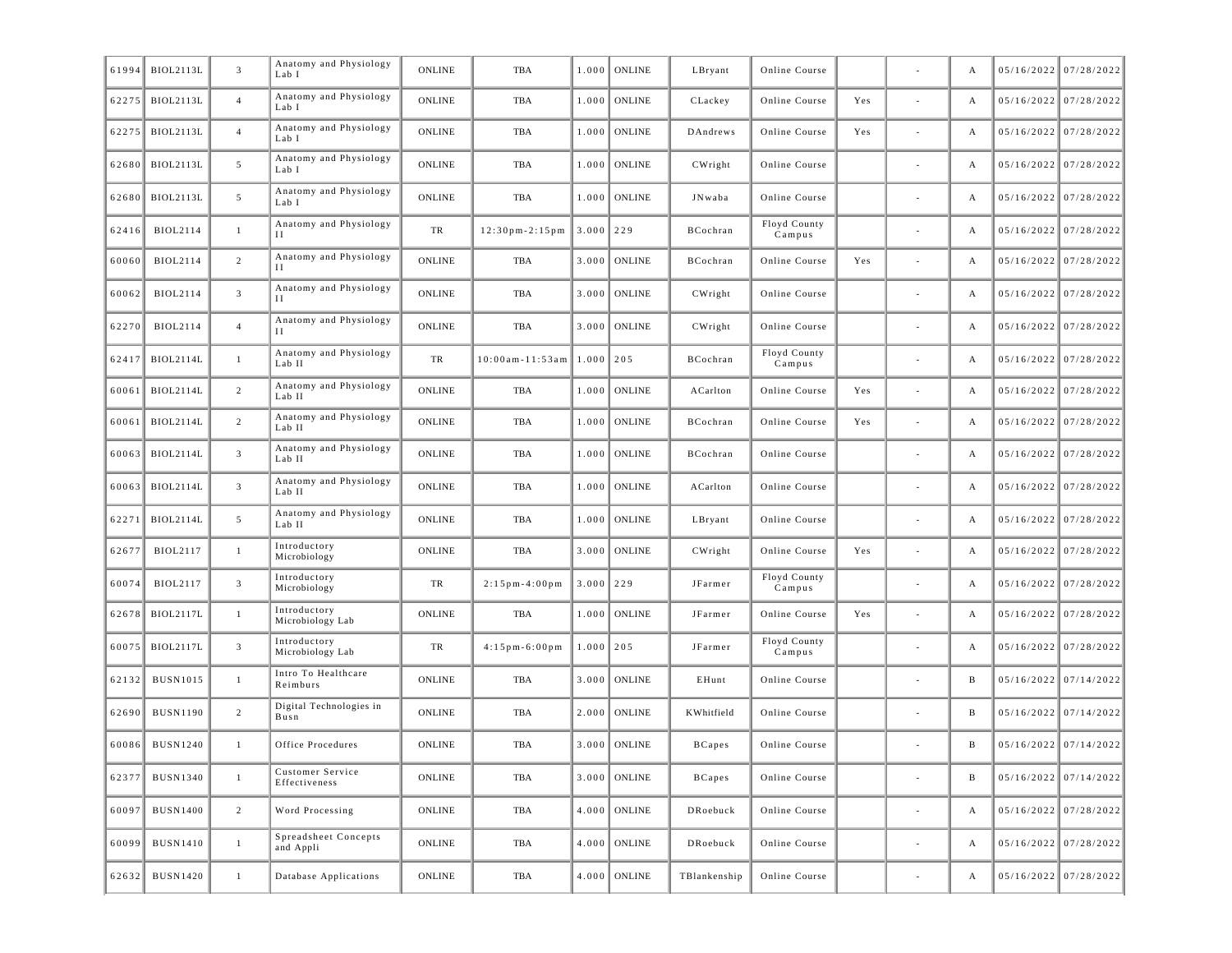| 62340 | <b>BUSN1440</b> | 1              | Document Production                 | ONLINE                | <b>TBA</b>                   | 4.000 | <b>ONLINE</b>  | TCochran      | Online Course          |                          | А            | 05/16/2022 07/28/2022   |
|-------|-----------------|----------------|-------------------------------------|-----------------------|------------------------------|-------|----------------|---------------|------------------------|--------------------------|--------------|-------------------------|
| 60108 | <b>BUSN1440</b> | $\overline{4}$ | Document Production                 | <b>ONLINE</b>         | TBA                          | 4.000 | <b>ONLINE</b>  | BLovell       | Online Course          |                          | А            | 05/16/2022 07/28/2022   |
| 60110 | <b>BUSN1440</b> | 6              | Document Production                 | ONLINE                | TBA                          | 4.000 | <b>ONLINE</b>  | <b>BCapes</b> | Online Course          |                          | B            | $05/16/2022$ 07/14/2022 |
| 62691 | <b>BUSN2160</b> | $\overline{2}$ | Electronic Mail<br>Applications     | ONLINE                | TBA                          | 2.000 | ONLINE         | KWhitfield    | $e$ Campus<br>Platform |                          | B            | $05/16/2022$ 07/14/2022 |
| 60112 | <b>BUSN2190</b> | $\mathbf{1}$   | Busn Doc<br>Proofreading&Editing    | ONLINE                | TBA                          | 3.000 | <b>ONLINE</b>  | BLovell       | Online Course          |                          | А            | $05/16/2022$ 07/28/2022 |
| 61449 | <b>BUSN2210</b> | $\overline{2}$ | Applied Office<br>Procedures        | ONLINE                | TBA                          | 3.000 | <b>ONLINE</b>  | KWhitfield    | Online Course          |                          | B            | $05/16/2022$ 07/14/2022 |
| 62133 | <b>BUSN2300</b> | 1              | Medical Terminology                 | ONLINE                | TBA                          | 2.000 | ONLINE         | IAcevedo      | Online Course          |                          | B            | $05/16/2022$ 07/14/2022 |
| 62373 | <b>BUSN2310</b> | -1             | A&Term for Med Admin<br>Assistant   | <b>ONLINE</b>         | TBA                          | 3.000 | ONLINE         | IAcevedo      | Online Course          |                          | B            | $05/16/2022$ 07/14/2022 |
| 60127 | <b>BUSN2340</b> | $\overline{2}$ | Healthcare Admin<br>Procedures      | ONLINE                | TBA                          | 4.000 | <b>ONLINE</b>  | EHunt         | Online Course          |                          | B            | $05/16/2022$ 07/14/2022 |
| 62134 | <b>BUSN2350</b> | $\mathbf{1}$   | Electronic Health<br>Records        | ONLINE                | TBA                          | 3.000 | ONLINE         | TBrown        | Online Course          | $\overline{\phantom{a}}$ | B            | $05/16/2022$ 07/14/2022 |
| 62374 | <b>BUSN2375</b> | 1              | Healthcare Coding                   | ONLINE                | TBA                          | 3.000 | <b>ONLINE</b>  | GStephens     | Online Course          |                          | B            | 05/16/2022 07/14/2022   |
| 62440 | <b>BUSN2420</b> | -1             | Advanced Medical<br>Coding          | <b>ONLINE</b>         | TBA                          | 3.000 | ONLINE         | GStephens     | Online Course          |                          | B            | $05/16/2022$ 07/14/2022 |
| 62215 | <b>BUSN2440</b> | $\mathbf{1}$   | Healthcare Ldrshp & Prof<br>Effec   | ONLINE                | TBA                          | 3.000 | ONLINE         | EHunt         | Online Course          |                          | B            | $05/16/2022$ 07/14/2022 |
| 62491 | <b>BUSN2800</b> | $\mathbf{1}$   | Practice Mgmt<br>Fundamentals       | ONLINE                | TBA                          | 3.000 | <b>ONLINE</b>  | EHunt         | Online Course          | $\overline{\phantom{a}}$ | B            | $05/16/2022$ 07/14/2022 |
| 62494 | <b>BUSN2820</b> | 1              | Healthcare Pract Law &<br>Ethics    | ONLINE                | TBA                          | 3.000 | ONLINE         | EHunt         | Online Course          |                          | B            | 05/16/2022 07/14/2022   |
| 62448 | <b>BUSN2830</b> | 2              | Healthcare Delivery<br>Systems      | <b>ONLINE</b>         | TBA                          | 3.000 | ONLINE         | EHunt         | Online Course          |                          | B            | $05/16/2022$ 07/14/2022 |
| 62493 | <b>BUSN2850</b> | $\mathbf{1}$   | Health Record Auditing              | ONLINE                | TBA                          | 3.000 | ONLINE         | GStephens     | Online Course          |                          | B            | $05/16/2022$ 07/14/2022 |
| 62609 | CHEM1211        | $\overline{2}$ | Chemistry I                         | $\mathbf F$           | $10:00$ am - 12:30pm   3.000 |       | 209            | MIkwuezunma   | Floyd County<br>Campus | $\sim$                   | А            | $05/16/2022$ 07/28/2022 |
| 62610 | CHEM1211L       | $\overline{2}$ | Chemistry Lab I                     | $\rm F$               | $1:00$ pm - $2:30$ pm        | 1.000 | 209            | MIkwuezunma   | Floyd County<br>Campus |                          | А            | 05/16/2022 07/28/2022   |
| 60135 | CIST1001        | $\overline{3}$ | Computer Concepts                   | <b>ONLINE</b>         | TBA                          | 4.000 | ONLINE         | RSather       | Online Course          |                          | B            | $05/16/2022$ 07/14/2022 |
| 62681 | CIST1122        | $\mathbf{1}$   | Hardware<br>Install&Maintenance     | ONLINE                | TBA                          | 4.000 | ONLINE         | DWatt         | Online Course          |                          | B            | $05/16/2022$ 07/14/2022 |
|       | 61820 CIST1135  | 3              | Operating Sys and<br>Virtual Clou   | $\mathop{\bf ONLINE}$ | TBA                          |       | $4.000$ ONLINE | JHopkins      | Online Course          |                          |              | $05/16/2022$ 07/14/2022 |
| 61096 | CIST1305        | $\overline{2}$ | Program Design and<br>Development   | ONLINE                | TBA                          |       | $3.000$ ONLINE | RSather       | Online Course          | $\sim$                   | $\, {\bf B}$ | $05/16/2022$ 07/14/2022 |
| 61821 | CIST1601        | $\mathbf{3}$   | <b>Information Security</b><br>Fund | ONLINE                | TBA                          |       | $3.000$ ONLINE | RSpurlock     | Online Course          | $\overline{\phantom{a}}$ | B            | $05/16/2022$ 07/14/2022 |
| 61884 | CIST2371        | 2              | Java Programming I                  | <b>ONLINE</b>         | TBA                          | 4.000 | ONLINE         | RSather       | Online Course          | $\overline{\phantom{a}}$ | $\, {\bf B}$ | $05/16/2022$ 07/14/2022 |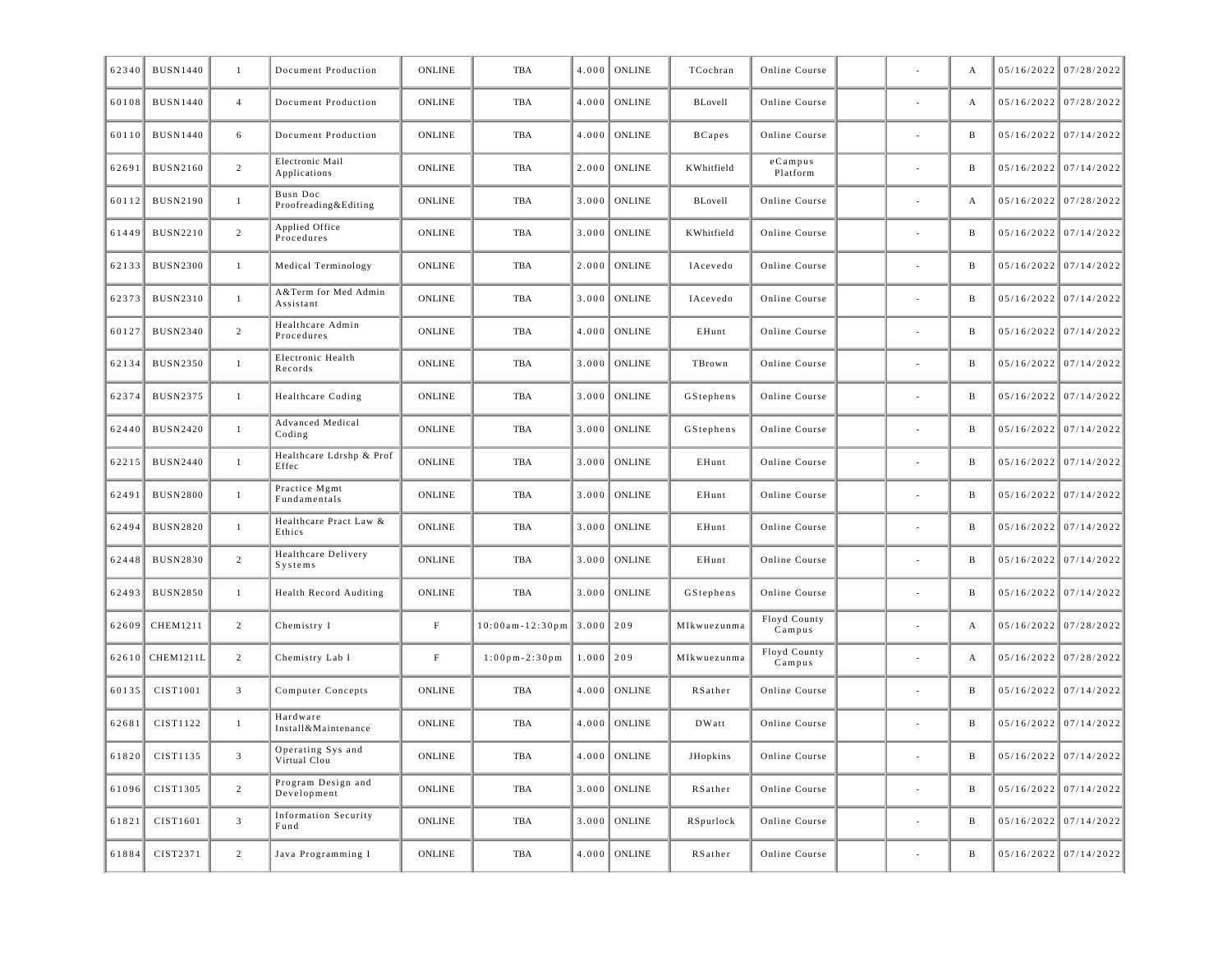| 62368 | CIST2412        | $\mathbf{1}$    | Microsoft Server Install<br>Maint | <b>ONLINE</b> | <b>TBA</b>            | 4.000         | <b>ONLINE</b> | <b>DWatt</b>  | Online Course            |     | B                | $05/16/2022$ 07/14/2022 |
|-------|-----------------|-----------------|-----------------------------------|---------------|-----------------------|---------------|---------------|---------------|--------------------------|-----|------------------|-------------------------|
| 61295 | CIST2452        | $\mathbf{1}$    | Cisco Switch Rout &<br>Wireless   | <b>ONLINE</b> | TBA                   | 4.000         | <b>ONLINE</b> | <b>DWatt</b>  | Online Course            |     | B                | 05/16/2022 07/14/2022   |
| 61232 | CIST2453        | $\overline{3}$  | Enterprise Net, Sec,<br>Automatio | ONLINE        | <b>TBA</b>            | 4.000         | <b>ONLINE</b> | JCarney       | Online Course            |     | B                | 05/16/2022 07/14/2022   |
| 61825 | CIST2510        | $\overline{2}$  | Web Technologies                  | ONLINE        | TBA                   | 3.000         | <b>ONLINE</b> | RSpurlock     | Online Course            |     | B                | 05/16/2022 07/14/2022   |
| 62536 | CIST2550        | $\mathfrak{Z}$  | Web Development II                | <b>ONLINE</b> | TBA                   | 3.000         | <b>ONLINE</b> | RSather       | Online Course            |     | B                | 05/16/2022 07/14/2022   |
| 62719 | CIST2602        | 2               | Network Security                  | <b>ONLINE</b> | TBA                   | 4.000         | <b>ONLINE</b> | RSpurlock     | Online Course            |     | B                | 05/16/2022 07/14/2022   |
| 62716 | CIST2991        | 2               | CIST Internship I                 |               | $0:0$ a m - $0:0$ a m | 3.000         | <b>TBA</b>    | DWatt         | Catoosa County<br>Campus | Yes | B                | $05/16/2022$ 07/14/2022 |
| 62670 | COLL1500        | 10              | Student Success                   | ONLINE        | TBA                   | 3.000         | <b>ONLINE</b> | SKinman       | Online Course            |     | A                | 05/16/2022 07/28/2022   |
| 60196 | <b>COMP1000</b> | $\mathbf{1}$    | Intro To Computer<br>Literacy     | ONLINE        | TBA                   | 3.000         | <b>ONLINE</b> | JHopkins      | Online Course            |     | B                | 05/16/2022 07/14/2022   |
| 62617 | <b>COMP1000</b> | 12              | Intro To Computer<br>Literacy     | ONLINE        | TBA                   | 3.000         | <b>ONLINE</b> | JHall         | Online Course            |     | B                | 05/16/2022 07/14/2022   |
| 62618 | <b>COMP1000</b> | 13              | Intro To Computer<br>Literacy     | ONLINE        | TBA                   | 3.000         | <b>ONLINE</b> | RSpurlock     | Online Course            |     | B                | 05/16/2022 07/14/2022   |
| 62618 | <b>COMP1000</b> | 13              | Intro To Computer<br>Literacy     | ONLINE        | TBA                   | 3.000         | <b>ONLINE</b> | JWest         | Online Course            |     | B                | 05/16/2022 07/14/2022   |
| 60209 | <b>COMP1000</b> | 14              | Intro To Computer<br>Literacy     | ONLINE        | TBA                   | 3.000         | <b>ONLINE</b> | RSpurlock     | Online Course            |     | B                | 05/16/2022 07/14/2022   |
| 60209 | <b>COMP1000</b> | 14              | Intro To Computer<br>Literacy     | ONLINE        | TBA                   | 3.000         | <b>ONLINE</b> | CReed         | Online Course            |     | B                | 05/16/2022 07/14/2022   |
| 61595 | <b>COMP1000</b> | 15              | Intro To Computer<br>Literacy     | <b>ONLINE</b> | TBA                   | 3.000         | <b>ONLINE</b> | <b>DLewis</b> | Online Course            |     | B                | 05/16/2022 07/14/2022   |
| 62189 | <b>COMP1000</b> | $\mathfrak{Z}$  | Intro To Computer<br>Literacy     | <b>ONLINE</b> | TBA                   | 3.000         | <b>ONLINE</b> | JHopkins      | Online Course            |     | B                | 05/16/2022 07/14/2022   |
| 60200 | <b>COMP1000</b> | $5\overline{ }$ | Intro To Computer<br>Literacy     | <b>ONLINE</b> | TBA                   | 3.000         | <b>ONLINE</b> | RAyers        | Online Course            |     | B                | 05/16/2022 07/14/2022   |
| 61594 | <b>COMP1000</b> | 9               | Intro To Computer<br>Literacy     | <b>ONLINE</b> | <b>TBA</b>            | 3.000         | <b>ONLINE</b> | AGee          | Online Course            |     | B                | 05/16/2022 07/14/2022   |
| 62705 | COSM1000        | $\overline{3}$  | Intro to Cosmetology<br>Theory    | <b>ONLINE</b> | <b>TBA</b>            | 4.000         | <b>ONLINE</b> | BConley       | Online Course            |     | $\overline{4}$   | 05/16/2022 06/20/2022   |
| 62705 | COSM1000        | $\overline{3}$  | Intro to Cosmetology<br>Theory    | <b>ONLINE</b> | <b>TBA</b>            | 4.000         | <b>ONLINE</b> | TLivingstone  | Online Course            |     | $\overline{4}$   | $05/16/2022$ 06/20/2022 |
| 62518 | COSM1010        | $\mathbf{1}$    | Chemical Texture<br>Services      | $\mathbb{R}$  | $11:45am-4:00pm$      | 3.000         | 115           | AMaxey        | Walker County<br>Campus  |     | A                | 05/16/2022 07/28/2022   |
| 62518 | COSM1010        | $\mathbf{1}$    | Chemical Texture<br>Services      | $\mathbb{R}$  | $11:45am-4:00pm$      | 3.000         | 115           | BConley       | Walker County<br>Campus  |     | A                | 05/16/2022 07/28/2022   |
| 62523 | COSM1010        | $\overline{3}$  | Chemical Texture<br>Services      | W             | $8:30am - 2:30pm$     | 3.000         | D152          | LMobbs        | Polk County<br>Campus    |     | A                | 05/16/2022 07/28/2022   |
| 62523 | COSM1010        | $\overline{3}$  | Chemical Texture<br>Services      | W             | $8:30am - 2:30pm$     | 3.000         | D152          | PKilgo        | Polk County<br>Campus    |     | $\boldsymbol{A}$ | 05/16/2022 07/28/2022   |
| 62519 | COSM1020        | $\mathbf{1}$    | Hair Care and Treatment           | $\,$ R        | $8:00am - 11:15am$    | $3.000$   207 |               | AMaxey        | Walker County<br>Campus  |     | А                | 05/16/2022 07/28/2022   |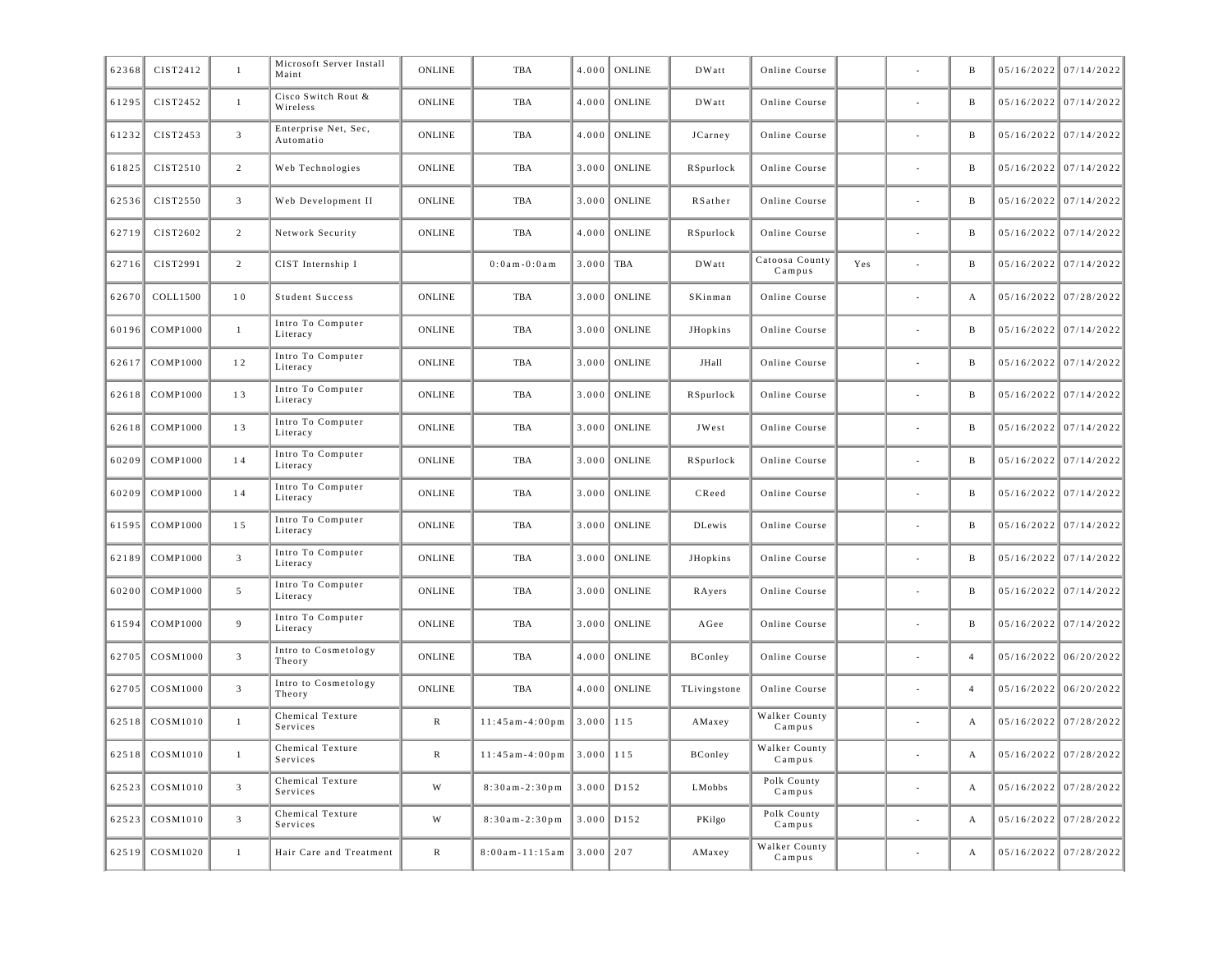| 62519 | COSM1020       | 1               | Hair Care and Treatment           | R             | $8:00am - 11:15am$                  | 3.000         | 207          | BConley      | Walker County<br>Campus |                          | A            | 05/16/2022 07/28/2022   |
|-------|----------------|-----------------|-----------------------------------|---------------|-------------------------------------|---------------|--------------|--------------|-------------------------|--------------------------|--------------|-------------------------|
| 62524 | COSM1070       | $\mathbf{1}$    | Nail Care&Advanced<br>Techniques  | TR            | $8:00$ am - 10:40am                 | 3.000         | D139         | LMobbs       | Polk County<br>Campus   |                          | А            | $05/16/2022$ 07/28/2022 |
| 62524 | COSM1070       | $\mathbf{1}$    | Nail Care&Advanced<br>Techniques  | TR            | $8:00am - 10:40am$                  | 3.000         | D139         | TBoswell     | Polk County<br>Campus   |                          | А            | 05/16/2022 07/28/2022   |
| 62257 | COSM1080       | 2               | Physical Hair Services<br>Practic | TR            | $10:45am-1:30pm$                    | 3.000         | D152         | LMobbs       | Polk County<br>Campus   | $\sim$                   | А            | $05/16/2022$ 07/28/2022 |
| 62257 | COSM1080       | $\overline{c}$  | Physical Hair Services<br>Practic | TR            | $10:45am-1:30pm$                    | 3.000         | D152         | RGilreath    | Polk County<br>Campus   |                          | А            | $05/16/2022$ 07/28/2022 |
| 62527 | COSM1090       | $\overline{2}$  | Hair Services Practicum           | TR            | $1:35$ pm - 4:45 pm                 |               | $3.000$ D152 | RGilreath    | Polk County<br>Campus   | $\sim$                   | А            | $05/16/2022$ 07/28/2022 |
| 62527 | COSM1090       | $\overline{2}$  | Hair Services Practicum           | TR            | $1:35$ pm - 4:45 pm                 | 3.000         | D152         | LMobbs       | Polk County<br>Campus   |                          | А            | 05/16/2022 07/28/2022   |
| 60250 | COSM1110       | $\mathbf{1}$    | Hair Services Practicum<br>ИI     | M             | $8:30am - 12:30pm$                  | 3.000         | 121          | SStephens    | Floyd County<br>Campus  |                          | B            | $05/16/2022$ 07/14/2022 |
| 62521 | COSM1110       | $\overline{c}$  | Hair Services Practicum<br>Ш      | W             | $8:30am - 12:30pm$                  | 3.000         | 122          | SStephens    | Floyd County<br>Campus  |                          | B            | $05/16/2022$ 07/14/2022 |
| 62246 | COSM1110       | $\overline{3}$  | Hair Services Practicum<br>ИI     | <b>MTW</b>    | $2:31$ pm - 4:30 pm                 | 3.000         | 208          | TLivingstone | Walker County<br>Campus | $\sim$                   | B            | $05/16/2022$ 07/14/2022 |
| 62246 | COSM1110       | $\overline{3}$  | Hair Services Practicum<br>Ш      | <b>MTW</b>    | $2:31$ pm - 4:30 pm                 | 3.000         | 208          | BConley      | Walker County<br>Campus |                          | B            | $05/16/2022$ 07/14/2022 |
| 62355 | COSM1110       | $\overline{4}$  | Hair Services Practicum<br>ИI     | <b>MTW</b>    | $2:31$ pm - 4:30 pm                 | 3.000         | 206          | RScott       | Walker County<br>Campus |                          | B            | $05/16/2022$ 07/14/2022 |
| 62355 | COSM1110       | $\overline{4}$  | Hair Services Practicum<br>Ш      | <b>MTW</b>    | $2:31$ pm - 4:30 pm                 | 3.000         | 206          | BConley      | Walker County<br>Campus |                          | B            | $05/16/2022$ 07/14/2022 |
| 62356 | COSM1110       | 5               | Hair Services Practicum<br>ИI     | $\mathbf T$   | 8:00am-11:30am                      | 3.000         | 147          | DHulsey      | Gordon County<br>Campus | $\sim$                   | B            | $05/16/2022$ 07/14/2022 |
| 62356 | COSM1110       | 5               | Hair Services Practicum<br>Ш      | $\mathbf T$   | $8:00$ am-11:30am                   | 3.000         | 147          | IMoraga      | Gordon County<br>Campus |                          | B            | $05/16/2022$ 07/14/2022 |
| 62662 | COSM1110       | 6               | Hair Services Practicum<br>ИI     | $\mathbf T$   | $11:35am-3:03pm$                    | 3.000         | 147          | IMoraga      | Gordon County<br>Campus |                          | B            | $05/16/2022$ 07/14/2022 |
| 62662 | COSM1110       | 6               | Hair Services Practicum<br>Ш      | $\mathbf T$   | $11:35am-3:03pm$                    | 3.000         | 147          | DHulsey      | Gordon County<br>Campus |                          | B            | $05/16/2022$ 07/14/2022 |
| 62683 | COSM1110       | $7\phantom{.0}$ | Hair Services Practicum<br>ИI     | <b>MTWR</b>   | $4:00 \text{ pm} - 5:25 \text{ pm}$ | 3.000         | 122          | IMoraga      | Floyd County<br>Campus  | $\sim$                   | B            | $05/16/2022$ 07/14/2022 |
| 62683 | COSM1110       | $7\phantom{.0}$ | Hair Services Practicum<br>Ш      | <b>MTWR</b>   | $4:00 \text{ pm} - 5:25 \text{ pm}$ | 3.000         | 122          | DHulsey      | Floyd County<br>Campus  |                          | B            | $05/16/2022$ 07/14/2022 |
| 61809 | COSM1115       | $\mathbf{1}$    | Hair Services Practicum<br>IV     | $\mathbf T$   | $8:30am - 2:30pm$                   | 2.000         | 122          | JBaker       | Floyd County<br>Campus  |                          | B            | $05/16/2022$ 07/14/2022 |
| 62253 | COSM1115       | $\overline{2}$  | Hair Services Practicum<br>IV     | M             | $8:30am - 2:30pm$                   | 2.000         | 121          | JBaker       | Floyd County<br>Campus  |                          | B            | $05/16/2022$ 07/14/2022 |
|       | 61812 COSM1115 | 3               | Hair Services Practicum<br>IV     | $_{\rm{MTW}}$ | $11:15$ am-2:30pm 2.000 115         |               |              | TLivingstone | Walker County<br>Campus |                          |              | $05/16/2022$ 07/14/2022 |
|       | 61812 COSM1115 | $\overline{3}$  | Hair Services Practicum<br>IV     | <b>MTW</b>    | $11:15am-2:30pm$                    | $2.000$ 115   |              | BConley      | Walker County<br>Campus | $\overline{a}$           | B            | $05/16/2022$ 07/14/2022 |
|       | 62664 COSM1115 | $\overline{4}$  | Hair Services Practicum<br>IV     | $\mathbf W$   | $8:00am - 2:00pm$                   | $2.000$   147 |              | AEvans       | Gordon County<br>Campus | $\overline{\phantom{a}}$ | B            | $05/16/2022$ 07/14/2022 |
| 62664 | COSM1115       | $\overline{4}$  | Hair Services Practicum<br>IV     | W             | $8:00am - 2:00pm$                   | $2.000$   147 |              | IMoraga      | Gordon County<br>Campus | $\overline{\phantom{a}}$ | $\, {\bf B}$ | $05/16/2022$ 07/14/2022 |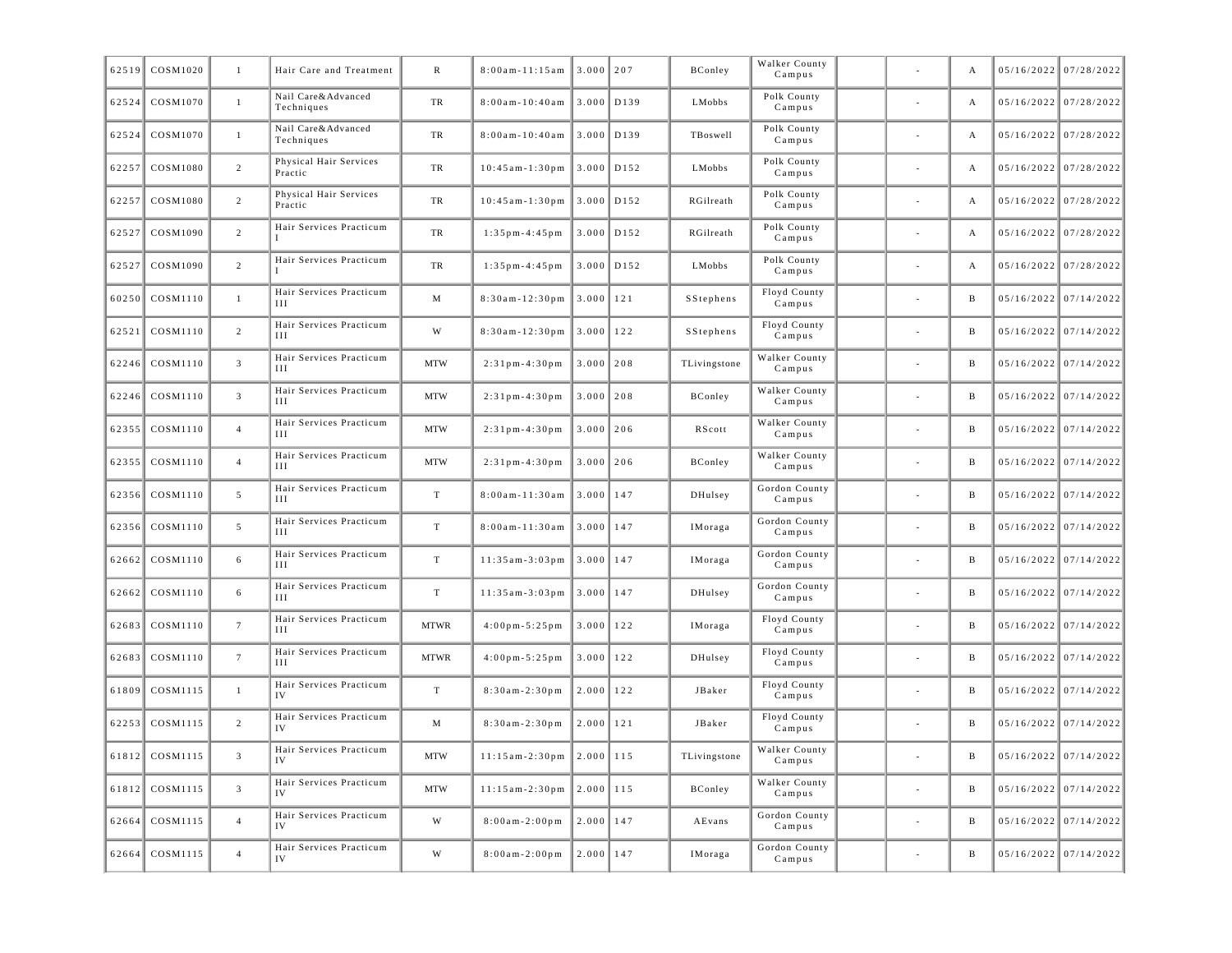| 62384 | COSM1115       | 5               | Hair Services Practicum<br>IV     | <b>MTW</b>              | $11:15am-2:30pm$       | $2.000$   113 |                | RScott       | Walker County<br>Campus |                          | B            | $05/16/2022$ 07/14/2022 |
|-------|----------------|-----------------|-----------------------------------|-------------------------|------------------------|---------------|----------------|--------------|-------------------------|--------------------------|--------------|-------------------------|
| 62384 | COSM1115       | 5               | Hair Services Practicum           | <b>MTW</b>              | $11:15am-2:30pm$       | 2.000         | 113            | BConley      | Walker County<br>Campus | $\sim$                   | B            | $05/16/2022$ 07/14/2022 |
| 62439 | COSM1115       | 6               | Hair Services Practicum<br>IV     | M                       | $8:00am - 2:00pm$      | 2.000         | 147            | AEvans       | Gordon County<br>Campus |                          | B            | $05/16/2022$ 07/14/2022 |
| 62439 | COSM1115       | 6               | Hair Services Practicum<br>IV     | M                       | $8:00am - 2:00pm$      | 2.000         | 147            | IMoraga      | Gordon County<br>Campus |                          | B            | $05/16/2022$ 07/14/2022 |
| 62684 | COSM1115       | $7\phantom{.0}$ | Hair Services Practicum<br>IV     | <b>MTWR</b>             | $5:30$ pm $-7:30$ pm   | 2.000         | 122            | IMoraga      | Floyd County<br>Campus  |                          | B            | $05/16/2022$ 07/14/2022 |
| 62684 | COSM1115       | $7\phantom{.0}$ | Hair Services Practicum           | <b>MTWR</b>             | $5:30$ pm $-7:30$ pm   | 2.000         | 122            | DHulsey      | Floyd County<br>Campus  | $\sim$                   | B            | $05/16/2022$ 07/14/2022 |
| 62477 | COSM1120       | 6               | Salon Management                  | <b>ONLINE</b>           | TBA                    | 3.000         | <b>ONLINE</b>  | SStephens    | Online Course           |                          | B            | $05/16/2022$ 07/14/2022 |
| 61810 | COSM1125       | $\mathbf{1}$    | Skin and Nail Care<br>Practicum   | M                       | $8:00am - 2:00pm$      | 2.000         | 147            | DHulsey      | Gordon County<br>Campus |                          | B            | $05/16/2022$ 07/14/2022 |
| 61810 | COSM1125       | $\mathbf{1}$    | Skin and Nail Care<br>Practicum   | M                       | $8:00am - 2:00pm$      | $2.000$   147 |                | IMoraga      | Gordon County<br>Campus |                          | B            | $05/16/2022$ 07/14/2022 |
|       | 61813 COSM1125 | $\overline{2}$  | Skin and Nail Care<br>Practicum   | <b>MTW</b>              | $8:00$ am - $11:10$ am | $2.000$   115 |                | BConley      | Walker County<br>Campus | $\sim$                   | B            | $05/16/2022$ 07/14/2022 |
| 61813 | COSM1125       | $\overline{c}$  | Skin and Nail Care<br>Practicum   | <b>MTW</b>              | $8:00$ am - $11:10$ am | 2.000         | 115            | TLivingstone | Walker County<br>Campus |                          | B            | $05/16/2022$ 07/14/2022 |
| 62254 | COSM1125       | $\overline{3}$  | Skin and Nail Care<br>Practicum   | W                       | $8:30am - 2:30pm$      | $2.000$   121 |                | SEverett     | Floyd County<br>Campus  |                          | B            | $05/16/2022$ 07/14/2022 |
| 62372 | COSM1125       | $\overline{4}$  | Skin and Nail Care<br>Practicum   | $\footnotesize\text{T}$ | $8:30am - 2:30pm$      | $2.000$   121 |                | SEverett     | Floyd County<br>Campus  |                          | B            | $05/16/2022$ 07/14/2022 |
| 62383 | COSM1125       | 5               | Skin and Nail Care<br>Practicum   | <b>MTW</b>              | $8:00$ am - $11:10$ am | $2.000$   115 |                | BConley      | Walker County<br>Campus | $\sim$                   | B            | $05/16/2022$ 07/14/2022 |
| 62383 | COSM1125       | $5\overline{ }$ | Skin and Nail Care<br>Practicum   | MTW                     | $8:00$ am - $11:10$ am | 2.000         | 115            | RScott       | Walker County<br>Campus |                          | B            | $05/16/2022$ 07/14/2022 |
| 62663 | COSM1125       | 6               | Skin and Nail Care<br>Practicum   | W                       | $8:00am - 2:00pm$      | 2.000         | 147            | IMoraga      | Gordon County<br>Campus |                          | B            | $05/16/2022$ 07/14/2022 |
| 62663 | COSM1125       | 6               | Skin and Nail Care<br>Practicum   | W                       | $8:00am - 2:00pm$      | $2.000$   147 |                | DHulsey      | Gordon County<br>Campus |                          | B            | $05/16/2022$ 07/14/2022 |
| 62685 | COSM1125       | $7\phantom{.0}$ | Skin and Nail Care<br>Practicum   | <b>MTWR</b>             | $7:35$ pm $-9:35$ pm   | $2.000$   122 |                | SEverett     | Floyd County<br>Campus  | $\sim$                   | B            | $05/16/2022$ 07/14/2022 |
| 62699 | COSM1190       | $\mathbf{1}$    | Advanced Nail Practicum           | TR                      | $11:05am-3:00pm$       | 3.000         | D134           | TBoswell     | Polk County<br>Campus   |                          | А            | 05/16/2022 07/28/2022   |
| 62699 | COSM1190       | $\mathbf{1}$    | Advanced Nail Practicum           | TR                      | $11:05am-3:00pm$       | 3.000         | D134           | LMobbs       | Polk County<br>Campus   |                          | А            | 05/16/2022 07/28/2022   |
| 62700 | COSM1200       | $\mathbf{1}$    | Advanced Nail Practicum<br>Н      | TR                      | $8:00am - 11:00am$     | 3.000         | D136           | RGilreath    | Polk County<br>Campus   |                          | А            | $05/16/2022$ 07/28/2022 |
|       | 62231 CRJU1010 |                 | Intro to Criminal Justice         | ONLINE                  | TBA                    |               | $3.000$ ONLINE | TGayan       | Online Course           |                          |              | $05/16/2022$ 07/14/2022 |
|       | 62128 CRJU1030 | $\mathbf{1}$    | Corrections                       | <b>ONLINE</b>           | TBA                    |               | $3.000$ ONLINE | TGayan       | Online Course           | $\sim$                   | $\mathbf B$  | $05/16/2022$ 07/14/2022 |
|       | 62605 CRJU1068 | $\mathbf{1}$    | Criminal Law for Criminal<br>Just | <b>ONLINE</b>           | TBA                    |               | $3.000$ ONLINE | TAdams       | Online Course           | $\overline{\phantom{a}}$ | B            | $05/16/2022$ 07/14/2022 |
| 62606 | CRJU1400       | $\overline{c}$  | Ethic&Cultural<br>Persp-Crim Just | <b>ONLINE</b>           | TBA                    |               | $3.000$ ONLINE | TAdams       | Online Course           | $\overline{\phantom{a}}$ | $\, {\bf B}$ | $05/16/2022$ 07/14/2022 |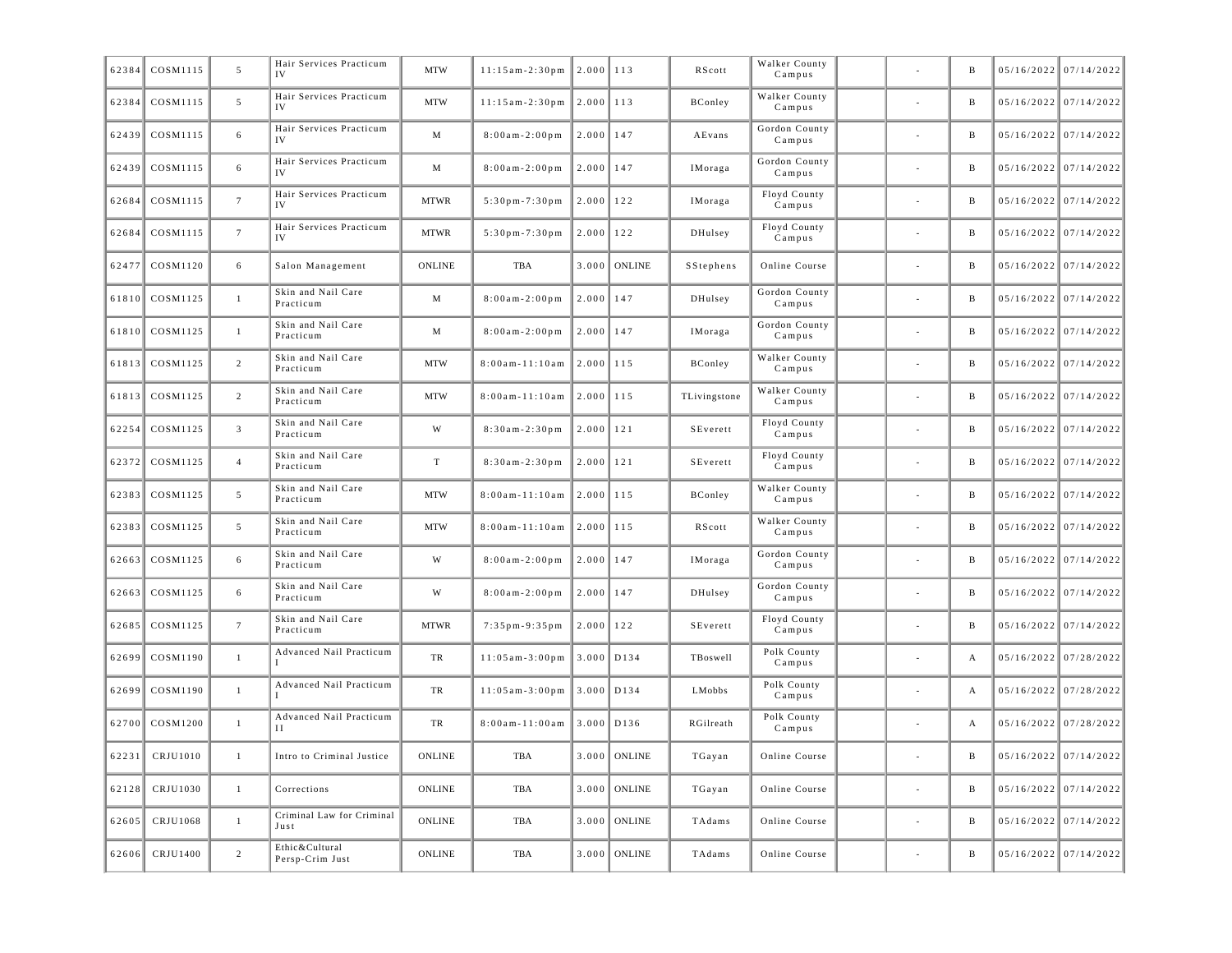| 62607 | CRJU2050        | $\overline{2}$ | Criminal Procedure                | ONLINE                    | <b>TBA</b>             | 3.000         | <b>ONLINE</b>        | TGayan                       | Online Course              |     |    | B              | 05/16/2022 07/14/2022   |
|-------|-----------------|----------------|-----------------------------------|---------------------------|------------------------|---------------|----------------------|------------------------------|----------------------------|-----|----|----------------|-------------------------|
| 62458 | CRJU2090        | 1              | Criminal Justice<br>Practicum     | T                         | $9:00$ am - $1:40$ pm  | 3.000         | 255                  | TAdams                       | Whitfield<br>Murray Campus |     |    | B              | 05/16/2022 07/14/2022   |
| 62608 | CRJU2201        | 2              | Criminal Courts                   | <b>ONLINE</b>             | <b>TBA</b>             | 3.000         | <b>ONLINE</b>        | TGayan                       | Online Course              |     |    | B              | 05/16/2022 07/14/2022   |
| 62507 | CTDL1010        | $\mathbf{1}$   | Fundamentals of Comm<br>Driving   | <b>MTWR</b>               | $8:00am - 3:00pm$      | 3.000         | TBA                  | RBrowder                     | Walker County<br>Campus    | Yes | A7 | B              | 05/16/2022 07/14/2022   |
| 62510 | CTDL1010        | 2              | Fundamentals of Comm<br>Driving   | <b>MTWR</b>               | $5:15$ pm-10:30pm      | 3.000         | <b>TBA</b>           | RBrowder                     | Walker County<br>Campus    | Yes |    | А              | 05/16/2022 07/28/2022   |
| 62510 | CTDL1010        | 2              | Fundamentals of Comm<br>Driving   | <b>MTWR</b>               | $5:15$ pm - $10:30$ pm | 3.000         | TBA                  | GGazaway                     | Walker County<br>Campus    | Yes |    | А              | 05/16/2022 07/28/2022   |
| 62686 | CTDL1021        | $\mathbf{1}$   | Combin Vehicle<br>Oper&Range Work | <b>MTWR</b>               | $8:00am - 3:00pm$      | 3.000         | <b>TBA</b>           | RBrowder                     | Walker County<br>Campus    |     |    | B              | $05/16/2022$ 07/14/2022 |
| 62688 | CTDL1021        | $\overline{2}$ | Combin Vehicle<br>Oper&Range Work | <b>MTWR</b>               | $5:15$ pm - 9:30 pm    | 3.000         | <b>TBA</b>           | RBrowder                     | Walker County<br>Campus    |     |    | A              | 05/16/2022 07/28/2022   |
| 62688 | CTDL1021        | $\overline{2}$ | Combin Vehicle<br>Oper&Range Work | <b>MTWR</b>               | $5:15$ pm-9:30pm       | 3.000         | TBA                  | GGazaway                     | Walker County<br>Campus    |     |    | А              | 05/16/2022 07/28/2022   |
| 62687 | CTDL1031        | $\mathbf{1}$   | Combin Vehicle Adv<br>Operations  | <b>MTWR</b>               | $8:00am - 3:00pm$      | 3.000         | TBA                  | RBrowder                     | Walker County<br>Campus    |     |    | B              | 05/16/2022 07/14/2022   |
| 62689 | CTDL1031        | $\overline{2}$ | Combin Vehicle Adv<br>Operations  | <b>MTWR</b>               | $5:15$ pm-9:30pm       | 3.000         | <b>TBA</b>           | RBrowder                     | Walker County<br>Campus    |     |    | A              | 05/16/2022 07/28/2022   |
| 62689 | CTDL1031        | $\overline{2}$ | Combin Vehicle Adv<br>Operations  | <b>MTWR</b>               | $5:15$ pm-9:30pm       | 3.000         | <b>TBA</b>           | GGazaway                     | Walker County<br>Campus    |     |    | A              | 05/16/2022 07/28/2022   |
| 62485 | CUUL2142        | $\mathbf{1}$   | International Cuisine             | RF                        | $8:00am - 5:00pm$      | 3.000         | WL<br><b>KITCHEN</b> | GPaulson                     | Floyd County<br>Campus     |     |    | $\overline{4}$ | $05/16/2022$ 06/20/2022 |
| 62486 | CUUL2144        | 1              | <b>Advanced Baking</b>            | W                         | $8:00am - 5:00pm$      | 3.000         | WL<br><b>KITCHEN</b> | JBrady                       | Floyd County<br>Campus     |     |    | А              | 05/16/2022 07/28/2022   |
| 62487 | CUUL2160        | $\mathbf{1}$   | Contemporary Cuisine              | MT                        | $9:00am - 3:45pm$      | 4.000         | WL<br><b>KITCHEN</b> | GPaulson                     | Floyd County<br>Campus     |     |    | А              | 05/16/2022 07/28/2022   |
| 60282 | <b>DENA1090</b> | $\mathbf{1}$   | Dental Assisting NBE<br>Prep      | W                         | $9:00am - 12:00pm$     | 1.000         | 253                  | HDavis                       | Gordon County<br>Campus    |     |    | B              | $05/16/2022$ 07/14/2022 |
| 60285 | <b>DENA1400</b> | $\mathbf{1}$   | Dental Practice<br>Management     | <b>ONLINE</b>             | TBA                    | 2.000         | <b>ONLINE</b>        | HDavis                       | Online Course              |     |    | B              | 05/16/2022 07/14/2022   |
| 60286 | <b>DENA1480</b> | $\mathbf{1}$   | Dental Practicum III              | (CLINICALS)<br><b>MTR</b> | $8:00am - 5:00pm$      | 5.000         | <b>CLINICALS</b>     | ${\bf H} {\bf D} {\bf avis}$ | Gordon County<br>Campus    |     |    | B              | 05/16/2022 07/14/2022   |
| 62446 | DFTG1101        | $\overline{c}$ | CAD Fundamentals                  | <b>ONLINE</b>             | <b>TBA</b>             | 4.000         | <b>ONLINE</b>        | CAllen                       | Online Course              |     |    | А              | 05/16/2022 07/28/2022   |
| 62727 | DFTG1103        | $\mathbf{1}$   | Multiview/Basic<br>Dimensioning   | <b>ONLINE</b>             | <b>TBA</b>             | 4.000         | <b>ONLINE</b>        | CAllen                       | Online Course              |     |    | А              | 05/16/2022 07/28/2022   |
| 62445 | DFTG2010        | $\mathbf{1}$   | <b>Engineering Graphics</b>       | ONLINE                    | <b>TBA</b>             | 4.000         | <b>ONLINE</b>        | CAllen                       | Online Course              |     |    | А              | 05/16/2022 07/28/2022   |
| 62474 | <b>DFTG2020</b> | 1              | Visualization and<br>Graphics     | ONLINE                    | TBA                    | 3.000         | <b>ONLINE</b>        | CAllen                       | Online Course              |     |    | А              | 05/16/2022 07/28/2022   |
| 62410 | DIET1020        | $\mathbf{1}$   | Preventative<br>Maintenance       | <b>MTWR</b>               | $8:00am - 1:15pm$      |               | 191                  | SGonzalez<br>Arreguin        | Whitfield<br>Murray Campus |     |    | 20             | 06/09/2022 07/14/2022   |
| 62411 | DIET1040        | $\mathbf{1}$   | Diesel Truck & HE HVAC<br>Syst    | <b>MTWR</b>               | $8:00am - 12:00pm$     | 3.000         | 191                  | SGonzalez<br>Arreguin        | Whitfield<br>Murray Campus |     |    | 19             | $05/16/2022$ 06/08/2022 |
| 60288 | DMS01090        | $\mathbf{1}$   | Intro to Vascular<br>Sonography   | М                         | $12:30$ pm $-3:30$ pm  | $1.000$   117 |                      | CResch                       | Floyd County<br>Campus     |     |    | А              | 05/16/2022 07/28/2022   |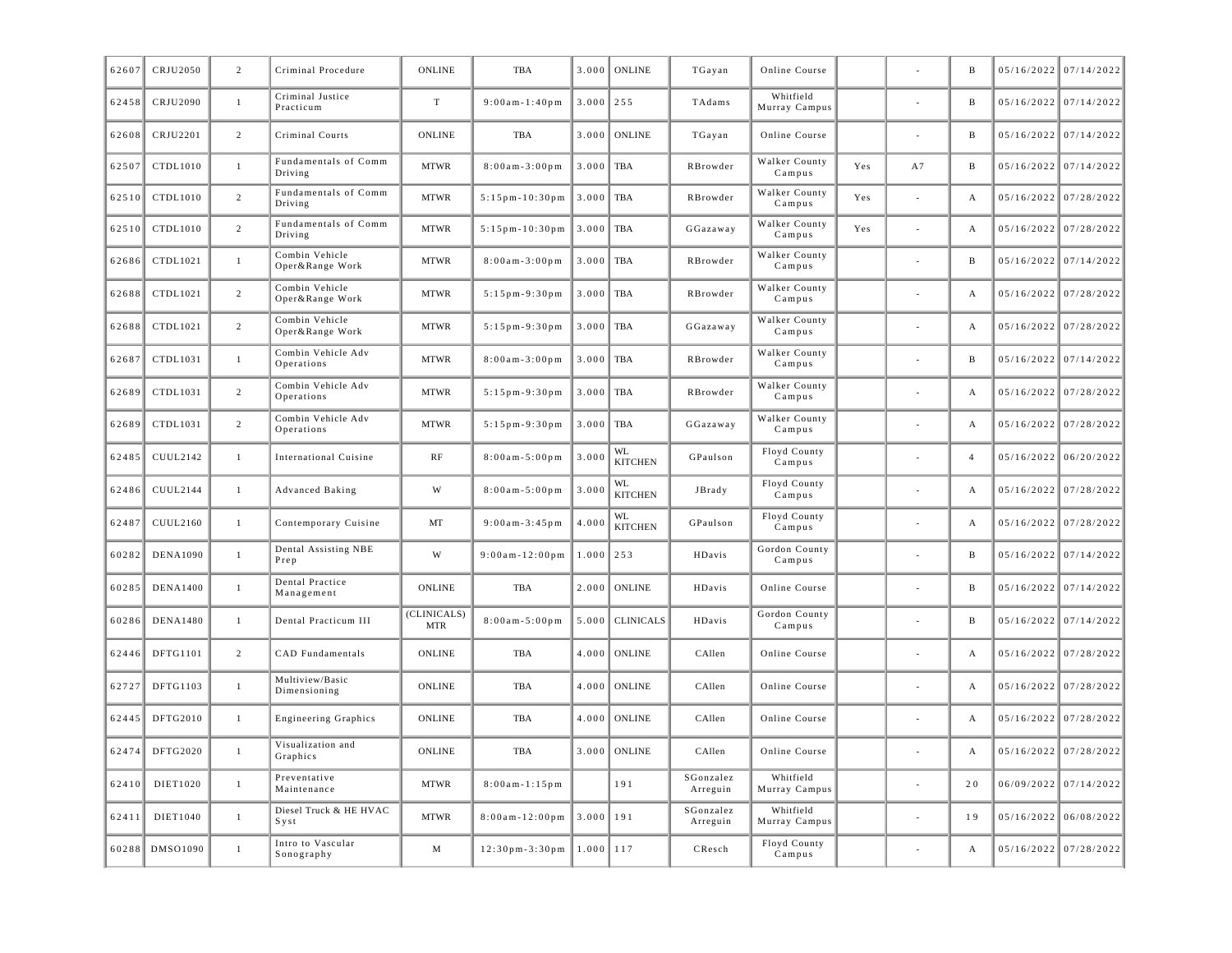| 61611 | DMS02010        | $\mathbf{1}$    | OB Second and Third<br>Trimesters | M                          | $8:00am - 12:00pm$     | $3.000$ 117             |                  | KRedding                            | Floyd County<br>Campus     |     |    | $\mathbf{A}$   | $05/16/2022$ 07/28/2022 |
|-------|-----------------|-----------------|-----------------------------------|----------------------------|------------------------|-------------------------|------------------|-------------------------------------|----------------------------|-----|----|----------------|-------------------------|
| 61612 | DMS02030        | $\mathbf{1}$    | Clinical Sonography III           | (CLINICALS)<br>TWR         | $8:00am - 4:00pm$      | 8.000                   | <b>CLINICALS</b> | KRedding                            | Floyd County<br>Campus     |     | ÷. | А              | $05/16/2022$ 07/28/2022 |
| 61612 | DMS02030        | $\mathbf{1}$    | Clinical Sonography III           | (CLINICALS)<br>$\mathbf F$ | $8:00am - 3:00pm$      | $\mathbf{0}$            | <b>CLINICALS</b> | KRedding                            | Floyd County<br>Campus     |     | ÷. | А              | $05/16/2022$ 07/28/2022 |
| 60290 | <b>ECCE1101</b> | $\mathbf{1}$    | Introduction to ECCE              | <b>ONLINE</b>              | <b>TBA</b>             | 3.000                   | <b>ONLINE</b>    | JDixon                              | Online Course              |     |    | $\, {\bf B}$   | $05/16/2022$ 07/14/2022 |
| 62630 | <b>ECCE1101</b> | $\overline{2}$  | Introduction to ECCE              | <b>ONLINE</b>              | TBA                    | 3.000                   | <b>ONLINE</b>    | JDixon                              | Online Course              |     | ÷. | $\, {\bf B}$   | $05/16/2022$ 07/14/2022 |
| 60294 | <b>ECCE1103</b> | $\overline{2}$  | Child Growth and<br>Development   | <b>ONLINE</b>              | TBA                    | 3.000                   | <b>ONLINE</b>    | SDobson                             | Online Course              |     |    | $\, {\bf B}$   | $05/16/2022$ 07/14/2022 |
| 61869 | <b>ECCE1105</b> | $7\overline{ }$ | Health, Safety and<br>Nutrition   | <b>ONLINE</b>              | <b>TBA</b>             | 3.000                   | <b>ONLINE</b>    | $\label{lem:main} {\bf TWimberley}$ | Online Course              |     |    | $\, {\bf B}$   | $05/16/2022$ 07/14/2022 |
| 62488 | <b>ECCE1112</b> | $\mathbf{1}$    | Curriculum and<br>Assessment      | <b>ONLINE</b>              | <b>TBA</b>             | 3.000                   | <b>ONLINE</b>    | TWimberley                          | Online Course              |     |    | $\, {\bf B}$   | $05/16/2022$ 07/14/2022 |
| 62489 | <b>ECCE1113</b> | $\mathbf{1}$    | Creative Activities for<br>Child  | <b>ONLINEM</b>             | TBA                    | 3.000                   | <b>ONLINE</b>    | CRaymond                            | Online Course              |     | ÷, | $\, {\bf B}$   | $05/16/2022$ 07/14/2022 |
| 62730 | <b>ECCE1121</b> | $\mathbf{1}$    | EarlyChildhoodCare&Ed<br>Practicu |                            | $0:0$ am - $0:0$ am    | 3.000                   | TBA              | JDixon                              | Gordon County<br>Campus    | Yes |    | $\, {\bf B}$   | $05/16/2022$ 07/14/2022 |
| 61636 | ECCE2115        | $\overline{3}$  | Language and Literacy             | <b>ONLINET</b>             | <b>TBA</b>             | 3.000                   | <b>ONLINE</b>    | MWatkins                            | Online Course              |     |    | $\overline{4}$ | $05/16/2022$ 06/20/2022 |
| 61889 | ECCE2116        | 1               | Math and Science                  | ONLINER                    | TBA                    | 3.000                   | <b>ONLINE</b>    | KFuquea                             | Online Course              |     |    | 5              | 06/21/2022 07/28/2022   |
| 62398 | <b>ECCE2201</b> | 1               | Exceptionalities                  | <b>ONLINE</b>              | TBA                    | 3.000                   | <b>ONLINE</b>    | MWatkins                            | Online Course              |     |    | B              | $05/16/2022$ 07/14/2022 |
| 61508 | <b>ECCE2202</b> | $\mathbf{1}$    | Social Issues&Family<br>Involveme | <b>ONLINE</b>              | <b>TBA</b>             | 3.000                   | <b>ONLINE</b>    | TWimberley                          | Online Course              |     |    | $\mathbf{B}$   | $05/16/2022$ 07/14/2022 |
| 60310 | <b>ECCE2203</b> | $\overline{2}$  | Guidance and Classrm<br>Mang      | <b>ONLINE</b>              | <b>TBA</b>             | 3.000                   | <b>ONLINE</b>    | TWimberley                          | Online Course              |     | ÷, | $\mathbf{B}$   | $05/16/2022$ 07/14/2022 |
| 62731 | <b>ECCE2245</b> | $\mathbf{1}$    | Early CCE Internship I            |                            | $0:0$ a m - $0:0$ a m  | 6.000                   | TBA              | JDixon                              | Gordon County<br>Campus    | Yes |    | B              | $05/16/2022$ 07/14/2022 |
| 62252 | <b>ECCE2320</b> | $\mathbf{1}$    | Program Admin&Facility<br>Manage  | <b>ONLINE</b>              | TBA                    | 3.000                   | <b>ONLINE</b>    | JDixon                              | Online Course              |     |    | B              | $05/16/2022$ 07/14/2022 |
| 62200 | <b>ECCE2322</b> | $\mathbf{1}$    | Personnel Management              | <b>ONLINE</b>              | TBA                    | 3.000                   | <b>ONLINE</b>    | JDixon                              | Online Course              |     |    | B              | $05/16/2022$ 07/14/2022 |
| 60315 | <b>ECHO1320</b> | $\mathbf{1}$    | Echocardiography II               | M                          | $8:00am - 3:00pm$      | $3.000$   126           |                  | TRoberts                            | Floyd County<br>Campus     |     |    | A              | 05/16/2022 07/28/2022   |
| 61613 | ECHO2360        | $\mathbf{1}$    | Echocardiography<br>Clinical II   | (CLINICALS)<br>WRF         | $8:00am - 4:00pm$      | 8.000                   | <b>CLINICALS</b> | TRoberts                            | Floyd County<br>Campus     |     |    | A              | 05/16/2022 07/28/2022   |
| 60317 | ECON1101        | $\mathbf{1}$    | Principles of Economics           | <b>ONLINE</b>              | <b>TBA</b>             | 3.000                   | <b>ONLINE</b>    | GRoseman                            | Online Course              |     |    | A              | 05/16/2022 07/28/2022   |
| 61656 | ECON1101        | $\overline{2}$  | Principles of Economics           | <b>ONLINE</b>              | TBA                    | 3.000                   | <b>ONLINE</b>    | CIsom                               | Online Course              |     |    | A              | $05/16/2022$ 07/28/2022 |
| 62147 | ECON1101        | $\overline{4}$  | Principles of Economics           | <b>ONLINE</b>              | TBA                    | 3.000                   | <b>ONLINE</b>    | GRoseman                            | Online Course              |     |    | А              | 05/16/2022 07/28/2022   |
| 62643 | ELTR1180        | $\mathbf{1}$    | <b>Electrical Controls</b>        | <b>MTW</b>                 | $9:00$ am - $2:00$ pm  | $4.000$ 321             |                  | GPawlowski                          | Gordon County<br>Campus    |     |    | 20             | $06/09/2022$ 07/14/2022 |
| 62564 | <b>EMET2900</b> | $\mathbf{1}$    | Capstone Project I                | <b>MTWR</b>                | $8:00$ am - $11:05$ am | $\parallel$ 3.000   143 |                  | RHuggins                            | Whitfield<br>Murray Campus |     |    | B              | $05/16/2022$ 07/14/2022 |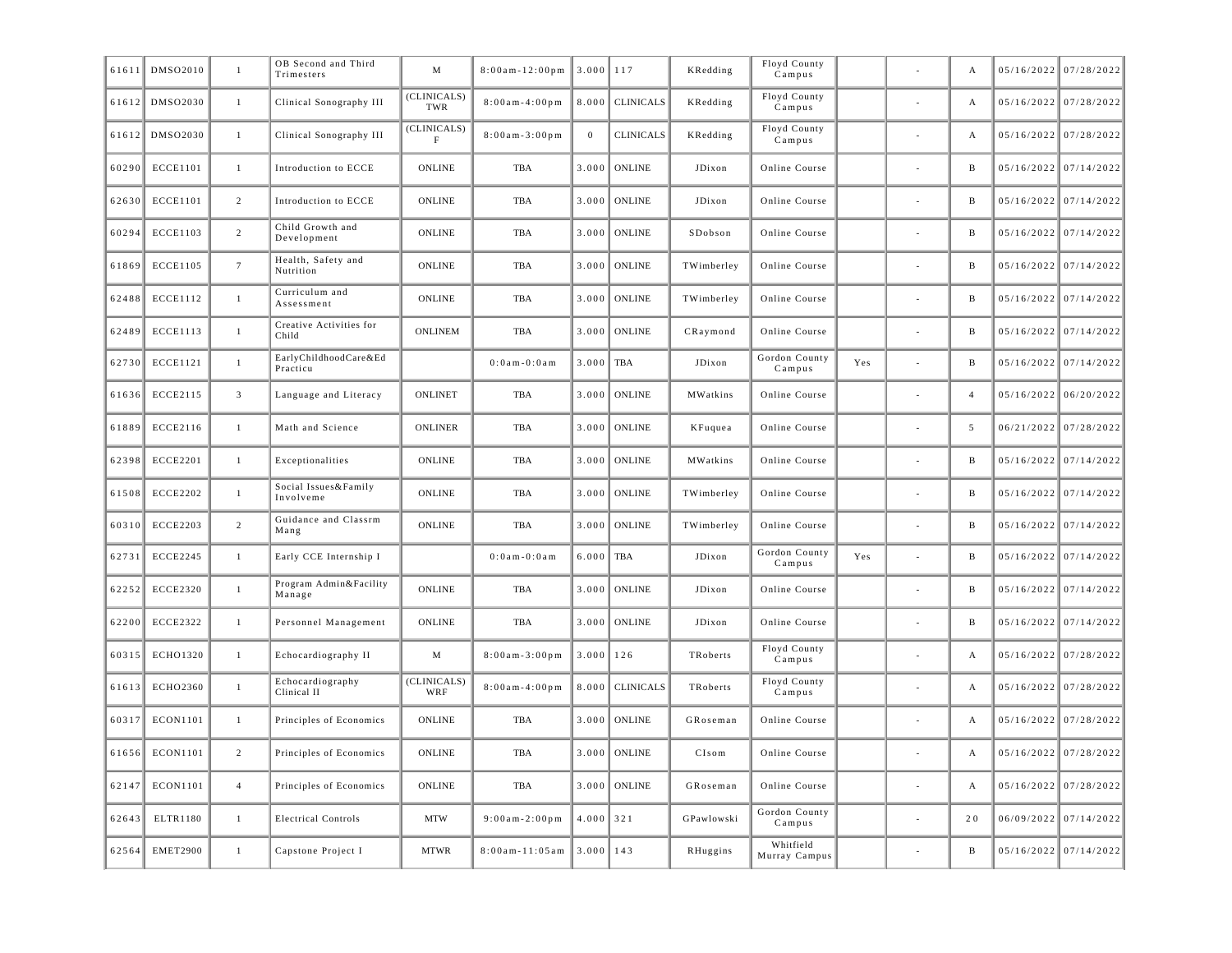| Interpersonal Relat &<br><b>ONLINE</b><br><b>ONLINE</b><br>$05/16/2022$ 07/28/2022<br>61875<br><b>EMPL1000</b><br>10<br>TBA<br>2.000<br>KThomas<br>Online Course<br>A<br>Prof Dev<br>Interpersonal Relat &<br>EMPL1000<br>$\overline{c}$<br><b>ONLINE</b><br><b>ONLINE</b><br>$05/16/2022$ 07/28/2022<br>62729<br>TBA<br>2.000<br><b>BStitzer</b><br>Online Course<br>А<br>Prof Dev<br>Interpersonal Relat &<br>5<br><b>ONLINE</b><br><b>ONLINE</b><br>05/16/2022 07/28/2022<br>62163<br><b>EMPL1000</b><br>TBA<br>2.000<br><b>BStitzer</b><br>Online Course<br>A<br>Prof Dev<br>Special Patient<br>Floyd County<br>EMSP1140<br>2<br><b>MTWRF</b><br>$5:00p m - 10:00p m$<br>$3.000$   133<br>NPiatt<br>5<br>06/21/2022 07/28/2022<br>61662<br>Yes<br>Populations<br>Campus<br>Shock & Trauma for the<br>Floyd County<br>$\overline{3}$<br><b>MTWRF</b><br>EMSP1150<br>$5:00p m - 10:00p m$<br>3.000<br>133<br>$05/16/2022$ 06/20/2022<br>60806<br>NPiatt<br>Yes<br>$\overline{4}$<br>$\overline{a}$<br>EMT<br>Campus<br>Clinical & Pract Appl for<br>Floyd County<br>EMSP1160<br><b>MTWRF</b><br>$8:30am - 4:30pm$<br>133<br>05/16/2022 07/28/2022<br>60338<br>$\mathbf{1}$<br>1.000<br>SAlday<br>Yes<br>A<br><b>EMT</b><br>Campus<br>Adv Patient Care for<br>Floyd County<br>EMSP1520<br><b>MTWRF</b><br>$8:30am - 4:30pm$<br>$3.000$   133<br>$05/16/2022$ 06/20/2022<br>61664<br>$\mathbf{1}$<br>SAlday<br>Yes<br>$\overline{4}$<br><b>AEMT</b><br>Campus<br>Adv Patient Care for<br>Catoosa County<br>$\overline{3}$<br>EMSP1520<br>MR<br>3.000<br>A135<br>$05/16/2022$ 06/20/2022<br>61973<br>$5:00$ pm - 10:00pm<br>RGoodwin<br>Yes<br>$\overline{4}$<br>÷,<br><b>AEMT</b><br>Campus<br>Clinical Applications for<br>Floyd County<br><b>MTWRF</b><br>$0:0$ am - $0:0$ am<br>133<br>$05/16/2022$ 06/20/2022<br>61666<br><b>EMSP1530</b><br>$\mathbf{1}$<br>1.000<br>SAlday<br>Yes<br>$\overline{4}$<br><b>AEMT</b><br>Campus<br>Catoosa County<br>Clinical Applications for<br>EMSP1530<br>2<br>TR<br>$5:00p m - 10:00p m$<br>1.000<br>A135<br>$05/16/2022$ 06/20/2022<br>61667<br>SAlday<br>Yes<br>$\overline{4}$<br><b>AEMT</b><br>Campus<br>Clinical and Prac Appl<br>Floyd County<br>$\overline{3}$<br><b>MTWRF</b><br>EMSP1540<br>3.000<br>133<br>$06/21/2022$ 07/28/2022<br>60809<br>$8:30am-4:30pm$<br>SAlday<br>Yes<br>5<br>Campus<br><b>AEMT</b><br>Clinical and Prac Appl<br>Catoosa County<br>MR<br>$5:00p m - 10:00p m$<br>3.000<br>$06/21/2022$ 07/28/2022<br>60817<br><b>EMSP1540</b><br>$\overline{4}$<br>A135<br>SAlday<br>Yes<br>5<br><b>AEMT</b><br>Campus<br>Clinical and Prac Appl<br>Catoosa County<br>EMSP1540<br>$\overline{4}$<br>MR<br>$5:00p m - 10:00p m$<br>3.000<br>A135<br>5<br>06/21/2022 07/28/2022<br>60817<br>RGoodwin<br>Yes<br><b>AEMT</b><br>Campus<br>Clinical Appl for<br>(CLINICALS)<br>Floyd County<br>EMSP2550<br>$8:30am - 4:29pm$<br><b>CLINICALS</b><br>$05/16/2022$ 06/01/2022<br>62390<br>$\mathbf{1}$<br>1.000<br>SAlday<br>Yes<br>6<br>÷,<br><b>MTWRF</b><br>Paramedic V<br>Campus<br>Clinical Appl for<br>(CLINICALS)<br>Floyd County<br>$8:30am - 4:30pm$<br><b>CLINICALS</b><br>$06/06/2022$ 06/30/2022<br>62391<br><b>EMSP2560</b><br>$\mathbf{1}$<br>1.000<br>SAlday<br>Yes<br>$\tau$<br>Paramedic VI<br><b>MTWRF</b><br>Campus<br>(CLINICALS)<br>Clinical Appl for Paramed<br>Floyd County<br>62392<br>EMSP2570<br>$8:30am - 4:30pm$<br>1.000<br><b>CLINICALS</b><br>8<br>$07/05/2022$ 07/21/2022<br>$\mathbf{1}$<br>SAlday<br>Yes<br><b>MTWRF</b><br>VII<br>Campus<br>Field Internship for<br>(CLINICALS)<br>Floyd County<br>EMSP2710<br>2.000<br><b>CLINICALS</b><br>$05/16/2022$ 07/28/2022<br>62393<br>$\mathbf{1}$<br>$8:30am-4:30pm$<br>SAlday<br>Yes<br>A<br>$\sim$<br><b>MTWRF</b><br>Paramedic<br>Campus<br>Practical Appl for<br>Floyd County<br><b>MTWRF</b><br>3.000<br>$05/16/2022$ 07/28/2022<br>62394<br><b>EMSP2720</b><br>$\mathbf{1}$<br>$8:30am-4:30pm$<br>133<br>NPiatt<br>Yes<br>А<br>Paramedic<br>Campus<br>Fundamentals of English<br>ENGL1010<br><b>ONLINE</b><br><b>ONLINE</b><br>05/16/2022 07/28/2022<br>62695<br>11<br>TBA<br>3.000<br>JMoore<br>Online Course<br>А<br>Fundamentals of English<br><b>ONLINE</b><br><b>ONLINE</b><br>$05/16/2022$ 07/28/2022<br>62696<br><b>ENGL1010</b><br>12<br>TBA<br>3.000<br>JMoore<br>Online Course<br>A<br>Fundamentals of English<br>ENGL1010<br>15<br><b>ONLINE</b><br><b>ONLINE</b><br>05/16/2022 07/28/2022<br>62711<br>TBA<br>3.000<br>SKinman<br>Online Course<br>A<br>$\overline{\phantom{a}}$<br>Fundamentals of English<br>3.000 ONLINE<br>$05/16/2022$ 07/28/2022<br>62658 ENGL1010<br><b>ONLINE</b><br>$\overline{c}$<br>TBA<br>GBell<br>Online Course<br>А<br>Fundamentals of English<br>ONLINE<br>$05/16/2022$ 07/28/2022<br>ENGL1010<br>$8\,$<br><b>ONLINE</b><br>62667<br>3.000<br>MShadwill<br>Online Course<br>TBA<br>A<br>$\overline{\phantom{a}}$<br>Fundamentals of English<br><b>ONLINE</b><br>3.000 ONLINE<br>$05/16/2022$ 07/28/2022<br>62666<br>ENGL1010<br>9<br>MShadwill<br>Online Course<br>TBA<br>A<br>$\overline{\phantom{a}}$<br>Composition and<br>60360 ENGL1101<br>3.000 ONLINE<br>$05/16/2022$ 07/28/2022<br>ONLINE<br>Online Course<br>$\mathbf{1}$<br>TBA<br>RAtkins<br>A<br>$\sim$<br>Rhetoric | 62614 | EMPL1000 | $\mathbf{1}$ | Interpersonal Relat &<br>Prof Dev | <b>ONLINE</b> | TBA | 2.000 | ONLINE | <b>BStitzer</b> | Online Course |  | A | 05/16/2022 07/28/2022 |
|--------------------------------------------------------------------------------------------------------------------------------------------------------------------------------------------------------------------------------------------------------------------------------------------------------------------------------------------------------------------------------------------------------------------------------------------------------------------------------------------------------------------------------------------------------------------------------------------------------------------------------------------------------------------------------------------------------------------------------------------------------------------------------------------------------------------------------------------------------------------------------------------------------------------------------------------------------------------------------------------------------------------------------------------------------------------------------------------------------------------------------------------------------------------------------------------------------------------------------------------------------------------------------------------------------------------------------------------------------------------------------------------------------------------------------------------------------------------------------------------------------------------------------------------------------------------------------------------------------------------------------------------------------------------------------------------------------------------------------------------------------------------------------------------------------------------------------------------------------------------------------------------------------------------------------------------------------------------------------------------------------------------------------------------------------------------------------------------------------------------------------------------------------------------------------------------------------------------------------------------------------------------------------------------------------------------------------------------------------------------------------------------------------------------------------------------------------------------------------------------------------------------------------------------------------------------------------------------------------------------------------------------------------------------------------------------------------------------------------------------------------------------------------------------------------------------------------------------------------------------------------------------------------------------------------------------------------------------------------------------------------------------------------------------------------------------------------------------------------------------------------------------------------------------------------------------------------------------------------------------------------------------------------------------------------------------------------------------------------------------------------------------------------------------------------------------------------------------------------------------------------------------------------------------------------------------------------------------------------------------------------------------------------------------------------------------------------------------------------------------------------------------------------------------------------------------------------------------------------------------------------------------------------------------------------------------------------------------------------------------------------------------------------------------------------------------------------------------------------------------------------------------------------------------------------------------------------------------------------------------------------------------------------------------------------------------------------------------------------------------------------------------------------------------------------------------------------------------------------------------------------------------------------------------------------------------------------------------------------------------------------------------------------------------------------------------------------------------------------------------------------------------------------------------------------------------------------------------------------------------------------------------------------------------------------------------------------------------------------------------------------------------------------------------------------------------------------------------------------------------------------------------------------------------------------------------------------------------------------------------------------------------|-------|----------|--------------|-----------------------------------|---------------|-----|-------|--------|-----------------|---------------|--|---|-----------------------|
|                                                                                                                                                                                                                                                                                                                                                                                                                                                                                                                                                                                                                                                                                                                                                                                                                                                                                                                                                                                                                                                                                                                                                                                                                                                                                                                                                                                                                                                                                                                                                                                                                                                                                                                                                                                                                                                                                                                                                                                                                                                                                                                                                                                                                                                                                                                                                                                                                                                                                                                                                                                                                                                                                                                                                                                                                                                                                                                                                                                                                                                                                                                                                                                                                                                                                                                                                                                                                                                                                                                                                                                                                                                                                                                                                                                                                                                                                                                                                                                                                                                                                                                                                                                                                                                                                                                                                                                                                                                                                                                                                                                                                                                                                                                                                                                                                                                                                                                                                                                                                                                                                                                                                                                                                                                                    |       |          |              |                                   |               |     |       |        |                 |               |  |   |                       |
|                                                                                                                                                                                                                                                                                                                                                                                                                                                                                                                                                                                                                                                                                                                                                                                                                                                                                                                                                                                                                                                                                                                                                                                                                                                                                                                                                                                                                                                                                                                                                                                                                                                                                                                                                                                                                                                                                                                                                                                                                                                                                                                                                                                                                                                                                                                                                                                                                                                                                                                                                                                                                                                                                                                                                                                                                                                                                                                                                                                                                                                                                                                                                                                                                                                                                                                                                                                                                                                                                                                                                                                                                                                                                                                                                                                                                                                                                                                                                                                                                                                                                                                                                                                                                                                                                                                                                                                                                                                                                                                                                                                                                                                                                                                                                                                                                                                                                                                                                                                                                                                                                                                                                                                                                                                                    |       |          |              |                                   |               |     |       |        |                 |               |  |   |                       |
|                                                                                                                                                                                                                                                                                                                                                                                                                                                                                                                                                                                                                                                                                                                                                                                                                                                                                                                                                                                                                                                                                                                                                                                                                                                                                                                                                                                                                                                                                                                                                                                                                                                                                                                                                                                                                                                                                                                                                                                                                                                                                                                                                                                                                                                                                                                                                                                                                                                                                                                                                                                                                                                                                                                                                                                                                                                                                                                                                                                                                                                                                                                                                                                                                                                                                                                                                                                                                                                                                                                                                                                                                                                                                                                                                                                                                                                                                                                                                                                                                                                                                                                                                                                                                                                                                                                                                                                                                                                                                                                                                                                                                                                                                                                                                                                                                                                                                                                                                                                                                                                                                                                                                                                                                                                                    |       |          |              |                                   |               |     |       |        |                 |               |  |   |                       |
|                                                                                                                                                                                                                                                                                                                                                                                                                                                                                                                                                                                                                                                                                                                                                                                                                                                                                                                                                                                                                                                                                                                                                                                                                                                                                                                                                                                                                                                                                                                                                                                                                                                                                                                                                                                                                                                                                                                                                                                                                                                                                                                                                                                                                                                                                                                                                                                                                                                                                                                                                                                                                                                                                                                                                                                                                                                                                                                                                                                                                                                                                                                                                                                                                                                                                                                                                                                                                                                                                                                                                                                                                                                                                                                                                                                                                                                                                                                                                                                                                                                                                                                                                                                                                                                                                                                                                                                                                                                                                                                                                                                                                                                                                                                                                                                                                                                                                                                                                                                                                                                                                                                                                                                                                                                                    |       |          |              |                                   |               |     |       |        |                 |               |  |   |                       |
|                                                                                                                                                                                                                                                                                                                                                                                                                                                                                                                                                                                                                                                                                                                                                                                                                                                                                                                                                                                                                                                                                                                                                                                                                                                                                                                                                                                                                                                                                                                                                                                                                                                                                                                                                                                                                                                                                                                                                                                                                                                                                                                                                                                                                                                                                                                                                                                                                                                                                                                                                                                                                                                                                                                                                                                                                                                                                                                                                                                                                                                                                                                                                                                                                                                                                                                                                                                                                                                                                                                                                                                                                                                                                                                                                                                                                                                                                                                                                                                                                                                                                                                                                                                                                                                                                                                                                                                                                                                                                                                                                                                                                                                                                                                                                                                                                                                                                                                                                                                                                                                                                                                                                                                                                                                                    |       |          |              |                                   |               |     |       |        |                 |               |  |   |                       |
|                                                                                                                                                                                                                                                                                                                                                                                                                                                                                                                                                                                                                                                                                                                                                                                                                                                                                                                                                                                                                                                                                                                                                                                                                                                                                                                                                                                                                                                                                                                                                                                                                                                                                                                                                                                                                                                                                                                                                                                                                                                                                                                                                                                                                                                                                                                                                                                                                                                                                                                                                                                                                                                                                                                                                                                                                                                                                                                                                                                                                                                                                                                                                                                                                                                                                                                                                                                                                                                                                                                                                                                                                                                                                                                                                                                                                                                                                                                                                                                                                                                                                                                                                                                                                                                                                                                                                                                                                                                                                                                                                                                                                                                                                                                                                                                                                                                                                                                                                                                                                                                                                                                                                                                                                                                                    |       |          |              |                                   |               |     |       |        |                 |               |  |   |                       |
|                                                                                                                                                                                                                                                                                                                                                                                                                                                                                                                                                                                                                                                                                                                                                                                                                                                                                                                                                                                                                                                                                                                                                                                                                                                                                                                                                                                                                                                                                                                                                                                                                                                                                                                                                                                                                                                                                                                                                                                                                                                                                                                                                                                                                                                                                                                                                                                                                                                                                                                                                                                                                                                                                                                                                                                                                                                                                                                                                                                                                                                                                                                                                                                                                                                                                                                                                                                                                                                                                                                                                                                                                                                                                                                                                                                                                                                                                                                                                                                                                                                                                                                                                                                                                                                                                                                                                                                                                                                                                                                                                                                                                                                                                                                                                                                                                                                                                                                                                                                                                                                                                                                                                                                                                                                                    |       |          |              |                                   |               |     |       |        |                 |               |  |   |                       |
|                                                                                                                                                                                                                                                                                                                                                                                                                                                                                                                                                                                                                                                                                                                                                                                                                                                                                                                                                                                                                                                                                                                                                                                                                                                                                                                                                                                                                                                                                                                                                                                                                                                                                                                                                                                                                                                                                                                                                                                                                                                                                                                                                                                                                                                                                                                                                                                                                                                                                                                                                                                                                                                                                                                                                                                                                                                                                                                                                                                                                                                                                                                                                                                                                                                                                                                                                                                                                                                                                                                                                                                                                                                                                                                                                                                                                                                                                                                                                                                                                                                                                                                                                                                                                                                                                                                                                                                                                                                                                                                                                                                                                                                                                                                                                                                                                                                                                                                                                                                                                                                                                                                                                                                                                                                                    |       |          |              |                                   |               |     |       |        |                 |               |  |   |                       |
|                                                                                                                                                                                                                                                                                                                                                                                                                                                                                                                                                                                                                                                                                                                                                                                                                                                                                                                                                                                                                                                                                                                                                                                                                                                                                                                                                                                                                                                                                                                                                                                                                                                                                                                                                                                                                                                                                                                                                                                                                                                                                                                                                                                                                                                                                                                                                                                                                                                                                                                                                                                                                                                                                                                                                                                                                                                                                                                                                                                                                                                                                                                                                                                                                                                                                                                                                                                                                                                                                                                                                                                                                                                                                                                                                                                                                                                                                                                                                                                                                                                                                                                                                                                                                                                                                                                                                                                                                                                                                                                                                                                                                                                                                                                                                                                                                                                                                                                                                                                                                                                                                                                                                                                                                                                                    |       |          |              |                                   |               |     |       |        |                 |               |  |   |                       |
|                                                                                                                                                                                                                                                                                                                                                                                                                                                                                                                                                                                                                                                                                                                                                                                                                                                                                                                                                                                                                                                                                                                                                                                                                                                                                                                                                                                                                                                                                                                                                                                                                                                                                                                                                                                                                                                                                                                                                                                                                                                                                                                                                                                                                                                                                                                                                                                                                                                                                                                                                                                                                                                                                                                                                                                                                                                                                                                                                                                                                                                                                                                                                                                                                                                                                                                                                                                                                                                                                                                                                                                                                                                                                                                                                                                                                                                                                                                                                                                                                                                                                                                                                                                                                                                                                                                                                                                                                                                                                                                                                                                                                                                                                                                                                                                                                                                                                                                                                                                                                                                                                                                                                                                                                                                                    |       |          |              |                                   |               |     |       |        |                 |               |  |   |                       |
|                                                                                                                                                                                                                                                                                                                                                                                                                                                                                                                                                                                                                                                                                                                                                                                                                                                                                                                                                                                                                                                                                                                                                                                                                                                                                                                                                                                                                                                                                                                                                                                                                                                                                                                                                                                                                                                                                                                                                                                                                                                                                                                                                                                                                                                                                                                                                                                                                                                                                                                                                                                                                                                                                                                                                                                                                                                                                                                                                                                                                                                                                                                                                                                                                                                                                                                                                                                                                                                                                                                                                                                                                                                                                                                                                                                                                                                                                                                                                                                                                                                                                                                                                                                                                                                                                                                                                                                                                                                                                                                                                                                                                                                                                                                                                                                                                                                                                                                                                                                                                                                                                                                                                                                                                                                                    |       |          |              |                                   |               |     |       |        |                 |               |  |   |                       |
|                                                                                                                                                                                                                                                                                                                                                                                                                                                                                                                                                                                                                                                                                                                                                                                                                                                                                                                                                                                                                                                                                                                                                                                                                                                                                                                                                                                                                                                                                                                                                                                                                                                                                                                                                                                                                                                                                                                                                                                                                                                                                                                                                                                                                                                                                                                                                                                                                                                                                                                                                                                                                                                                                                                                                                                                                                                                                                                                                                                                                                                                                                                                                                                                                                                                                                                                                                                                                                                                                                                                                                                                                                                                                                                                                                                                                                                                                                                                                                                                                                                                                                                                                                                                                                                                                                                                                                                                                                                                                                                                                                                                                                                                                                                                                                                                                                                                                                                                                                                                                                                                                                                                                                                                                                                                    |       |          |              |                                   |               |     |       |        |                 |               |  |   |                       |
|                                                                                                                                                                                                                                                                                                                                                                                                                                                                                                                                                                                                                                                                                                                                                                                                                                                                                                                                                                                                                                                                                                                                                                                                                                                                                                                                                                                                                                                                                                                                                                                                                                                                                                                                                                                                                                                                                                                                                                                                                                                                                                                                                                                                                                                                                                                                                                                                                                                                                                                                                                                                                                                                                                                                                                                                                                                                                                                                                                                                                                                                                                                                                                                                                                                                                                                                                                                                                                                                                                                                                                                                                                                                                                                                                                                                                                                                                                                                                                                                                                                                                                                                                                                                                                                                                                                                                                                                                                                                                                                                                                                                                                                                                                                                                                                                                                                                                                                                                                                                                                                                                                                                                                                                                                                                    |       |          |              |                                   |               |     |       |        |                 |               |  |   |                       |
|                                                                                                                                                                                                                                                                                                                                                                                                                                                                                                                                                                                                                                                                                                                                                                                                                                                                                                                                                                                                                                                                                                                                                                                                                                                                                                                                                                                                                                                                                                                                                                                                                                                                                                                                                                                                                                                                                                                                                                                                                                                                                                                                                                                                                                                                                                                                                                                                                                                                                                                                                                                                                                                                                                                                                                                                                                                                                                                                                                                                                                                                                                                                                                                                                                                                                                                                                                                                                                                                                                                                                                                                                                                                                                                                                                                                                                                                                                                                                                                                                                                                                                                                                                                                                                                                                                                                                                                                                                                                                                                                                                                                                                                                                                                                                                                                                                                                                                                                                                                                                                                                                                                                                                                                                                                                    |       |          |              |                                   |               |     |       |        |                 |               |  |   |                       |
|                                                                                                                                                                                                                                                                                                                                                                                                                                                                                                                                                                                                                                                                                                                                                                                                                                                                                                                                                                                                                                                                                                                                                                                                                                                                                                                                                                                                                                                                                                                                                                                                                                                                                                                                                                                                                                                                                                                                                                                                                                                                                                                                                                                                                                                                                                                                                                                                                                                                                                                                                                                                                                                                                                                                                                                                                                                                                                                                                                                                                                                                                                                                                                                                                                                                                                                                                                                                                                                                                                                                                                                                                                                                                                                                                                                                                                                                                                                                                                                                                                                                                                                                                                                                                                                                                                                                                                                                                                                                                                                                                                                                                                                                                                                                                                                                                                                                                                                                                                                                                                                                                                                                                                                                                                                                    |       |          |              |                                   |               |     |       |        |                 |               |  |   |                       |
|                                                                                                                                                                                                                                                                                                                                                                                                                                                                                                                                                                                                                                                                                                                                                                                                                                                                                                                                                                                                                                                                                                                                                                                                                                                                                                                                                                                                                                                                                                                                                                                                                                                                                                                                                                                                                                                                                                                                                                                                                                                                                                                                                                                                                                                                                                                                                                                                                                                                                                                                                                                                                                                                                                                                                                                                                                                                                                                                                                                                                                                                                                                                                                                                                                                                                                                                                                                                                                                                                                                                                                                                                                                                                                                                                                                                                                                                                                                                                                                                                                                                                                                                                                                                                                                                                                                                                                                                                                                                                                                                                                                                                                                                                                                                                                                                                                                                                                                                                                                                                                                                                                                                                                                                                                                                    |       |          |              |                                   |               |     |       |        |                 |               |  |   |                       |
|                                                                                                                                                                                                                                                                                                                                                                                                                                                                                                                                                                                                                                                                                                                                                                                                                                                                                                                                                                                                                                                                                                                                                                                                                                                                                                                                                                                                                                                                                                                                                                                                                                                                                                                                                                                                                                                                                                                                                                                                                                                                                                                                                                                                                                                                                                                                                                                                                                                                                                                                                                                                                                                                                                                                                                                                                                                                                                                                                                                                                                                                                                                                                                                                                                                                                                                                                                                                                                                                                                                                                                                                                                                                                                                                                                                                                                                                                                                                                                                                                                                                                                                                                                                                                                                                                                                                                                                                                                                                                                                                                                                                                                                                                                                                                                                                                                                                                                                                                                                                                                                                                                                                                                                                                                                                    |       |          |              |                                   |               |     |       |        |                 |               |  |   |                       |
|                                                                                                                                                                                                                                                                                                                                                                                                                                                                                                                                                                                                                                                                                                                                                                                                                                                                                                                                                                                                                                                                                                                                                                                                                                                                                                                                                                                                                                                                                                                                                                                                                                                                                                                                                                                                                                                                                                                                                                                                                                                                                                                                                                                                                                                                                                                                                                                                                                                                                                                                                                                                                                                                                                                                                                                                                                                                                                                                                                                                                                                                                                                                                                                                                                                                                                                                                                                                                                                                                                                                                                                                                                                                                                                                                                                                                                                                                                                                                                                                                                                                                                                                                                                                                                                                                                                                                                                                                                                                                                                                                                                                                                                                                                                                                                                                                                                                                                                                                                                                                                                                                                                                                                                                                                                                    |       |          |              |                                   |               |     |       |        |                 |               |  |   |                       |
|                                                                                                                                                                                                                                                                                                                                                                                                                                                                                                                                                                                                                                                                                                                                                                                                                                                                                                                                                                                                                                                                                                                                                                                                                                                                                                                                                                                                                                                                                                                                                                                                                                                                                                                                                                                                                                                                                                                                                                                                                                                                                                                                                                                                                                                                                                                                                                                                                                                                                                                                                                                                                                                                                                                                                                                                                                                                                                                                                                                                                                                                                                                                                                                                                                                                                                                                                                                                                                                                                                                                                                                                                                                                                                                                                                                                                                                                                                                                                                                                                                                                                                                                                                                                                                                                                                                                                                                                                                                                                                                                                                                                                                                                                                                                                                                                                                                                                                                                                                                                                                                                                                                                                                                                                                                                    |       |          |              |                                   |               |     |       |        |                 |               |  |   |                       |
|                                                                                                                                                                                                                                                                                                                                                                                                                                                                                                                                                                                                                                                                                                                                                                                                                                                                                                                                                                                                                                                                                                                                                                                                                                                                                                                                                                                                                                                                                                                                                                                                                                                                                                                                                                                                                                                                                                                                                                                                                                                                                                                                                                                                                                                                                                                                                                                                                                                                                                                                                                                                                                                                                                                                                                                                                                                                                                                                                                                                                                                                                                                                                                                                                                                                                                                                                                                                                                                                                                                                                                                                                                                                                                                                                                                                                                                                                                                                                                                                                                                                                                                                                                                                                                                                                                                                                                                                                                                                                                                                                                                                                                                                                                                                                                                                                                                                                                                                                                                                                                                                                                                                                                                                                                                                    |       |          |              |                                   |               |     |       |        |                 |               |  |   |                       |
|                                                                                                                                                                                                                                                                                                                                                                                                                                                                                                                                                                                                                                                                                                                                                                                                                                                                                                                                                                                                                                                                                                                                                                                                                                                                                                                                                                                                                                                                                                                                                                                                                                                                                                                                                                                                                                                                                                                                                                                                                                                                                                                                                                                                                                                                                                                                                                                                                                                                                                                                                                                                                                                                                                                                                                                                                                                                                                                                                                                                                                                                                                                                                                                                                                                                                                                                                                                                                                                                                                                                                                                                                                                                                                                                                                                                                                                                                                                                                                                                                                                                                                                                                                                                                                                                                                                                                                                                                                                                                                                                                                                                                                                                                                                                                                                                                                                                                                                                                                                                                                                                                                                                                                                                                                                                    |       |          |              |                                   |               |     |       |        |                 |               |  |   |                       |
|                                                                                                                                                                                                                                                                                                                                                                                                                                                                                                                                                                                                                                                                                                                                                                                                                                                                                                                                                                                                                                                                                                                                                                                                                                                                                                                                                                                                                                                                                                                                                                                                                                                                                                                                                                                                                                                                                                                                                                                                                                                                                                                                                                                                                                                                                                                                                                                                                                                                                                                                                                                                                                                                                                                                                                                                                                                                                                                                                                                                                                                                                                                                                                                                                                                                                                                                                                                                                                                                                                                                                                                                                                                                                                                                                                                                                                                                                                                                                                                                                                                                                                                                                                                                                                                                                                                                                                                                                                                                                                                                                                                                                                                                                                                                                                                                                                                                                                                                                                                                                                                                                                                                                                                                                                                                    |       |          |              |                                   |               |     |       |        |                 |               |  |   |                       |
|                                                                                                                                                                                                                                                                                                                                                                                                                                                                                                                                                                                                                                                                                                                                                                                                                                                                                                                                                                                                                                                                                                                                                                                                                                                                                                                                                                                                                                                                                                                                                                                                                                                                                                                                                                                                                                                                                                                                                                                                                                                                                                                                                                                                                                                                                                                                                                                                                                                                                                                                                                                                                                                                                                                                                                                                                                                                                                                                                                                                                                                                                                                                                                                                                                                                                                                                                                                                                                                                                                                                                                                                                                                                                                                                                                                                                                                                                                                                                                                                                                                                                                                                                                                                                                                                                                                                                                                                                                                                                                                                                                                                                                                                                                                                                                                                                                                                                                                                                                                                                                                                                                                                                                                                                                                                    |       |          |              |                                   |               |     |       |        |                 |               |  |   |                       |
|                                                                                                                                                                                                                                                                                                                                                                                                                                                                                                                                                                                                                                                                                                                                                                                                                                                                                                                                                                                                                                                                                                                                                                                                                                                                                                                                                                                                                                                                                                                                                                                                                                                                                                                                                                                                                                                                                                                                                                                                                                                                                                                                                                                                                                                                                                                                                                                                                                                                                                                                                                                                                                                                                                                                                                                                                                                                                                                                                                                                                                                                                                                                                                                                                                                                                                                                                                                                                                                                                                                                                                                                                                                                                                                                                                                                                                                                                                                                                                                                                                                                                                                                                                                                                                                                                                                                                                                                                                                                                                                                                                                                                                                                                                                                                                                                                                                                                                                                                                                                                                                                                                                                                                                                                                                                    |       |          |              |                                   |               |     |       |        |                 |               |  |   |                       |
|                                                                                                                                                                                                                                                                                                                                                                                                                                                                                                                                                                                                                                                                                                                                                                                                                                                                                                                                                                                                                                                                                                                                                                                                                                                                                                                                                                                                                                                                                                                                                                                                                                                                                                                                                                                                                                                                                                                                                                                                                                                                                                                                                                                                                                                                                                                                                                                                                                                                                                                                                                                                                                                                                                                                                                                                                                                                                                                                                                                                                                                                                                                                                                                                                                                                                                                                                                                                                                                                                                                                                                                                                                                                                                                                                                                                                                                                                                                                                                                                                                                                                                                                                                                                                                                                                                                                                                                                                                                                                                                                                                                                                                                                                                                                                                                                                                                                                                                                                                                                                                                                                                                                                                                                                                                                    |       |          |              |                                   |               |     |       |        |                 |               |  |   |                       |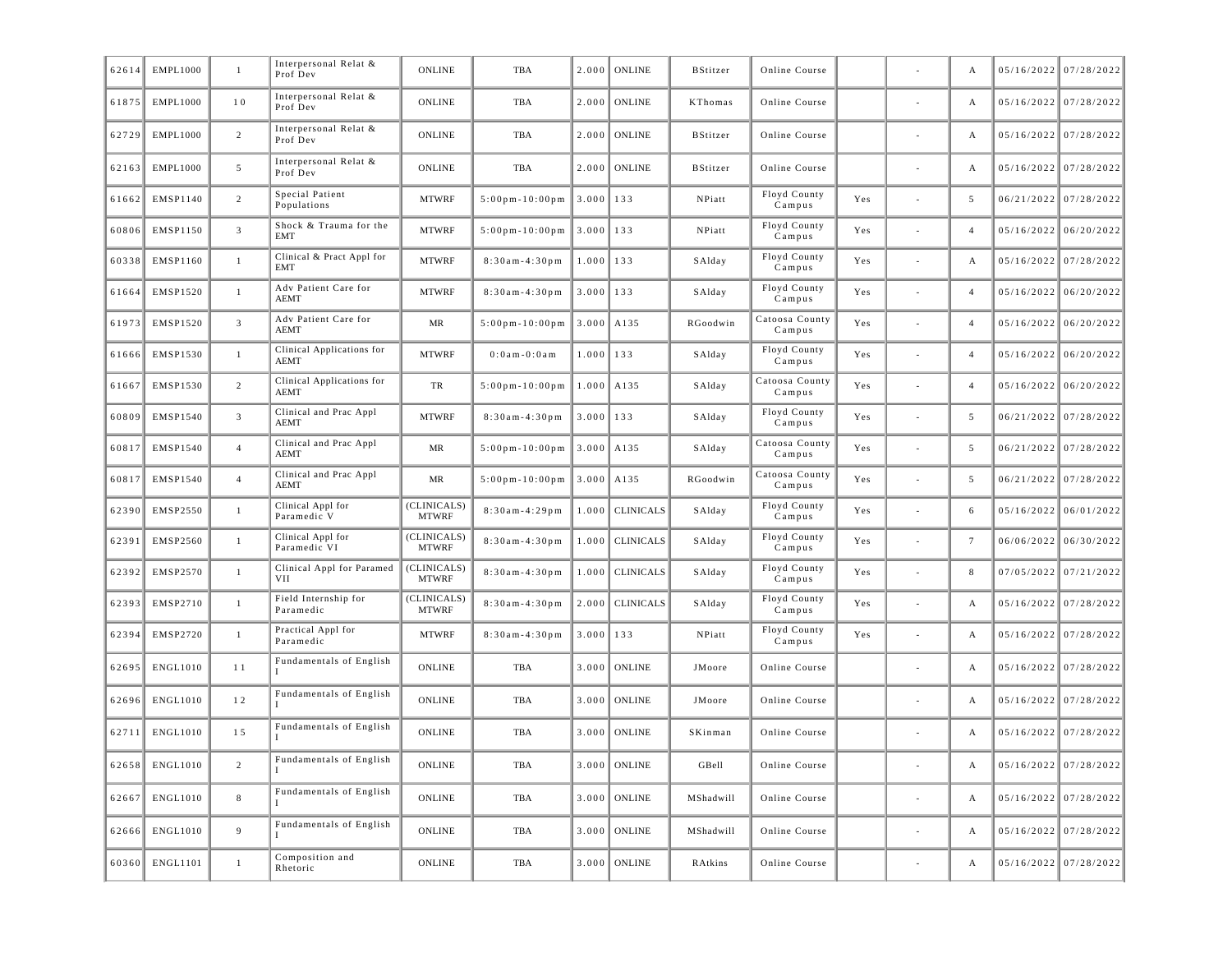| 62499 | ENGL1101        | 10              | Composition and<br>Rhetoric       | ONLINE          | TBA                    | 3.000         | <b>ONLINE</b>  | GBell     | Online Course              |     |                          | А | 05/16/2022 07/28/2022   |
|-------|-----------------|-----------------|-----------------------------------|-----------------|------------------------|---------------|----------------|-----------|----------------------------|-----|--------------------------|---|-------------------------|
| 61251 | <b>ENGL1101</b> | 11              | Composition and<br>Rhetoric       | <b>ONLINE</b>   | TBA                    | 3.000         | <b>ONLINE</b>  | MJones    | Online Course              |     |                          | B | $05/16/2022$ 07/14/2022 |
| 62697 | <b>ENGL1101</b> | 12              | Composition and<br>Rhetoric       | ONLINE          | TBA                    | 3.000         | <b>ONLINE</b>  | JMoore    | Online Course              |     |                          | A | 05/16/2022 07/28/2022   |
| 62698 | <b>ENGL1101</b> | 13              | Composition and<br>Rhetoric       | <b>ONLINETR</b> | TBA                    | 3.000         | <b>ONLINE</b>  | JMoore    | Online Course              |     |                          | B | $05/16/2022$ 07/14/2022 |
| 61517 | ENGL1101        | 14              | Composition and<br>Rhetoric       | ONLINE          | TBA                    | 3.000         | <b>ONLINE</b>  | MJones    | Online Course              |     |                          | B | $05/16/2022$ 07/14/2022 |
| 61519 | <b>ENGL1101</b> | 19              | Composition and<br>Rhetoric       | <b>ONLINE</b>   | TBA                    | 3.000         | <b>ONLINE</b>  | MJones    | Online Course              |     |                          | B | $05/16/2022$ 07/14/2022 |
| 62203 | <b>ENGL1101</b> | 25              | Composition and<br>Rhetoric       | W               | $1:00$ pm - $2:53$ pm  | $3.000$ 248   |                | LRussell  | Gordon County<br>Campus    |     |                          | A | 05/16/2022 07/28/2022   |
| 61930 | <b>ENGL1101</b> | 28              | Composition and<br>Rhetoric       | ONLINE          | TBA                    | 3.000         | <b>ONLINE</b>  | RAtkins   | Online Course              |     |                          | A | $05/16/2022$ 07/28/2022 |
| 61514 | ENGL1101        | $\overline{3}$  | Composition and<br>Rhetoric       | ONLINE          | TBA                    | 3.000         | <b>ONLINE</b>  | MJones    | Online Course              |     |                          | B | $05/16/2022$ 07/14/2022 |
| 62028 | <b>ENGL1101</b> | 5               | Composition and<br>Rhetoric       | <b>ONLINE</b>   | TBA                    | 3.000         | <b>ONLINE</b>  | MShadwill | Online Course              |     |                          | A | $05/16/2022$ 07/28/2022 |
| 62531 | <b>ENGL1101</b> | 6               | Composition and<br>Rhetoric       | ONLINE          | TBA                    | 3.000         | <b>ONLINE</b>  | RCarrick  | Online Course              |     |                          | 5 | 06/21/2022 07/28/2022   |
| 62358 | <b>ENGL1101</b> | 9               | Composition and<br>Rhetoric       | ONLINE          | TBA                    | 3.000         | <b>ONLINE</b>  | GBell     | Online Course              |     |                          | А | $05/16/2022$ 07/28/2022 |
| 62030 | ENGL1102        | $\mathbf{1}$    | Literature and<br>Composition     | ONLINE          | TBA                    | 3.000         | <b>ONLINE</b>  | RThompson | Online Course              |     |                          | B | $05/16/2022$ 07/14/2022 |
| 62202 | ENGL1102        | 10              | Literature and<br>Composition     | ONLINE          | TBA                    | 3.000         | <b>ONLINE</b>  | RAtkins   | Online Course              |     |                          | B | $05/16/2022$ 07/14/2022 |
| 62186 | ENGL1102        | $\overline{3}$  | Literature and<br>Composition     | ONLINE          | TBA                    | 3.000         | <b>ONLINE</b>  | LRussell  | Online Course              |     |                          | A | 05/16/2022 07/28/2022   |
| 60964 | ENGL2130        | $\mathbf{1}$    | American Literature               | <b>ONLINE</b>   | TBA                    | 3.000         | <b>ONLINE</b>  | GBell     | Online Course              |     |                          | A | $05/16/2022$ 07/28/2022 |
| 62657 | ENGL2130        | 10              | American Literature               | ONLINE          | TBA                    | 3.000         | <b>ONLINE</b>  | LRussell  | Online Course              |     | $\overline{\phantom{a}}$ | A | $05/16/2022$ 07/28/2022 |
| 61784 | ENGL2130        | 2               | American Literature               | ONLINE          | TBA                    | 3.000         | <b>ONLINE</b>  | RAtkins   | Online Course              | Yes | $\sim$                   | B | $05/16/2022$ 07/14/2022 |
| 62528 | ENGL2130        | $\overline{3}$  | American Literature               | ONLINE          | TBA                    | 3.000         | <b>ONLINE</b>  | RThompson | Online Course              |     |                          | в | 05/16/2022 07/14/2022   |
| 62032 | ENGL2130        | $5\overline{ }$ | American Literature               | ONLINE          | TBA                    | 3.000         | <b>ONLINE</b>  | RThompson | Online Course              |     | $\sim$                   | B | $05/16/2022$ 07/14/2022 |
| 62566 | <b>ENGT2500</b> | $\mathbf{1}$    | Engineering Internship            | <b>MTWR</b>     | $8:00$ am - $11:20$ am | 3.000         | TBA            | RHuggins  | Whitfield<br>Murray Campus |     |                          | в | $05/16/2022$ 07/14/2022 |
| 62561 | FLPD1020        | $\mathbf{1}$    | Flooring Production<br>Technician | <b>MTWR</b>     | $8:00am - 9:35am$      | $3.000$   165 |                | DTate     | Whitfield<br>Murray Campus |     |                          | B | $05/16/2022$ 07/14/2022 |
| 61971 | FOSC1206        | $\overline{2}$  | Intro to Forensic Science         | ONLINE          | TBA                    |               | $3.000$ ONLINE | TAdams    | Online Course              |     |                          | B | $05/16/2022$ 07/14/2022 |
| 62633 | HIMT1151        | $\mathbf{1}$    | Comp App in Healthcare            | ONLINE          | TBA                    |               | $4.000$ ONLINE | DEstes    | Online Course              |     | $\overline{\phantom{a}}$ | A | $05/16/2022$ 07/28/2022 |
| 62633 | HIMT1151        | $\mathbf{1}$    | Comp App in Healthcare            | ONLINE          | TBA                    |               | $4.000$ ONLINE | SBowman   | Online Course              |     | $\overline{\phantom{a}}$ | A | $05/16/2022$ 07/28/2022 |
| 62633 | HIMT1151        | $\mathbf{1}$    | Comp App in Healthcare            | ONLINE          | TBA                    |               | $4.000$ ONLINE | RLively   | Online Course              |     | $\overline{\phantom{a}}$ | A | $05/16/2022$ 07/28/2022 |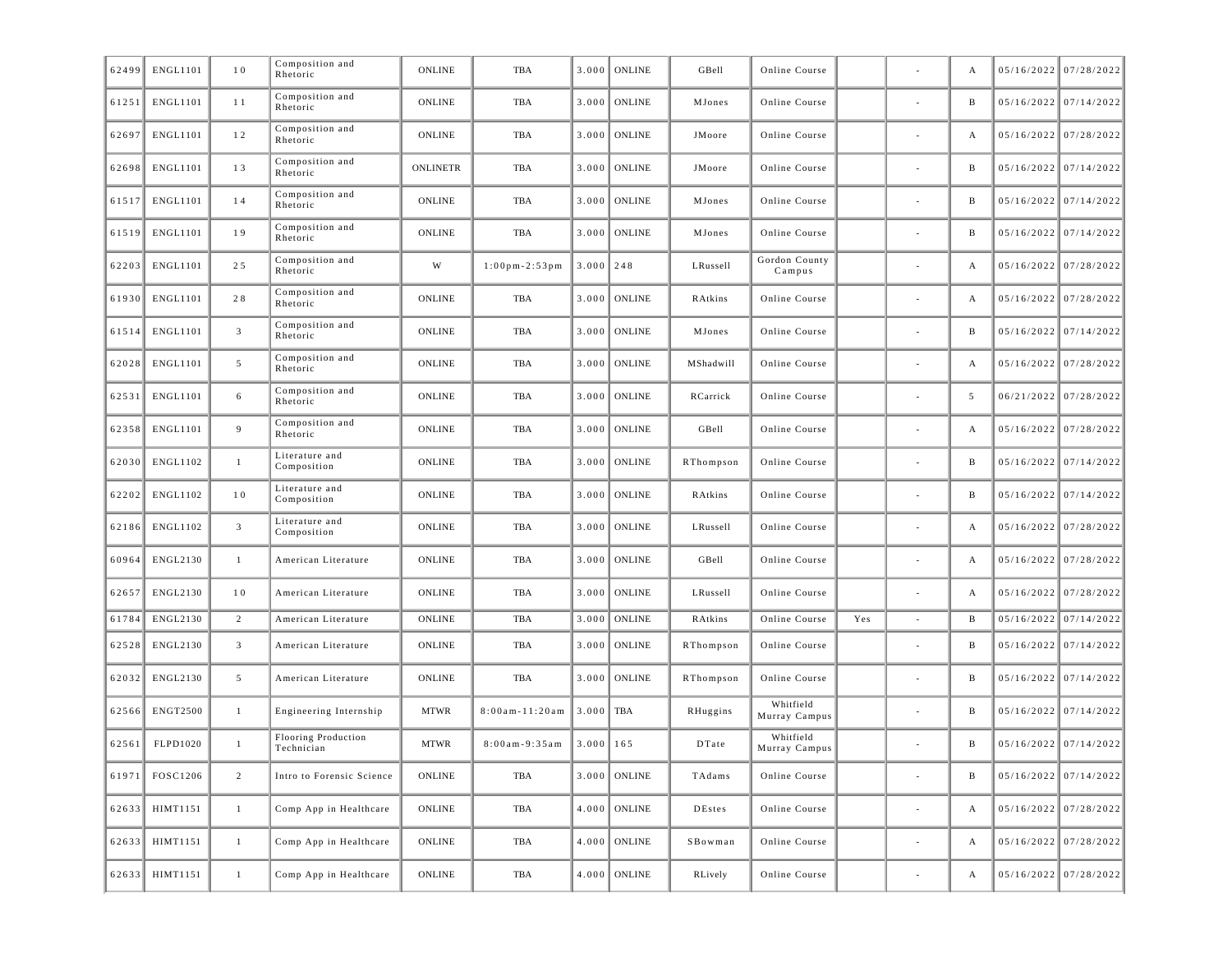| 60967 | HIMT1250        | $\overline{2}$ | Health Record Cont<br>& Structure | <b>ONLINE</b> | <b>TBA</b>                          | 2.000 | <b>ONLINE</b> | RLively       | Online Course              |     | A                | $05/16/2022$ 07/28/2022 |
|-------|-----------------|----------------|-----------------------------------|---------------|-------------------------------------|-------|---------------|---------------|----------------------------|-----|------------------|-------------------------|
| 60967 | HIMT1250        | 2              | Health Record Cont<br>& Structure | <b>ONLINE</b> | <b>TBA</b>                          | 2.000 | <b>ONLINE</b> | SBowman       | Online Course              |     | A                | 05/16/2022 07/28/2022   |
| 60967 | HIMT1250        | 2              | Health Record Cont<br>& Structure | ONLINE        | <b>TBA</b>                          | 2.000 | ONLINE        | <b>DEstes</b> | Online Course              |     | А                | 05/16/2022 07/28/2022   |
| 60970 | HIMT1410        | 2              | Coding & Classif-ICD<br>Advanced  | ONLINE        | TBA                                 | 3.000 | <b>ONLINE</b> | SBowman       | Online Course              |     | А                | 05/16/2022 07/28/2022   |
| 60972 | <b>HIMT2300</b> | $\mathbf{1}$   | Healthcare Management             | ONLINE        | <b>TBA</b>                          | 3.000 | <b>ONLINE</b> | SBowman       | Online Course              |     | А                | 05/16/2022 07/28/2022   |
| 60972 | <b>HIMT2300</b> | $\mathbf{1}$   | Healthcare Management             | <b>ONLINE</b> | <b>TBA</b>                          | 3.000 | <b>ONLINE</b> | RLively       | Online Course              |     | A                | 05/16/2022 07/28/2022   |
| 60972 | <b>HIMT2300</b> | $\mathbf{1}$   | Healthcare Management             | ONLINE        | <b>TBA</b>                          | 3.000 | <b>ONLINE</b> | <b>DEstes</b> | Online Course              |     | А                | 05/16/2022 07/28/2022   |
| 61054 | HIST1111        | 2              | World History I                   | ONLINE        | TBA                                 | 3.000 | <b>ONLINE</b> | DHamil        | Online Course              |     | А                | 05/16/2022 07/28/2022   |
| 62671 | HIST1111        | 5              | World History I                   | ONLINE        | <b>TBA</b>                          | 3.000 | <b>ONLINE</b> | JCady         | Online Course              |     | А                | 05/16/2022 07/28/2022   |
| 62087 | HIST1112        | $\mathbf{1}$   | World History II                  | <b>ONLINE</b> | <b>TBA</b>                          | 3.000 | <b>ONLINE</b> | DHamil        | Online Course              |     | A                | 05/16/2022 07/28/2022   |
| 60426 | HIST2111        | $\overline{3}$ | U.S. History I                    | ONLINE        | <b>TBA</b>                          | 3.000 | <b>ONLINE</b> | JEubanks      | Online Course              |     | А                | 05/16/2022 07/28/2022   |
| 61708 | HIST2111        | 5              | U.S. History I                    | ONLINE        | TBA                                 | 3.000 | <b>ONLINE</b> | RStitzer      | Online Course              |     | А                | 05/16/2022 07/28/2022   |
| 62672 | HIST2112        | $\mathbf{1}$   | U.S. History II                   | ONLINE        | <b>TBA</b>                          | 3.000 | <b>ONLINE</b> | RStitzer      | Online Course              |     | А                | 05/16/2022 07/28/2022   |
| 62042 | HIST2112        | 2              | U.S. History II                   | <b>ONLINE</b> | <b>TBA</b>                          | 3.000 | <b>ONLINE</b> | JEubanks      | Online Course              |     | A                | 05/16/2022 07/28/2022   |
| 62540 | HORT1050        | 0 <sub>1</sub> | Nursery<br>Production&Management  | T             | $8:00am - 3:30pm$                   | 4.000 | 103           | NBarton       | Floyd County<br>Campus     |     | А                | 05/16/2022 07/28/2022   |
| 62539 | HORT1070        | $\mathbf{1}$   | Landscape Installation            | $\mathbb{R}$  | $8:00am - 3:30pm$                   | 4.000 | 103           | NBarton       | Floyd County<br>Campus     |     | $\boldsymbol{A}$ | 05/16/2022 07/28/2022   |
| 62702 | HORT1120        | 2              | Landscape Management              | M             | $8:00am - 3:00pm$                   | 4.000 | 103           | NBarton       | Floyd County<br>Campus     |     | А                | 05/16/2022 07/28/2022   |
| 62074 | HORT1150        | $\mathbf{1}$   | Environmental<br>Horticulture Int | $_{\rm F}$    | $0:0$ am - $0:0$ am                 | 3.000 | <b>TBA</b>    | NBarton       | Floyd County<br>Campus     |     | A                | 05/16/2022 07/28/2022   |
| 62553 | HORT1330        | $\mathbf{1}$   | Turfgrass Management              | W             | $8:00$ am - 3:30 pm                 | 4.000 | 103           | NBarton       | Floyd County<br>Campus     |     | А                | 05/16/2022 07/28/2022   |
| 62709 | <b>ICET2080</b> | $\mathbf{1}$   | Final Control Elements            | <b>MTWR</b>   | $8:00am - 12:25pm$                  | 4.000 | A151          | PFitzsimmons  | Catoosa County<br>Campus   |     | 20               | 06/09/2022 07/14/2022   |
| 62659 | IDFC1012        | $\mathbf{1}$   | Alternating Current I             | TWRF          | $7:30am - 3:30pm$                   | 3.000 | C112A         | GPledger      | Polk County<br>Campus      | Yes | 14               | 06/07/2022 06/17/2022   |
| 62543 | IDSY1120        | $\mathbf{1}$   | Basic Industrial PLC's            | <b>MTWR</b>   | $8:00am - 1:00pm$                   | 4.000 | A149          | MSosebee      | Catoosa County<br>Campus   |     | $\overline{4}$   | $05/16/2022$ 06/20/2022 |
| 62713 | IDSY1120        | $\overline{3}$ | Basic Industrial PLC's            | <b>MTWR</b>   | 8:30am-1:30pm                       | 4.000 | 142           | SSpears       | Whitfield<br>Murray Campus |     | $\overline{4}$   | $05/16/2022$ 06/20/2022 |
| 62715 | IDSY1170        | $\mathbf{1}$   | Industrial Mechanics              | <b>MTW</b>    | $6:00 \text{ pm} - 9:20 \text{ pm}$ | 4.000 | 142           | SCole         | Whitfield<br>Murray Campus |     | А                | 05/16/2022 07/28/2022   |
| 62560 | IDSY1195        | $\mathbf{3}$   | Pumps and Piping<br>Systems       | MW            | $5:30$ pm-9:30pm                    | 3.000 | 105           | WPeranteau    | Floyd County<br>Campus     |     | B                | 05/16/2022 07/14/2022   |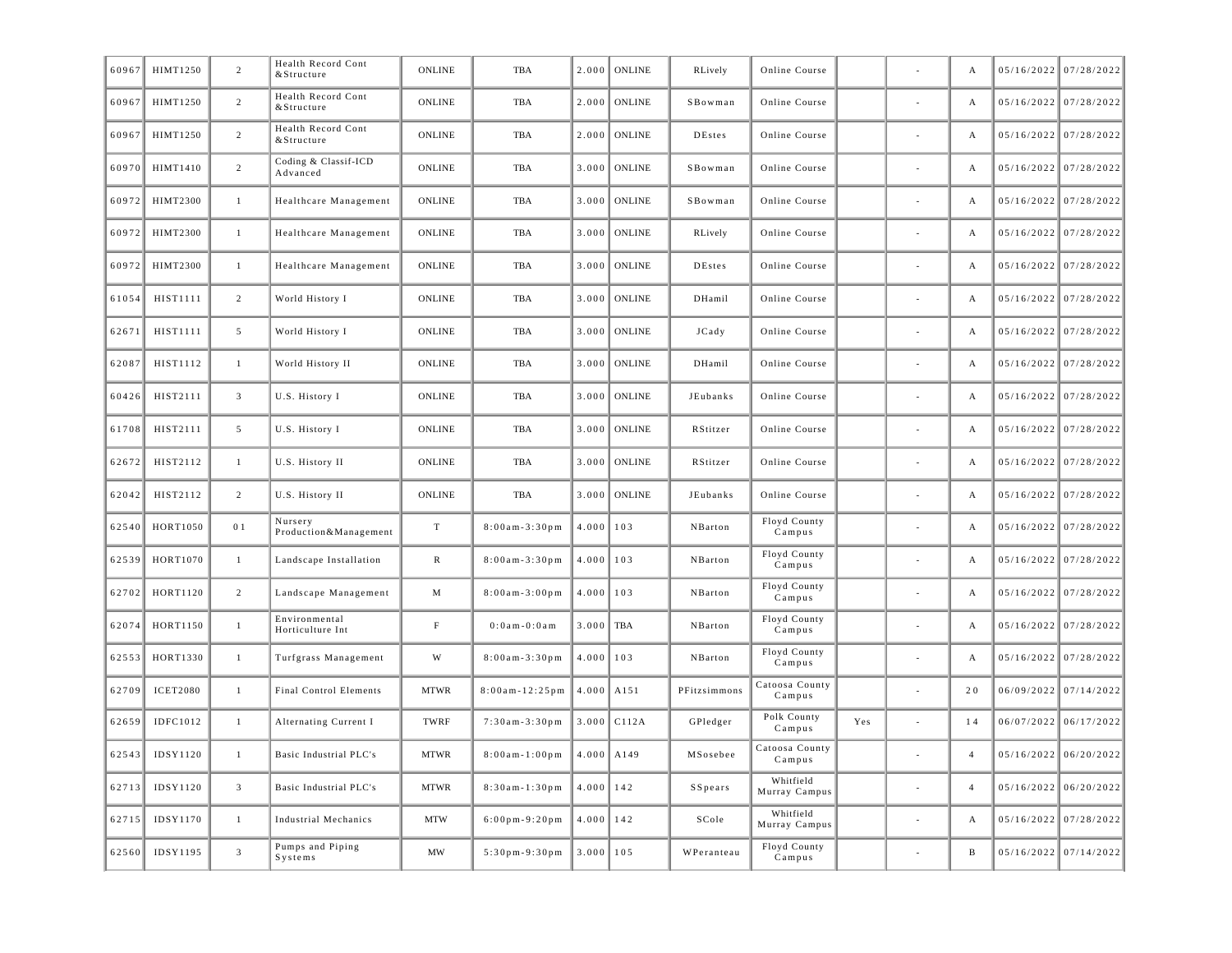| 62585 | IDSY1195        | $\overline{4}$ | Pumps and Piping<br>Systems                 | <b>MTWR</b>               | $12:00 \text{ pm} - 2:00 \text{ pm}$ | 3.000         | 105              | EArreguin   | Floyd County<br>Campus     | Yes |    | B              |            | 05/16/2022 07/14/2022   |
|-------|-----------------|----------------|---------------------------------------------|---------------------------|--------------------------------------|---------------|------------------|-------------|----------------------------|-----|----|----------------|------------|-------------------------|
| 62266 | IDSY1210        | 5              | <b>Industrial Motor Controls</b><br>$_{II}$ | TR                        | $5:00$ pm-9:25pm                     | 4.000         | 113              | WPeranteau  | Floyd County<br>Campus     |     | A7 | А              |            | 05/16/2022 07/28/2022   |
| 62586 | IDSY1210        | 9              | <b>Industrial Motor Controls</b><br>H       | <b>MTWR</b>               | $8:00$ am - $11:15$ am               | 4.000         | 113              | EArreguin   | Floyd County<br>Campus     |     | A7 | B              | 05/16/2022 | 07/14/2022              |
| 62544 | IDSY1220        | $\mathbf{1}$   | Intermediate Industrial<br>PLC's            | <b>MTWR</b>               | $8:00am - 1:00pm$                    | 4.000         | A149             | MSosebee    | Catoosa County<br>Campus   |     |    | 5              |            | $06/21/2022$ 07/28/2022 |
| 62714 | <b>IDSY1220</b> | $\overline{2}$ | Intermediate Industrial<br>PLC's            | <b>MTWR</b>               | $8:30am - 1:30pm$                    | 4.000         | 142              | SSpears     | Whitfield<br>Murray Campus |     |    | 5              | 06/21/2022 | 07/28/2022              |
| 61722 | <b>IDSY2750</b> | $\mathbf{1}$   | Human Machine<br>Interface                  | <b>MTWR</b>               | $8:00am - 12:30pm$                   | 4.000         | 112              | DTanner     | Floyd County<br>Campus     |     |    | $\overline{4}$ | 05/16/2022 | 06/20/2022              |
| 61721 | <b>IDSY2800</b> | $\mathbf{1}$   | <b>Advanced Process</b><br>Control          | <b>MTWR</b>               | $8:00am - 12:30pm$                   | 4.000         | 112              | DTanner     | Floyd County<br>Campus     |     |    | 5              | 06/21/2022 | 07/28/2022              |
| 62645 | <b>IDSY2800</b> | $\overline{2}$ | <b>Advanced Process</b><br>Control          | <b>MTWR</b>               | $11:30am - 2:00pm$                   | 4.000         | 143              | RHuggins    | Whitfield<br>Murray Campus |     |    | B              | 05/16/2022 | 07/14/2022              |
| 62571 | LACT1103        | $\mathbf{1}$   | Breastfeeding &<br>Lactation                | $\mathbf T$               | $9:00am - 4:00pm$                    | $4.000$ 247   |                  | AThompson   | Gordon County<br>Campus    |     |    | B              | 05/16/2022 | 07/14/2022              |
| 62571 | LACT1103        | $\mathbf{1}$   | Breastfeeding &<br>Lactation                | T                         | $9:00am - 4:00pm$                    | $4.000$ 247   |                  | JHowington  | Gordon County<br>Campus    |     |    | B              | 05/16/2022 | 07/14/2022              |
| 62572 | LACT1104        | $\mathbf{1}$   | Mother Baby Aspects<br>Lact I               | W                         | $9:00am - 4:00pm$                    | $4.000$ 247   |                  | JHowington  | Gordon County<br>Campus    |     |    | B              | 05/16/2022 | 07/14/2022              |
| 62572 | <b>LACT1104</b> | $\mathbf{1}$   | Mother Baby Aspects<br>Lact I               | W                         | $9:00am - 4:00pm$                    | $4.000$ 247   |                  | AThompson   | Gordon County<br>Campus    |     |    | B              | 05/16/2022 | 07/14/2022              |
| 62570 | LACT1111        | $\mathbf{1}$   | Lactation Practicum II                      | (CLINICALS)<br><b>MRF</b> | $7:00am - 5:00pm$                    | 4.000         | <b>CLINICALS</b> | JHowington  | Gordon County<br>Campus    |     |    | A              | 05/16/2022 | 07/28/2022              |
| 62570 | LACT1111        | $\mathbf{1}$   | Lactation Practicum II                      | (CLINICALS)<br><b>MRF</b> | $7:00am - 5:00pm$                    | 4.000         | <b>CLINICALS</b> | AThompson   | Gordon County<br>Campus    |     |    | A              | 05/16/2022 | 07/28/2022              |
| 62227 | LETA1012        | $\mathbf{1}$   | Ethics and Liability for<br><b>BLE</b>      | M                         | 8:00am-11:30am                       | 2.000         | 309              | JPledger    | Gordon County<br>Campus    |     |    | A              | 05/16/2022 | 07/28/2022              |
| 62230 | LETA1018        | $\mathbf{1}$   | Defensive Tactics for<br><b>BLE</b>         | $\mathbb{R}$              | $8:00am - 5:00pm$                    | 2.000         | 309              | JPledger    | Gordon County<br>Campus    |     |    | A              | 05/16/2022 | 07/28/2022              |
| 62228 | LETA1020        | $\mathbf{1}$   | Police Patrol Operations                    | T                         | $8:00$ am - 4:00 pm                  | $4.000$ 309   |                  | JPledger    | Gordon County<br>Campus    |     |    | A              | 05/16/2022 | 07/28/2022              |
| 62229 | LETA1026        | $\mathbf{1}$   | Criminal Procedure for<br>Basic L           | W                         | $8:00$ am - 4:30 pm                  | 4.000         | 309              | JPledger    | Gordon County<br>$C$ ampus |     |    | A              | 05/16/2022 | 07/28/2022              |
| 61541 | LOGI1000        | $\mathfrak{Z}$ | <b>Business Logistics</b>                   | <b>ONLINE</b>             | <b>TBA</b>                           | 3.000         | <b>ONLINE</b>    | FSainton    | Online Course              |     |    | B              | 05/16/2022 | 07/14/2022              |
| 61749 | LOGI1010        | $\overline{3}$ | Purchasing                                  | ONLINE                    | TBA                                  | 3.000         | <b>ONLINE</b>    | FSainton    | Online Course              |     |    | B              | 05/16/2022 | 07/14/2022              |
| 61828 | LOGI1020        | $\mathbf{1}$   | Materials Management                        | ONLINE                    | TBA                                  | 3.000         | <b>ONLINE</b>    | FSainton    | Online Course              |     |    | B              | 05/16/2022 | 07/14/2022              |
| 62545 | <b>MAST1090</b> | $\mathbf{1}$   | Medical Assisting Skills<br>Н               | <b>MTWR</b>               | $9:00am - 12:00pm$                   | 4.000         | 251              | TMercado    | Floyd County<br>Campus     |     |    | A              | 05/16/2022 | 07/28/2022              |
| 62545 | <b>MAST1090</b> | $\mathbf{1}$   | Medical Assisting Skills<br>H               | <b>MTWR</b>               | $9:00am - 12:00pm$                   | $4.000$   251 |                  | ABoydston   | Floyd County<br>Campus     |     |    | А              | 05/16/2022 | 07/28/2022              |
| 62545 | <b>MAST1090</b> | $\mathbf{1}$   | Medical Assisting Skills<br>H               | <b>MTWR</b>               | $9:00am - 12:00pm$                   | 4.000         | 251              | JStephenson | Floyd County<br>Campus     |     |    | А              | 05/16/2022 | 07/28/2022              |
| 62106 | <b>MAST1100</b> | $\mathbf{1}$   | Medical Insurance<br>Management             | <b>MTWR</b>               | $1:00 \text{ pm} - 3:00 \text{ pm}$  | $2.000$ 251   |                  | TMercado    | Floyd County<br>Campus     |     |    | А              |            | 05/16/2022 07/28/2022   |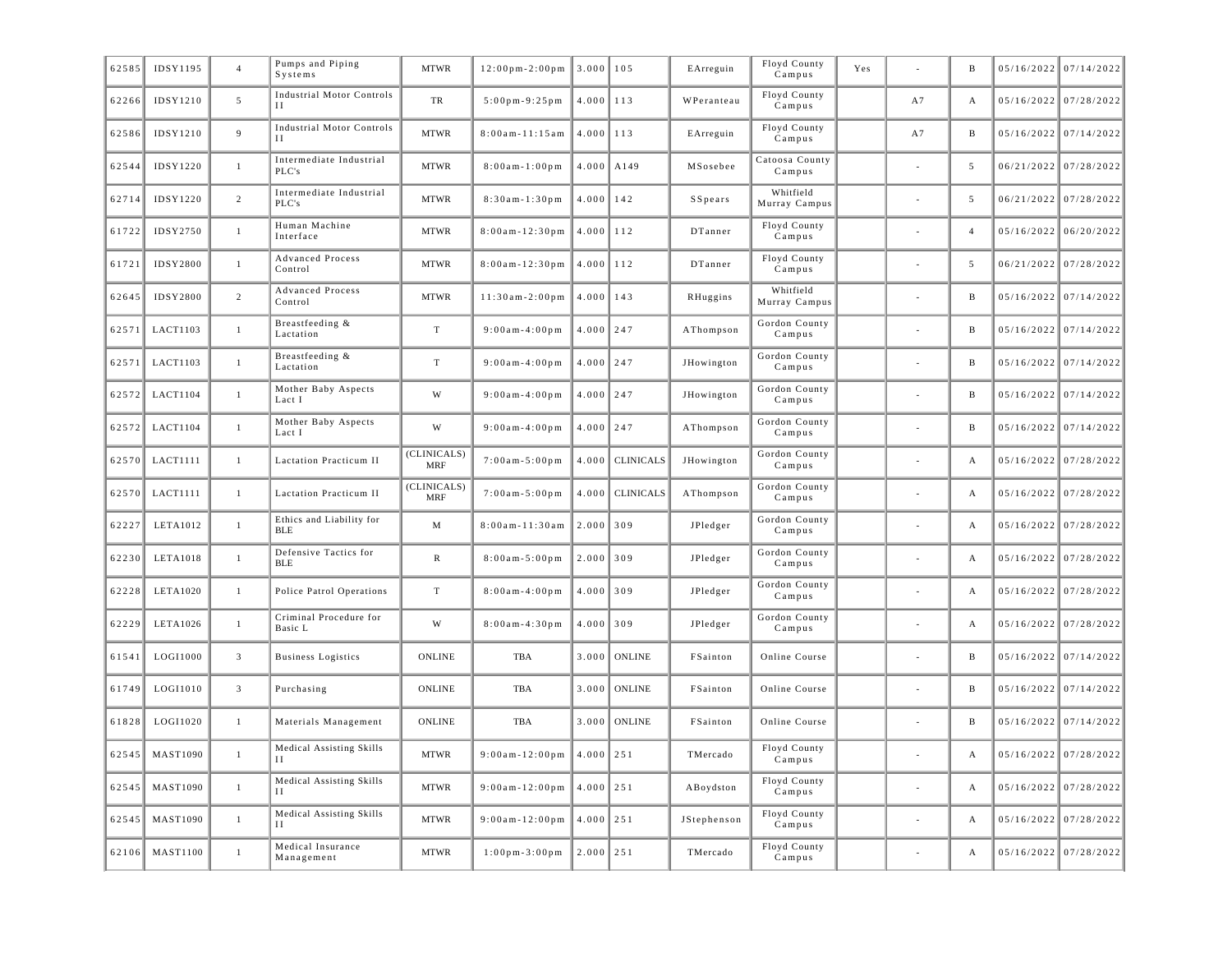| 62106 | <b>MAST1100</b> | 1              | Medical Insurance<br>Management   | <b>MTWR</b>                 | $1:00$ pm-3:00pm                   | $2.000$ 251 |                  | ABoydston   | Floyd County<br>Campus     |     |                          | А              | 05/16/2022 07/28/2022   |
|-------|-----------------|----------------|-----------------------------------|-----------------------------|------------------------------------|-------------|------------------|-------------|----------------------------|-----|--------------------------|----------------|-------------------------|
| 62106 | <b>MAST1100</b> | $\mathbf{1}$   | Medical Insurance<br>Management   | <b>MTWR</b>                 | $1:00$ pm - $3:00$ pm              | $2.000$ 251 |                  | JStephenson | Floyd County<br>Campus     |     | ÷,                       | А              | $05/16/2022$ 07/28/2022 |
| 60445 | <b>MAST1120</b> | $\mathbf{1}$   | Human Diseases                    | <b>ONLINE</b>               | TBA                                | 3.000       | <b>ONLINE</b>    | MSmith      | Online Course              |     |                          | B              | 05/16/2022 07/14/2022   |
| 62107 | <b>MAST1120</b> | 2              | Human Diseases                    | <b>ONLINE</b>               | TBA                                | 3.000       | <b>ONLINE</b>    | ABoydston   | Online Course              |     |                          | A              | $05/16/2022$ 07/28/2022 |
| 60446 | <b>MAST1170</b> | $\mathbf{1}$   | Medical Assisting<br>Externship   | (CLINICALS)<br><b>MTWRF</b> | $8:00am - 5:00pm$                  | 4.000       | <b>CLINICALS</b> | TMercado    | Floyd County<br>Campus     |     |                          | A              | $05/16/2022$ 07/28/2022 |
| 60447 | <b>MAST1170</b> | $\overline{2}$ | Medical Assisting<br>Externship   | (CLINICALS)<br><b>MTWRF</b> | $8:00a m - 5:00 p m$               | 4.000       | <b>CLINICALS</b> | MSmith      | Walker County<br>Campus    |     |                          | B              | $05/16/2022$ 07/14/2022 |
| 61542 | <b>MAST1180</b> | $\mathbf{1}$   | Medical Assisting<br>Seminar      | <b>ONLINE</b>               | TBA                                | 3.000       | ONLINE           | MSmith      | Online Course              |     |                          | $\overline{4}$ | $05/16/2022$ 06/20/2022 |
| 60449 | <b>MAST1180</b> | $\overline{2}$ | Medical Assisting<br>Seminar      | <b>MTWR</b>                 | $9:00$ am $-3:00$ pm               | $3.000$ 215 |                  | TMercado    | Floyd County<br>Campus     |     |                          | A              | $05/16/2022$ 07/28/2022 |
| 61115 | <b>MAST1520</b> | $\overline{2}$ | Medical Billing and<br>Coding II  | <b>ONLINE</b>               | TBA                                | 3.000       | ONLINE           | GStephens   | Online Course              |     |                          | B              | $05/16/2022$ 07/14/2022 |
| 61925 | <b>MATH0090</b> | 6              | CoReq Learning Support<br>Math    | <b>ONLINE</b>               | TBA                                | 3.000       | <b>ONLINE</b>    | DSpeal      | Online Course              |     |                          | A              | $05/16/2022$ 07/28/2022 |
| 60483 | <b>MATH1012</b> | $\mathbf{1}$   | Foundations of<br>Mathematics     | <b>ONLINE</b>               | TBA                                | 3.000       | <b>ONLINE</b>    | TKeasler    | Online Course              |     |                          | A              | $05/16/2022$ 07/28/2022 |
| 60993 | <b>MATH1012</b> | 10             | Foundations of<br>Mathematics     | <b>ONLINE</b>               | TBA                                | 3.000       | <b>ONLINE</b>    | WLeming     | Online Course              |     |                          | А              | $05/16/2022$ 07/28/2022 |
| 62288 | <b>MATH1012</b> | 13             | Foundations of<br>Mathematics     | <b>ONLINE</b>               | TBA                                | 3.000       | ONLINE           | JGuider     | Online Course              |     |                          | А              | $05/16/2022$ 07/28/2022 |
| 61950 | <b>MATH1012</b> | 16             | Foundations of<br>Mathematics     | MW                          | $10:00am - 11:53am$                | 3.000       | 147              | SShaws      | Floyd County<br>Campus     |     | ÷,                       | А              | $05/16/2022$ 07/28/2022 |
| 62534 | <b>MATH1012</b> | $\mathfrak{Z}$ | Foundations of<br>Mathematics     | <b>ONLINE</b>               | TBA                                | 3.000       | ONLINE           | PAnderson   | Online Course              |     |                          | A              | $05/16/2022$ 07/28/2022 |
| 62646 | <b>MATH1012</b> | $\overline{4}$ | Foundations of<br>Mathematics     | TR                          | $12:20$ pm - $2:13$ pm             | 3.000       | 138              | KCarr       | Whitfield<br>Murray Campus |     |                          | A              | $05/16/2022$ 07/28/2022 |
| 62100 | <b>MATH1103</b> | $\mathbf{1}$   | Quantitative Skills and<br>Reason | <b>ONLINE</b>               | TBA                                | 3.000       | ONLINE           | TRittweger  | Online Course              |     |                          | A              | $05/16/2022$ 07/28/2022 |
| 62647 | <b>MATH1103</b> | $\overline{2}$ | Quantitative Skills and<br>Reason | <b>ONLINE</b>               | TBA                                | 3.000       | <b>ONLINE</b>    | KCarr       | Online Course              |     |                          | А              | $05/16/2022$ 07/28/2022 |
| 60501 | <b>MATH1111</b> | $\mathbf{1}$   | College Algebra                   | TR                          | $10:00am - 11:53am$                | 3.000       | 118              | JGuider     | Gordon County<br>Campus    |     |                          | A              | $05/16/2022$ 07/28/2022 |
| 62588 | <b>MATH1111</b> | 10             | College Algebra                   | <b>ONLINE</b>               | TBA                                | 3.000       | ONLINE           | WLeming     | Online Course              |     |                          | A              | $05/16/2022$ 07/28/2022 |
| 60511 | <b>MATH1111</b> | 11             | College Algebra                   | MW                          | $9:00$ am - 10:53am                | 3.000       | 160              | TKeasler    | Floyd County<br>Campus     |     |                          | A              | 05/16/2022 07/28/2022   |
|       | 60513 MATH1111  | 13             | College Algebra                   | <b>ONLINE</b>               | TBA                                |             | $3.000$ ONLINE   | RChance     | Online Course              | Yes |                          | А              | $05/16/2022$ 07/28/2022 |
|       | 62648 MATH1111  | 15             | College Algebra                   | TR                          | $10:00$ am-11:53am    3.000    138 |             |                  | KCarr       | Whitfield<br>Murray Campus |     |                          | A              | $05/16/2022$ 07/28/2022 |
| 61797 | <b>MATH1111</b> | 20             | College Algebra                   | ONLINE                      | TBA                                |             | $3.000$ ONLINE   | TKeasler    | Online Course              |     | $\sim$                   | A              | $05/16/2022$ 07/28/2022 |
| 61271 | <b>MATH1111</b> | 3 <sup>7</sup> | College Algebra                   | <b>ONLINE</b>               | TBA                                |             | $3.000$ ONLINE   | PAnderson   | Online Course              |     | $\overline{\phantom{a}}$ | А              | $05/16/2022$ 07/28/2022 |
| 62621 | <b>MATH1111</b> | 30             | College Algebra                   | <b>ONLINE</b>               | TBA                                |             | $3.000$ ONLINE   | JGuider     | Online Course              |     | $\overline{\phantom{a}}$ | A              | $05/16/2022$ 07/28/2022 |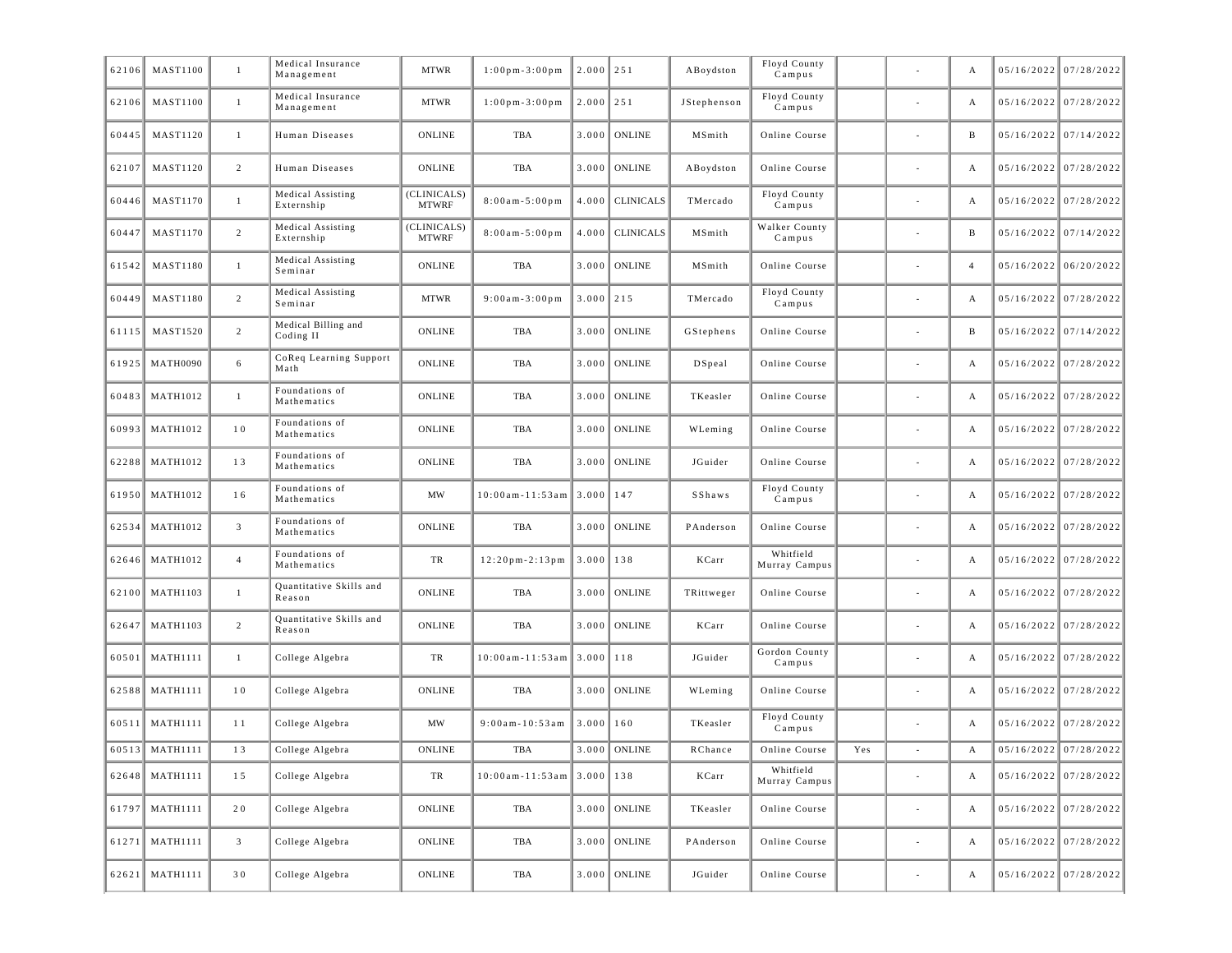| 62629 | <b>MATH1111</b> | 32             | College Algebra                   | ONLINE        | <b>TBA</b>                           | 3.000 | <b>ONLINE</b>  | TRittweger | Online Course              |                          | А | 05/16/2022 07/28/2022   |
|-------|-----------------|----------------|-----------------------------------|---------------|--------------------------------------|-------|----------------|------------|----------------------------|--------------------------|---|-------------------------|
| 61548 | <b>MATH1111</b> | $\overline{4}$ | College Algebra                   | <b>ONLINE</b> | TBA                                  | 3.000 | <b>ONLINE</b>  | KCarr      | Online Course              |                          | А | 05/16/2022 07/28/2022   |
| 60505 | <b>MATH1111</b> | 5              | College Algebra                   | ONLINE        | TBA                                  | 3.000 | ONLINE         | WLeming    | Online Course              |                          | А | 05/16/2022 07/28/2022   |
| 62243 | <b>MATH1113</b> | $\mathbf{1}$   | Precalculus                       | ONLINE        | TBA                                  | 3.000 | ONLINE         | TRittweger | Online Course              |                          | А | 05/16/2022 07/28/2022   |
| 60515 | <b>MATH1127</b> | $\mathbf{1}$   | Introduction to Statistics        | ONLINE        | TBA                                  | 3.000 | ONLINE         | HHenderson | Online Course              |                          | А | 05/16/2022 07/28/2022   |
| 62577 | <b>MATH1127</b> | 5              | Introduction to Statistics        | <b>ONLINE</b> | TBA                                  | 3.000 | <b>ONLINE</b>  | LNanni     | Online Course              |                          | А | 05/16/2022 07/28/2022   |
| 60995 | <b>MCHT1020</b> | $\mathbf{1}$   | Heat Treatment and Surf<br>Grind  | <b>MTWR</b>   | $12:00$ pm - 3:45 pm                 | 4.000 | 171            | PShirley   | Whitfield<br>Murray Campus |                          | B | 05/16/2022 07/14/2022   |
| 62722 | MCHT1219        | $\mathbf{1}$   | Lathe Operations II               | <b>MTWR</b>   | $12:00 \text{ pm} - 3:45 \text{ pm}$ | 4.000 | 171            | PShirley   | Whitfield<br>Murray Campus |                          | B | $05/16/2022$ 07/14/2022 |
| 61465 | <b>MGMT1100</b> | $\mathbf{1}$   | Principles of<br>Management       | ONLINE        | TBA                                  | 3.000 | <b>ONLINE</b>  | LArgueta   | Online Course              |                          | B | $05/16/2022$ 07/14/2022 |
| 60518 | MGMT1105        | $\mathbf{1}$   | Organizational Behavior           | ONLINE        | TBA                                  | 3.000 | <b>ONLINE</b>  | AKinnebrew | Online Course              |                          | B | $05/16/2022$ 07/14/2022 |
| 61680 | MGMT1110        | 1              | Employment Law                    | ONLINE        | TBA                                  | 3.000 | ONLINE         | MUpton     | Online Course              |                          | B | 05/16/2022 07/14/2022   |
| 61681 | MGMT1115        | $\overline{2}$ | Leadership                        | ONLINE        | TBA                                  | 3.000 | ONLINE         | FSainton   | Online Course              |                          | B | $05/16/2022$ 07/14/2022 |
| 60527 | MGMT1120        | $\overline{3}$ | Introduction to Business          | ONLINE        | TBA                                  | 3.000 | ONLINE         | LArgueta   | Online Course              |                          | B | $05/16/2022$ 07/14/2022 |
| 60528 | MGMT1125        | $\mathbf{1}$   | <b>Business Ethics</b>            | ONLINE        | TBA                                  | 3.000 | <b>ONLINE</b>  | FSainton   | Online Course              | $\overline{\phantom{a}}$ | B | $05/16/2022$ 07/14/2022 |
| 61107 | MGMT2115        | $\overline{3}$ | Human Resource<br>Management      | ONLINE        | TBA                                  | 3.000 | ONLINE         | AKinnebrew | Online Course              |                          | B | 05/16/2022 07/14/2022   |
| 62457 | MGMT2120        | 2              | Labor Management<br>Relations     | <b>ONLINE</b> | TBA                                  | 3.000 | ONLINE         | AKinnebrew | Online Course              |                          | B | $05/16/2022$ 07/14/2022 |
| 61687 | MGMT2125        | $\overline{2}$ | Performance<br>Management         | ONLINE        | TBA                                  | 3.000 | ONLINE         | LArgueta   | Online Course              |                          | B | $05/16/2022$ 07/14/2022 |
| 61688 | MGMT2130        | $\mathbf{1}$   | Employee Training<br>&Development | ONLINE        | TBA                                  | 3.000 | <b>ONLINE</b>  | SBlalock   | Online Course              | $\overline{\phantom{a}}$ | B | $05/16/2022$ 07/14/2022 |
| 62071 | MGMT2135        | $\mathbf{1}$   | Management<br>Communication Tech  | ONLINE        | TBA                                  | 3.000 | ONLINE         | KStutzman  | Online Course              |                          | B | 05/16/2022 07/14/2022   |
| 62484 | MGMT2210        | $\mathbf{1}$   | Project Management                | ONLINE        | TBA                                  | 3.000 | ONLINE         | MClark     | Online Course              |                          | B | $05/16/2022$ 07/14/2022 |
| 61979 | MGMT2215        | $\mathbf{1}$   | Team Project                      | ONLINE        | TBA                                  | 3.000 | <b>ONLINE</b>  | GBeam      | Online Course              |                          | B | $05/16/2022$ 07/14/2022 |
|       | 62575 MKTG1100  |                | Principles of Marketing           | ONLINE        | TBA                                  |       | $3.000$ ONLINE | AKinnebrew | Online Course              |                          |   | $05/16/2022$ 07/14/2022 |
|       | 62576 MKTG1130  | $\mathbf{1}$   | Business Regs and<br>Compliance   | ONLINE        | TBA                                  |       | $3.000$ ONLINE | MUpton     | Online Course              | $\sim$                   | B | $05/16/2022$ 07/14/2022 |
|       | 60538 MKTG1161  | $\mathbf{1}$   | Service Indust Bus<br>Environ     | ONLINE        | TBA                                  |       | $2.000$ ONLINE | BPadgett   | Online Course              | $\overline{\phantom{a}}$ | А | $05/16/2022$ 07/28/2022 |
|       | 60539 MKTG1162  | $\mathbf{1}$   | <b>Customer Contact Skills</b>    | ONLINE        | TBA                                  | 4.000 | ONLINE         | BPadgett   | Online Course              | $\overline{\phantom{a}}$ | А | $05/16/2022$ 07/28/2022 |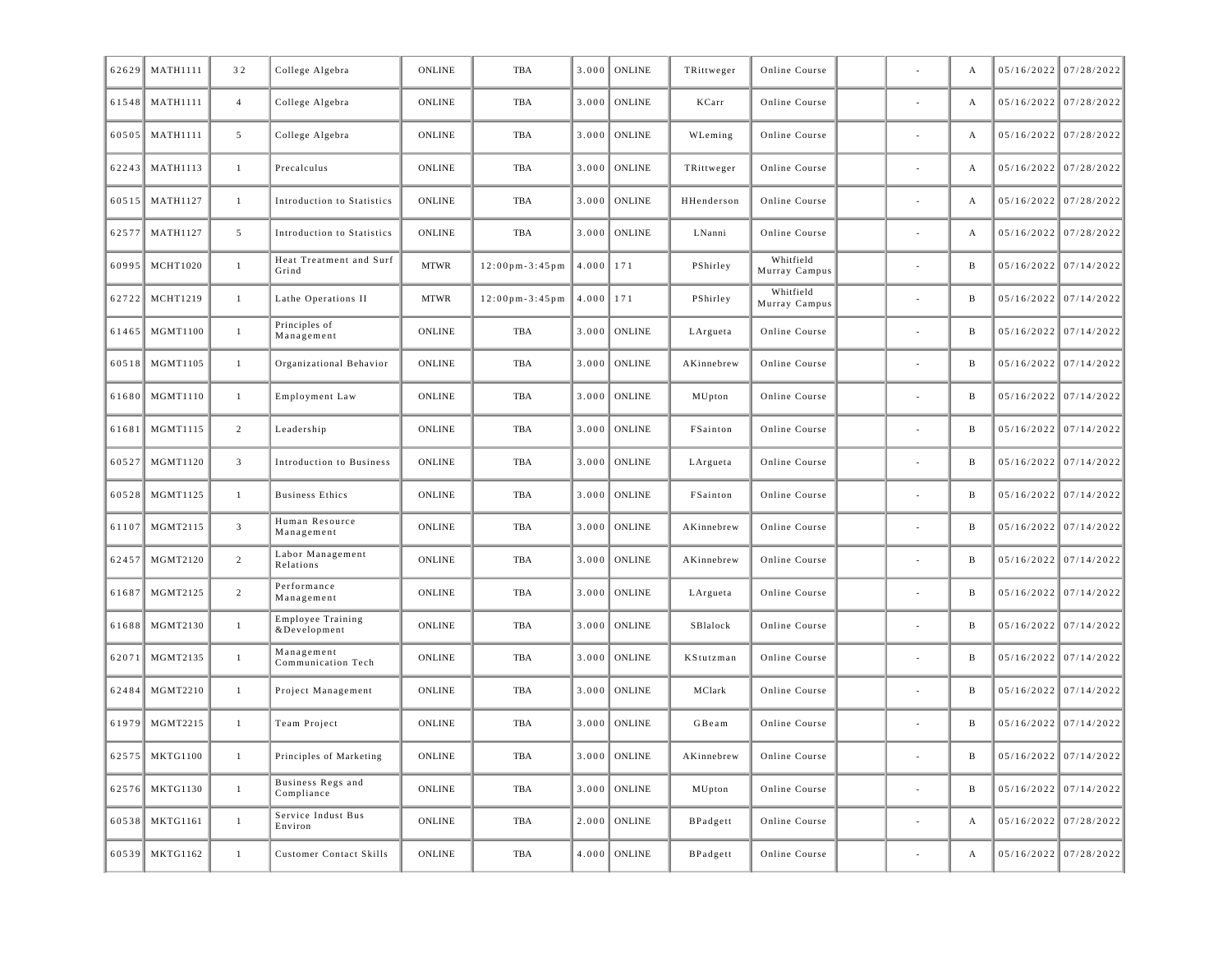| 60540 | <b>MKTG1163</b> | $\mathbf{1}$            | Computer Skills for Cust<br>Ser | <b>ONLINE</b>      | TBA                   | 2.000          | <b>ONLINE</b>    | BPadgett         | Online Course          |     | А  | $05/16/2022$ 07/28/2022 |
|-------|-----------------|-------------------------|---------------------------------|--------------------|-----------------------|----------------|------------------|------------------|------------------------|-----|----|-------------------------|
| 60541 | <b>MKTG1164</b> | $\mathbf{1}$            | Business Skills for the<br>Cust | <b>ONLINE</b>      | TBA                   | 2.000          | <b>ONLINE</b>    | BPadgett         | Online Course          |     | А  | 05/16/2022 07/28/2022   |
| 60542 | <b>MKTG1165</b> | $\mathbf{1}$            | Personal Effect in Cust<br>Ser  | ONLINE             | TBA                   | 1.000          | <b>ONLINE</b>    | BPadgett         | Online Course          |     | А  | 05/16/2022 07/28/2022   |
| 62718 | MKTG2000        | $\mathbf{1}$            | International Marketing         | ONLINE             | TBA                   | 3.000          | <b>ONLINE</b>    | PHidalgo         | $e$ Campus<br>Platform | Yes | EC | 05/23/2022 07/18/2022   |
| 62706 | <b>MKTG2090</b> | $\mathbf{1}$            | Marketing Research              | ONLINE             | TBA                   | 3.000          | <b>ONLINE</b>    | MUpton           | Online Course          |     | B  | 05/16/2022 07/14/2022   |
| 62603 | <b>MKTG2290</b> | $\mathbf{1}$            | Marketing OBI                   |                    | 0 : 0 a m - 0 : 0 a m | 3.000          | TBA              | MUpton           | Online Course          |     | B  | $05/16/2022$ 07/14/2022 |
| 62707 | <b>MKTG2300</b> | -1                      | Marketing Management            | <b>ONLINE</b>      | <b>TBA</b>            | 3.000          | <b>ONLINE</b>    | MUpton           | Online Course          |     | B  | 05/16/2022 07/14/2022   |
| 61986 | <b>MUSC1101</b> | 2                       | Music Appreciation              | <b>ONLINE</b>      | TBA                   | 3.000          | <b>ONLINE</b>    | TMarshall        | Online Course          |     | А  | 05/16/2022 07/28/2022   |
| 62113 | <b>MUSC1101</b> | $\overline{3}$          | Music Appreciation              | ONLINE             | TBA                   | 3.000          | <b>ONLINE</b>    | RStichler        | Online Course          |     | А  | 05/16/2022 07/28/2022   |
| 62150 | <b>MUSC1101</b> | 5                       | Music Appreciation              | ONLINE             | TBA                   | 3.000          | <b>ONLINE</b>    | WLynch           | Online Course          |     | A  | 05/16/2022 07/28/2022   |
| 60564 | <b>PNSG2250</b> | $\overline{3}$          | Maternity Nursing               | MT                 | $8:30am - 2:30pm$     | $\mathbf{0}$   | 236              | <b>BThompson</b> | Floyd County<br>Campus |     | B  | 05/16/2022 07/14/2022   |
| 60564 | <b>PNSG2250</b> | $\overline{3}$          | Maternity Nursing               | MT                 | $8:30am - 2:30pm$     | $\overline{0}$ | 236              | JPledger         | Floyd County<br>Campus |     | B  | $05/16/2022$ 07/14/2022 |
| 60564 | <b>PNSG2250</b> | $\overline{3}$          | Maternity Nursing               | MT                 | $8:30am - 2:30pm$     | $\overline{0}$ | 235              | <b>BThompson</b> | Floyd County<br>Campus |     | B  | 05/16/2022 07/14/2022   |
| 60564 | <b>PNSG2250</b> | $\overline{3}$          | Maternity Nursing               | MT                 | $8:30am - 2:30pm$     | $\overline{0}$ | 235              | NSheridan        | Floyd County<br>Campus |     | B  | $05/16/2022$ 07/14/2022 |
| 60564 | <b>PNSG2250</b> | $\overline{3}$          | Maternity Nursing               | MT                 | $8:30am - 2:30pm$     | $\overline{0}$ | 235              | JPledger         | Floyd County<br>Campus |     | B  | 05/16/2022 07/14/2022   |
| 60564 | <b>PNSG2250</b> | $\overline{3}$          | Maternity Nursing               | MT                 | $8:30am - 2:30pm$     | $\overline{0}$ | 236              | NSheridan        | Floyd County<br>Campus |     | B  | $05/16/2022$ 07/14/2022 |
| 61624 | PNSG2255        | 2                       | Maternity Nursing<br>Clinical   | (CLINICALS)<br>WRF | $7:00am - 3:00pm$     | 1.000          | <b>CLINICALS</b> | JPledger         | Floyd County<br>Campus |     | B  | 05/16/2022 07/14/2022   |
| 61624 | <b>PNSG2255</b> | 2                       | Maternity Nursing<br>Clinical   | (CLINICALS)<br>WRF | $7:00am - 3:00pm$     | 1.000          | <b>CLINICALS</b> | NSheridan        | Floyd County<br>Campus |     | B  | $05/16/2022$ 07/14/2022 |
| 61624 | <b>PNSG2255</b> | 2                       | Maternity Nursing<br>Clinical   | (CLINICALS)<br>WRF | $7:00am - 3:00pm$     | 1.000          | <b>CLINICALS</b> | <b>BThompson</b> | Floyd County<br>Campus |     | B  | 05/16/2022 07/14/2022   |
| 62717 | PNSG2340        | $\mathbf{1}$            | Med Surg Nursing Clinical<br>IV | (CLINICALS)<br>WR  | $7:00am - 3:00pm$     | 2.000          | <b>CLINICALS</b> | JPledger         | Floyd County<br>Campus |     | B  | 05/16/2022 07/14/2022   |
| 62717 | <b>PNSG2340</b> | $\mathbf{1}$            | Med Surg Nursing Clinical<br>IV | (CLINICALS)<br>WR  | $7:00$ am - 3:00 pm   | 2.000          | <b>CLINICALS</b> | <b>BThompson</b> | Floyd County<br>Campus |     | B  | 05/16/2022 07/14/2022   |
| 61025 | <b>PNSG2410</b> | $\overline{\mathbf{3}}$ | Nursing Leadership              | М                  | $2:40$ pm - 3:30 pm   | 1.000          | 243              | <b>BThompson</b> | Floyd County<br>Campus |     | B  | 05/16/2022 07/14/2022   |
| 61025 | <b>PNSG2410</b> | $\overline{\mathbf{3}}$ | Nursing Leadership              | М                  | $2:40$ pm-3:30pm      | $1.000$   243  |                  | JPledger         | Floyd County<br>Campus |     | B  | 05/16/2022 07/14/2022   |
| 61025 | <b>PNSG2410</b> | $\overline{3}$          | Nursing Leadership              | М                  | $2:40$ pm-3:30pm      | 1.000          | 243              | NSheridan        | Floyd County<br>Campus |     | B  | 05/16/2022 07/14/2022   |
| 61626 | PNSG2415        | $\overline{c}$          | Nursing Leadership<br>Clinical  | (CLINICALS)<br>WR  | $7:00am - 3:00pm$     | 2.000          | <b>CLINICALS</b> | NSheridan        | Floyd County<br>Campus |     | B  | 05/16/2022 07/14/2022   |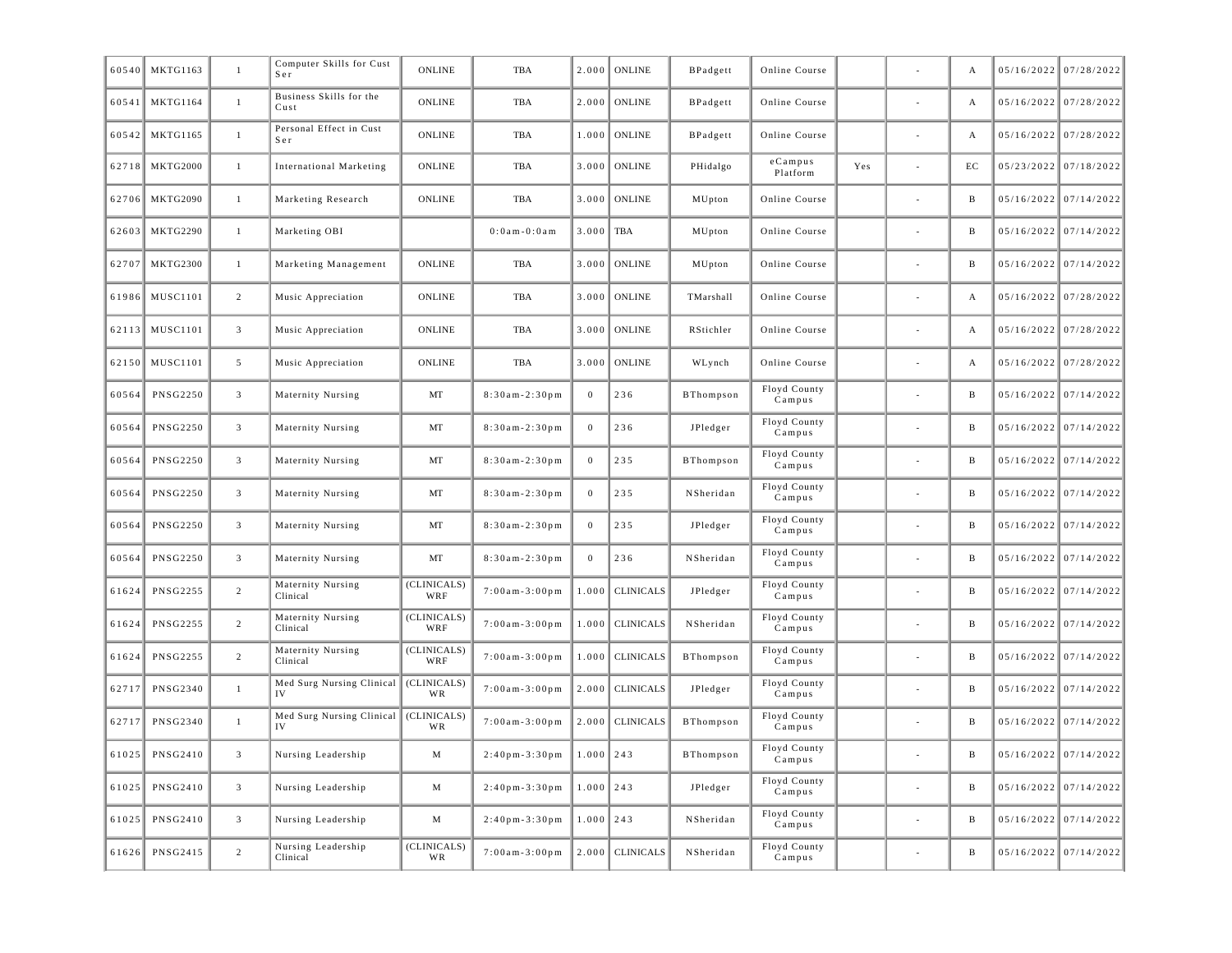| 61626 | PNSG2415        | $\overline{c}$  | Nursing Leadership<br>Clinical  | (CLINICALS)<br>WR         | $7:00am - 3:00pm$                    | 2.000         | <b>CLINICALS</b> | JPledger  | Floyd County<br>Campus    |                          | B          | $05/16/2022$ 07/14/2022 |
|-------|-----------------|-----------------|---------------------------------|---------------------------|--------------------------------------|---------------|------------------|-----------|---------------------------|--------------------------|------------|-------------------------|
| 61626 | PNSG2415        | $\overline{2}$  | Nursing Leadership<br>Clinical  | (CLINICALS)<br>WR         | $7:00$ am - 3:00 pm                  | 2.000         | <b>CLINICALS</b> | BThompson | Floyd County<br>Campus    |                          | B          | $05/16/2022$ 07/14/2022 |
| 62278 | POLS1101        | $\mathbf{1}$    | American Government             | <b>ONLINE</b>             | TBA                                  | 3.000         | <b>ONLINE</b>    | JMcKnight | Online Course             |                          | А          | $05/16/2022$ 07/28/2022 |
| 62674 | POLS1101        | $\overline{4}$  | American Government             | ONLINE                    | TBA                                  | 3.000         | <b>ONLINE</b>    | JHubbard  | Online Course             |                          | А          | $05/16/2022$ 07/28/2022 |
| 62675 | POLS1101        | $7\phantom{.0}$ | American Government             | ONLINE                    | TBA                                  | 3.000         | <b>ONLINE</b>    | JHubbard  | Online Course             |                          | B          | $05/16/2022$ 07/14/2022 |
| 62598 | <b>PSYC1010</b> | $\mathbf{1}$    | <b>Basic Psychology</b>         | ONLINE                    | TBA                                  | 3.000         | <b>ONLINE</b>    | SDobilas  | Online Course             |                          | B          | $05/16/2022$ 07/14/2022 |
| 61788 | <b>PSYC1010</b> | 10              | Basic Psychology                | ONLINE                    | TBA                                  | 3.000         | <b>ONLINE</b>    | CTurner   | Online Course             |                          | А          | $05/16/2022$ 07/28/2022 |
| 61789 | <b>PSYC1010</b> | 11              | <b>Basic Psychology</b>         | ONLINE                    | TBA                                  | 3.000         | <b>ONLINE</b>    | SDobilas  | Online Course             |                          | B          | $05/16/2022$ 07/14/2022 |
| 62285 | <b>PSYC1101</b> | $\mathbf{1}$    | Introductory Psychology         | ONLINE                    | TBA                                  | 3.000         | <b>ONLINE</b>    | JCarter   | Online Course             |                          | B          | $05/16/2022$ 07/14/2022 |
| 61313 | <b>PSYC1101</b> | 11              | Introductory Psychology         | <b>ONLINE</b>             | TBA                                  | 3.000         | <b>ONLINE</b>    | AJackson  | Online Course             |                          | B          | $05/16/2022$ 07/14/2022 |
| 62574 | <b>PSYC1101</b> | 14              | Introductory Psychology         | ONLINE                    | TBA                                  | 3.000         | <b>ONLINE</b>    | MVacca    | Online Course             |                          | А          | $05/16/2022$ 07/28/2022 |
| 61487 | <b>PSYC1101</b> | 18              | Introductory Psychology         | ONLINE                    | TBA                                  | 3.000         | <b>ONLINE</b>    | AJackson  | Online Course             |                          | B          | $05/16/2022$ 07/14/2022 |
| 62676 | <b>PSYC1101</b> | $\mathbf{3}$    | <b>Introductory Psychology</b>  | ONLINE                    | TBA                                  | 3.000         | <b>ONLINE</b>    | MVacca    | Online Course             |                          | А          | 05/16/2022 07/28/2022   |
| 60589 | <b>PSYC1101</b> | 6               | Introductory Psychology         | <b>ONLINE</b>             | TBA                                  | 3.000         | <b>ONLINE</b>    | JCarter   | Online Course             |                          | B          | $05/16/2022$ 07/14/2022 |
| 62283 | PSYC2103        | $\overline{2}$  | Human Development               | ONLINE                    | TBA                                  | 3.000         | ONLINE           | SDobilas  | Online Course             |                          | B          | 05/16/2022 07/14/2022   |
| 61841 | <b>PSYC2103</b> | $\mathbf{3}$    | Human Development               | ONLINE                    | TBA                                  | 3.000         | <b>ONLINE</b>    | JCarter   | Online Course             |                          | B          | $05/16/2022$ 07/14/2022 |
| 61628 | RADT1075        | $\mathbf{1}$    | Radiographic Imaging            | TR                        | $8:00$ am - 11:45 am                 | $4.000$   140 |                  | SWheat    | Floyd County<br>Campus    |                          | А          | 05/16/2022 07/28/2022   |
| 60610 | RADT2090        | $\mathbf{1}$    | Radiographic Procedures<br>Ш    | TR                        | $1:00$ pm-4:00pm                     | $2.000$   140 |                  | SWheat    | Floyd County<br>Campus    |                          | А          | $05/16/2022$ 07/28/2022 |
| 60610 | RADT2090        | $\mathbf{1}$    | Radiographic Procedures<br>Ш    | TR                        | $1:00$ pm-4:00pm                     | $2.000$   140 |                  | CCarroll  | Floyd County<br>Campus    |                          | А          | 05/16/2022 07/28/2022   |
| 60611 | RADT2340        | $\mathbf{1}$    | Clinical Radiography III        | (CLINICALS)<br><b>MWF</b> | $8:00$ am - $4:00$ pm                | 6.000         | <b>CLINICALS</b> | SWheat    | Floyd County<br>Campus    |                          | А          | 05/16/2022 07/28/2022   |
| 60611 | RADT2340        | $\mathbf{1}$    | Clinical Radiography III        | (CLINICALS)<br><b>MWF</b> | $8:00a m - 4:00 p m$                 | 6.000         | <b>CLINICALS</b> | CCarroll  | Floyd County<br>Campus    |                          | А          | $05/16/2022$ 07/28/2022 |
|       | 60648 RESP1120  |                 | Intro to Respiratory<br>Therapy | <b>MTWR</b>               | $10:10$ am-11:45am 3.000 206         |               |                  | KTemple   | Floyd County<br>Campus    |                          |            | $05/16/2022$ 07/28/2022 |
| 60649 | <b>RESP1130</b> | $\mathbf{1}$    | Respiratory Therapy Lab         | <b>MTWR</b>               | $12:30 \text{ pm} - 4:00 \text{ pm}$ | $4.000$   207 |                  | ZBratton  | Floyd County<br>Campus    |                          | A          | $05/16/2022$ 07/28/2022 |
| 60649 | <b>RESP1130</b> | $\mathbf{1}$    | Respiratory Therapy Lab         | <b>MTWR</b>               | $12:30$ pm-4:00pm                    | $4.000$   207 |                  | KTemple   | Floyd County<br>$C$ ampus | $\overline{\phantom{a}}$ | А          | $05/16/2022$ 07/28/2022 |
| 60650 | <b>RESP2090</b> | $\mathbf{1}$    | Clinical Practices I            | (CLINICALS)<br>RF         | $0:0$ a m - $0:0$ a m                | 2.000         | <b>CLINICALS</b> | ZBratton  | Floyd County<br>$C$ ampus |                          | $\sqrt{5}$ | 06/21/2022 07/28/2022   |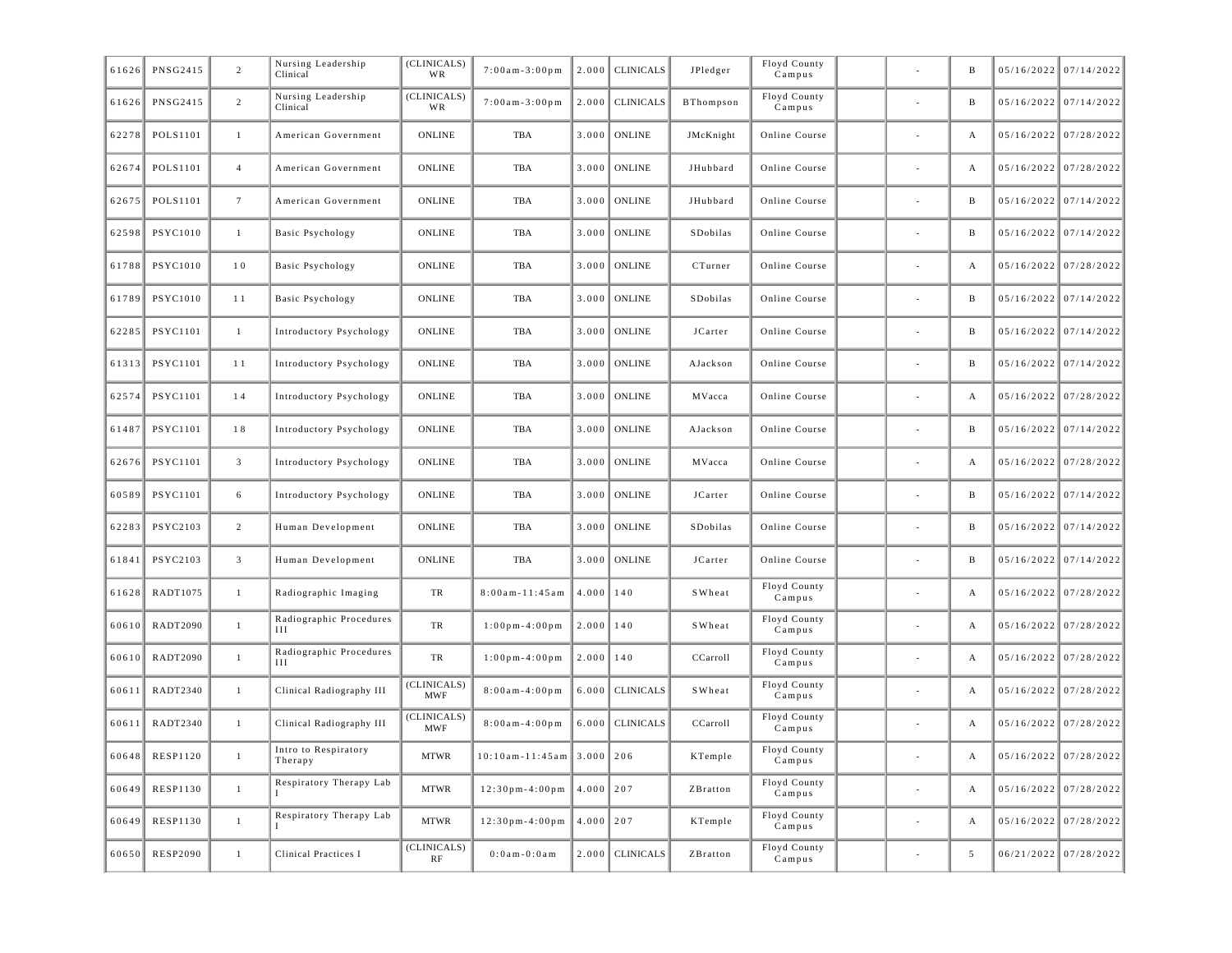| 60650 | <b>RESP2090</b> | $\mathbf{1}$    | Clinical Practices I              | (CLINICALS)<br>RF   | $0:0$ am - $0:0$ am           | 2.000         | <b>CLINICALS</b>  | KTemple  | Floyd County<br>Campus     |     |                | 5            | 06/21/2022 07/28/2022   |
|-------|-----------------|-----------------|-----------------------------------|---------------------|-------------------------------|---------------|-------------------|----------|----------------------------|-----|----------------|--------------|-------------------------|
| 60651 | <b>RESP2110</b> | 1               | Pulmonary Disease                 | <b>MTWR</b>         | $8:30am - 10:05am$            | $3.000$ 206   |                   | ZBratton | Floyd County<br>Campus     |     |                | $\mathbf{A}$ | 05/16/2022 07/28/2022   |
| 62080 | <b>SCMA1000</b> | $\mathbf{1}$    | Intro Supply Chain<br>Management  | <b>ONLINE</b>       | <b>TBA</b>                    | 3.000         | <b>ONLINE</b>     | GBeam    | Online Course              |     |                | $\, {\bf B}$ | $05/16/2022$ 07/14/2022 |
| 62324 | SCMA1015        | $\mathbf{1}$    | E-Commerce in Sup<br>Chain Mang   | ONLINE              | <b>TBA</b>                    | 3.000         | <b>ONLINE</b>     | MClark   | Online Course              |     | $\overline{a}$ | $\, {\bf B}$ | 05/16/2022 07/14/2022   |
| 62335 | <b>SCMA2103</b> | $\mathbf{1}$    | Supply Chain Mang<br>Concepts     | <b>ONLINE</b>       | <b>TBA</b>                    | 3.000         | <b>ONLINE</b>     | GBeam    | Online Course              | Yes | A7             | $\, {\bf B}$ | 05/16/2022 07/14/2022   |
| 62325 | SCMA2106        | $\overline{0}$  | Key Iss in Global Integ<br>Sup Ch | ONLINE              | TBA                           | 3.000         | <b>ONLINE</b>     | GBeam    | Online Course              | Yes | A7             | B            | $05/16/2022$ 07/14/2022 |
| 62038 | SCMA2900        | $\mathbf{1}$    | Logistics & Supp Mgmt<br>Intern   | ONLINE              | TBA                           | 3.000         | <b>ONLINE</b>     | GBeam    | Online Course              |     | A7             | А            | 05/16/2022 07/28/2022   |
| 61043 | SOCI1101        | $\mathbf{1}$    | Introduction to<br>Sociology      | ONLINE              | TBA                           | 3.000         | <b>ONLINE</b>     | RMcGee   | Online Course              |     |                | А            | 05/16/2022 07/28/2022   |
| 62269 | SOCI1101        | $5\overline{5}$ | Introduction to<br>Sociology      | ONLINE              | TBA                           | 3.000         | <b>ONLINE</b>     | KWilson  | Online Course              |     |                | А            | 05/16/2022 07/28/2022   |
| 62363 | SOCI1101        | $7\phantom{.0}$ | Introduction to<br>Sociology      | <b>ONLINE</b>       | <b>TBA</b>                    | 3.000         | <b>ONLINE</b>     | TCarmon  | Online Course              |     |                | A            | 05/16/2022 07/28/2022   |
| 61679 | SOCW2010        | 2               | Introduction / Case<br>Management | ONLINE              | TBA                           | 3.000         | <b>ONLINE</b>     | ASummey  | Online Course              |     |                | B            | $05/16/2022$ 07/14/2022 |
| 62720 | SOCW2030        | $\overline{3}$  | Interviewing Techniques<br>with I | ONLINE              | TBA                           | 3.000         | <b>ONLINE</b>     | PTurner  | Online Course              |     |                | B            | 05/16/2022 07/14/2022   |
| 62721 | SOCW2050        | $\mathbf{1}$    | Group Work Intervention           | <b>ONLINE</b>       | <b>TBA</b>                    | 3.000         | <b>ONLINE</b>     | PTurner  | Online Course              |     |                | $\, {\bf B}$ | 05/16/2022 07/14/2022   |
| 62728 | SOCW2080        | $\overline{2}$  | Social Work Fld Pract &<br>Sem I  | ONLINE              | TBA                           | 6.000         | <b>ONLINE</b>     | PTurner  | Online Course              |     |                | A            | 05/16/2022 07/28/2022   |
| 62600 | SOCW2090        | $\mathbf{1}$    | Social Work Fld Pract &<br>Sem II | ONLINE              | TBA                           | 6.000         | <b>ONLINE</b>     | PTurner  | Online Course              |     |                | $\mathbf{A}$ | 05/16/2022 07/28/2022   |
| 62694 | SOCW2140        | $\mathbf{1}$    | Addictions, Theories, and<br>Trea | <b>ONLINE</b>       | <b>TBA</b>                    | 3.000         | <b>ONLINE</b>     | PTurner  | Online Course              |     |                | $\mathbf{B}$ | $05/16/2022$ 07/14/2022 |
| 62708 | SOCW2150        | 2               | Domestic and Family<br>Violence   | <b>ONLINE</b>       | <b>TBA</b>                    | 3.000         | <b>ONLINE</b>     | ASummey  | Online Course              |     |                | $\, {\bf B}$ | $05/16/2022$ 07/14/2022 |
| 61572 | SPCH1101        | $\mathbf{1}$    | Public Speaking                   | M                   | $5:30$ pm-7:23pm              | $3.000$   160 |                   | ESimpson | Floyd County<br>Campus     |     |                | A            | $05/16/2022$ 07/28/2022 |
| 62532 | SPCH1101        | $\overline{3}$  | Public Speaking                   | W                   | $5:30$ pm-7:23pm              | $3.000$   160 |                   | ESimpson | Floyd County<br>Campus     |     |                | А            | 05/16/2022 07/28/2022   |
| 60673 | SURG1100        | $\mathbf{1}$    | Surgical Pharmacology             | M                   | $11:35$ am - 12:35 pm   2.000 |               | 6109              | CCochran | Walker County<br>Campus    |     |                | A            | $05/16/2022$ 07/28/2022 |
| 60673 | SURG1100        | $\mathbf{1}$    | Surgical Pharmacology             | M                   | $11:35$ am-12:35pm 2.000 6109 |               |                   | MBarrett | Walker County<br>$C$ ampus |     |                | А            | 05/16/2022 07/28/2022   |
| 60674 | SURG2030        | $\mathbf{1}$    | Surgical Procedures I             | $\mathbf M$         | $9:30$ am-11:30am             | 4.000         | 6109              | CCochran | Walker County<br>Campus    |     |                | А            | 05/16/2022 07/28/2022   |
| 60674 | SURG2030        | $\mathbf{1}$    | Surgical Procedures I             | $\mathbf M$         | $9:30am - 11:30am$            | 4.000         | 6109              | MBarrett | Walker County<br>Campus    |     | $\sim$         | A            | 05/16/2022 07/28/2022   |
| 61064 | SURG2120        | $\mathbf{1}$    | Surgical Tech Clinical II         | (CLINICALS)<br>TWRF | $7:00am - 3:00pm$             | 3.000         | <b>CLINICALS</b>  | CCochran | Walker County<br>$C$ ampus | Yes |                | $\mathbf{A}$ | $05/16/2022$ 07/28/2022 |
| 61064 | SURG2120        | $\mathbf{1}$    | Surgical Tech Clinical II         | (CLINICALS)<br>TWRF | $7:00am - 3:00pm$             |               | $3.000$ CLINICALS | MBarrett | Walker County<br>Campus    | Yes |                | A            | 05/16/2022 07/28/2022   |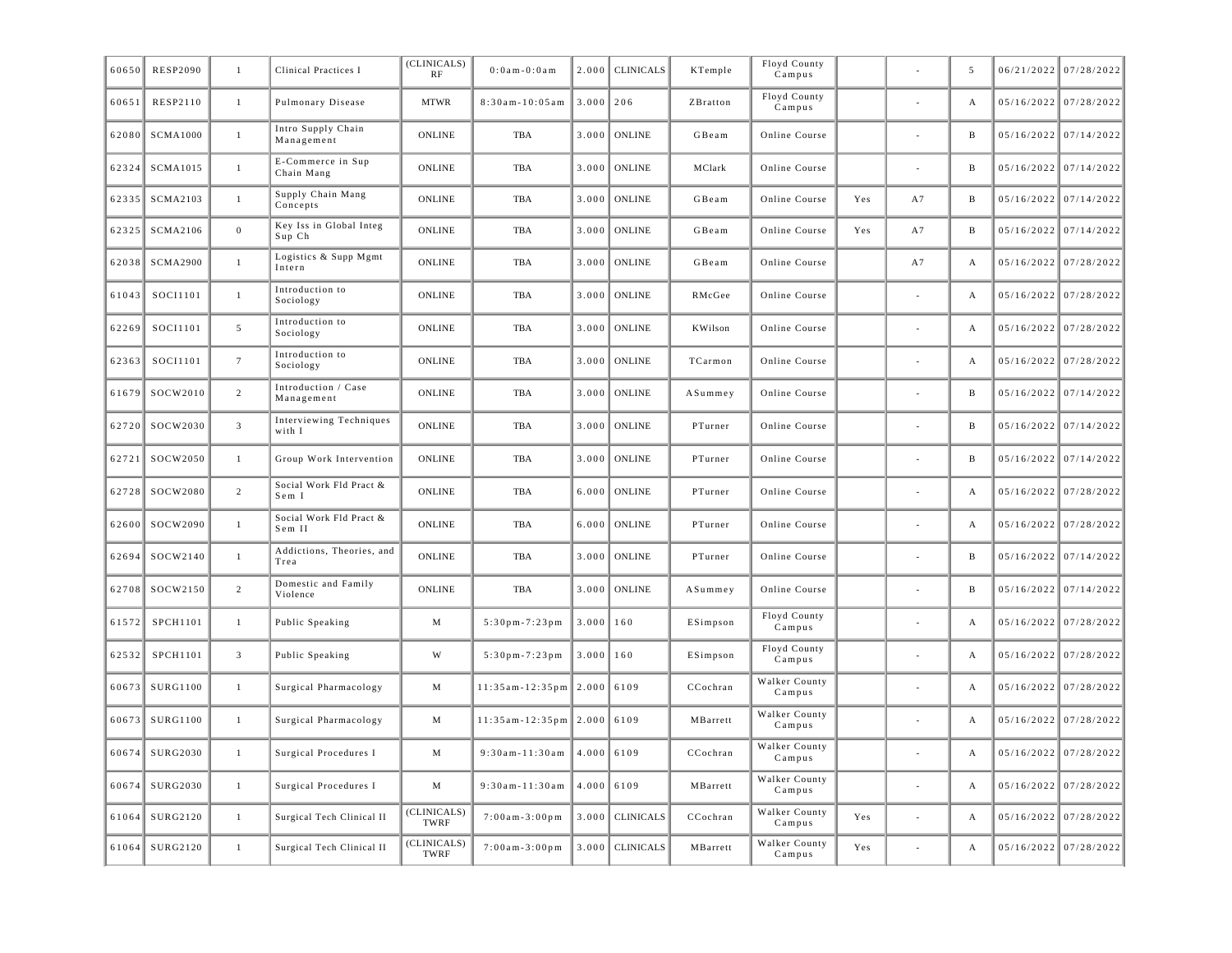| 60677 | VAST2030        | $\mathbf{1}$    | Essentials of<br>Echocardiography | T                         | $11:00am-4:00pm$       | 2.000         | 126              | TRoberts  | Floyd County<br>Campus         |     | А              | $05/16/2022$ 07/28/2022 |
|-------|-----------------|-----------------|-----------------------------------|---------------------------|------------------------|---------------|------------------|-----------|--------------------------------|-----|----------------|-------------------------|
| 61617 | VAST2071        | $\mathbf{1}$    | Vascular II                       | $\ensuremath{\mathrm{T}}$ | $8:00am - 10:55am$     | 4.000         | 138              | CResch    | Floyd County<br>Campus         |     | A              | 05/16/2022 07/28/2022   |
| 61618 | <b>VAST2080</b> | 1               | Vascular Clinical II              | (CLINICALS)<br><b>MRF</b> | $8:00a m - 4:00 p m$   | 6.000         | <b>CLINICALS</b> | CResch    | Floyd County<br>Campus         |     | A              | 05/16/2022 07/28/2022   |
| 62490 | <b>WELD1000</b> | 1               | Intro To Welding<br>Technology    | <b>MTWR</b>               | $1:00$ pm - $3:50$ pm  | 4.000         | 181              | BBrown    | Whitfield<br>Murray Campus     |     | B              | $05/16/2022$ 07/14/2022 |
| 62513 | <b>WELD1000</b> | 2               | Intro To Welding<br>Technology    | <b>MTWR</b>               | $1:00$ pm - 3:25 pm    | $4.000$ 306   |                  | TDavidson | Walker County<br>Campus        |     | B              | $05/16/2022$ 07/14/2022 |
| 62514 | <b>WELD1000</b> | $\overline{3}$  | Intro To Welding<br>Technology    | <b>MTWR</b>               | $8:00am - 12:15pm$     | 4.000         | 306              | JCooper   | Walker County<br>Campus        |     | $\overline{4}$ | $05/16/2022$ 06/20/2022 |
| 62637 | <b>WELD1010</b> | 1               | Oxyfuel and Plasma<br>Cutting     | MT                        | $5:00$ pm - 8:45 pm    | $4.000$ 306   |                  | TDavidson | Walker County<br>Campus        |     | A              | 05/16/2022 07/28/2022   |
| 62580 | <b>WELD1030</b> | 1               | Blueprint Read/Welding<br>Tech    | <b>MTWR</b>               | $12:46$ pm - $3:15$ pm | 4.000         | 104              | JBurrage  | Floyd County<br>Campus         |     | B              | $05/16/2022$ 07/14/2022 |
| 62580 | <b>WELD1030</b> | $\mathbf{1}$    | Blueprint Read/Welding<br>Tech    | <b>MTWR</b>               | $12:46$ pm- $3:15$ pm  | 4.000         | 104              | DChadwick | Floyd County<br>Campus         |     | B              | $05/16/2022$ 07/14/2022 |
| 62682 | <b>WELD1030</b> | $\overline{c}$  | Blueprint Read/Welding<br>Tech    | MW                        | $5:00$ pm - 8:45 pm    | $4.000$ 325   |                  | MHayden   | Polk College<br>Career Academy |     | A              | 05/16/2022 07/28/2022   |
| 62496 | <b>WELD1040</b> | 1               | Flat Shielded Metal Arc<br>Weld   | WR                        | $5:00$ pm - 8:45pm     | $4.000$ 306   |                  | TDavidson | Walker County<br>Campus        |     | A              | 05/16/2022 07/28/2022   |
| 62581 | <b>WELD1040</b> | $\overline{2}$  | Flat Shielded Metal Arc<br>Weld   | TR                        | $4:45$ pm - 9:30 pm    | 4.000         | 104              | JBurrage  | Floyd County<br>Campus         |     | B              | $05/16/2022$ 07/14/2022 |
| 62223 | <b>WELD1040</b> | $\overline{4}$  | Flat Shielded Metal Arc<br>Weld   | MT                        | $5:00$ pm - 8:45 pm    | 4.000         | 181              | BBrown    | Whitfield<br>Murray Campus     |     | A              | 05/16/2022 07/28/2022   |
| 61575 | <b>WELD1050</b> | $\mathbf{1}$    | Horizon Shielded Metal<br>ArcWeld | MT                        | $8:00am - 12:45pm$     | 4.000         | 306              | JCooper   | Walker County<br>Campus        |     | B              | $05/16/2022$ 07/14/2022 |
| 62497 | <b>WELD1050</b> | 2               | Horizon Shielded Metal<br>ArcWeld | MT                        | $5:00$ pm - 8:45 pm    | $4.000$ 306   |                  | TDavidson | Walker County<br>Campus        |     | A              | 05/16/2022 07/28/2022   |
| 62639 | <b>WELD1050</b> | $\overline{3}$  | Horizon Shielded Metal<br>ArcWeld | WR                        | $5:00$ pm - 8:45 pm    | 4.000         | 181              | BBrown    | Whitfield<br>Murray Campus     |     | A              | 05/16/2022 07/28/2022   |
| 62225 | <b>WELD1050</b> | $\overline{4}$  | Horizon Shielded Metal<br>ArcWeld | MT                        | $8:00am - 12:45pm$     | 4.000         | 181              | MDaniel   | Whitfield<br>Murray Campus     |     | B              | $05/16/2022$ 07/14/2022 |
| 62515 | <b>WELD1060</b> | $\mathbf{1}$    | Vert Shielded Metal Arc<br>Weld   | WR                        | $5:00$ pm - 8:45 pm    | 4.000         | 306              | TDavidson | Walker County<br>Campus        |     | A              | 05/16/2022 07/28/2022   |
| 62640 | <b>WELD1060</b> | 2               | Vert Shielded Metal Arc<br>Weld   | MT                        | $5:00$ pm - 8:45 pm    | 4.000         | 181              | BBrown    | Whitfield<br>Murray Campus     |     | A              | 05/16/2022 07/28/2022   |
| 61576 | <b>WELD1060</b> | $\overline{4}$  | Vert Shielded Metal Arc<br>Weld   | <b>WR</b>                 | $8:00am - 12:45pm$     | 4.000         | 306              | JCooper   | Walker County<br>Campus        |     | B              | $05/16/2022$ 07/14/2022 |
| 62219 | <b>WELD1060</b> | $7\overline{ }$ | Vert Shielded Metal Arc<br>Weld   | WR                        | $8:00am - 12:45pm$     | 4.000         | 181              | MDaniel   | Whitfield<br>Murray Campus     |     | B              | $05/16/2022$ 07/14/2022 |
| 62641 | <b>WELD1070</b> | 2               | Overhead Shield Metal<br>Arc Weld | WR                        | $5:00$ pm - 8:45 pm    | 4.000         | 181              | BBrown    | Whitfield<br>Murray Campus     |     | A              | 05/16/2022 07/28/2022   |
| 61578 | <b>WELD1090</b> | $\mathbf{1}$    | Gas Metal Arc Welding             | MT                        | $8:00am - 12:45pm$     | $4.000$ 306   |                  | JCooper   | Walker County<br>Campus        |     | B              | $05/16/2022$ 07/14/2022 |
| 62220 | <b>WELD1090</b> | 2               | Gas Metal Arc Welding             | MT                        | $8:00am - 12:45pm$     | 4.000         | 181              | MDaniel   | Whitfield<br>Murray Campus     | Yes | B              | 05/16/2022 07/14/2022   |
| 61992 | <b>WELD1090</b> | $\mathbf{3}$    | Gas Metal Arc Welding             | MT                        | $8:00a m - 12:45 pm$   | $4.000$   104 |                  | JBurrage  | Floyd County<br>Campus         |     | B              | 05/16/2022 07/14/2022   |